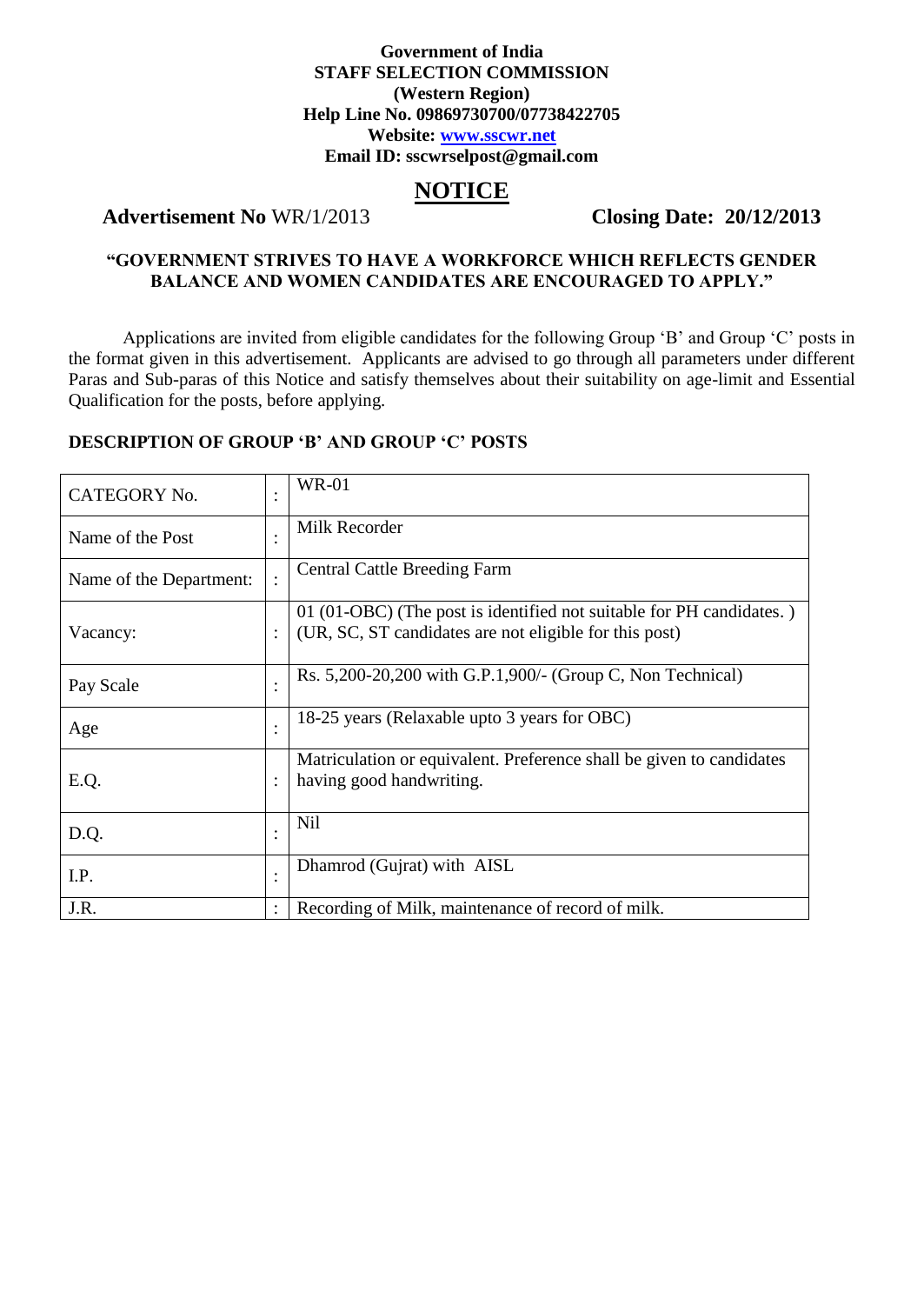| CATEGORY No.            | <b>WR-02</b>                                                                                                                                                                                                                                                                                                                                                                                                                                                                                                                                                                         |
|-------------------------|--------------------------------------------------------------------------------------------------------------------------------------------------------------------------------------------------------------------------------------------------------------------------------------------------------------------------------------------------------------------------------------------------------------------------------------------------------------------------------------------------------------------------------------------------------------------------------------|
| Name of the Post        | Storekeeper Grade-III                                                                                                                                                                                                                                                                                                                                                                                                                                                                                                                                                                |
| Name of the Department: | <b>Central Water and Power Research Station</b>                                                                                                                                                                                                                                                                                                                                                                                                                                                                                                                                      |
| Vacancy:                | 03 (02-UR, 01-OBC) (No age relaxation for SC/ST candidates) (The<br>post is identified suitable for PH candidates.)                                                                                                                                                                                                                                                                                                                                                                                                                                                                  |
| Pay Scale               | Rs. 5,200-20,200 with G.P. 1,900/- (Group C, Non Technical)                                                                                                                                                                                                                                                                                                                                                                                                                                                                                                                          |
| Age                     | 18-27 years (Relaxable upto 40 years in case of Government<br>Servants in accordance with the instructions or orders issued by the<br>Central Government)                                                                                                                                                                                                                                                                                                                                                                                                                            |
| E.Q.                    | Secondary School Certificate from a recognized Board or equivalent.                                                                                                                                                                                                                                                                                                                                                                                                                                                                                                                  |
| D.Q.                    | Knowledge of stores work in Government offices/Public Sector<br>undertaking/Autonomous bodies.                                                                                                                                                                                                                                                                                                                                                                                                                                                                                       |
| I.P.                    | Pune with AISL                                                                                                                                                                                                                                                                                                                                                                                                                                                                                                                                                                       |
| J.R.                    | 1. Receipt and Issue of various articles.<br>2. Keeping accounts of these articles.<br>3. Maintenance and preservation of stores.<br>4. Taking deliveries of stores from Railway Station, Air Port and<br>Docks.<br>5. Arranging dispatches of consignment to various places in India.<br>6. All correspondence relating to purchases, filing claims with<br>Railway, Insurance Company for shortages, and Damages and<br>customs, Authorities for refund of custom duty.<br>7. Miscellaneous works related to stores.<br>8. Such other duties as may be assigned from time to time. |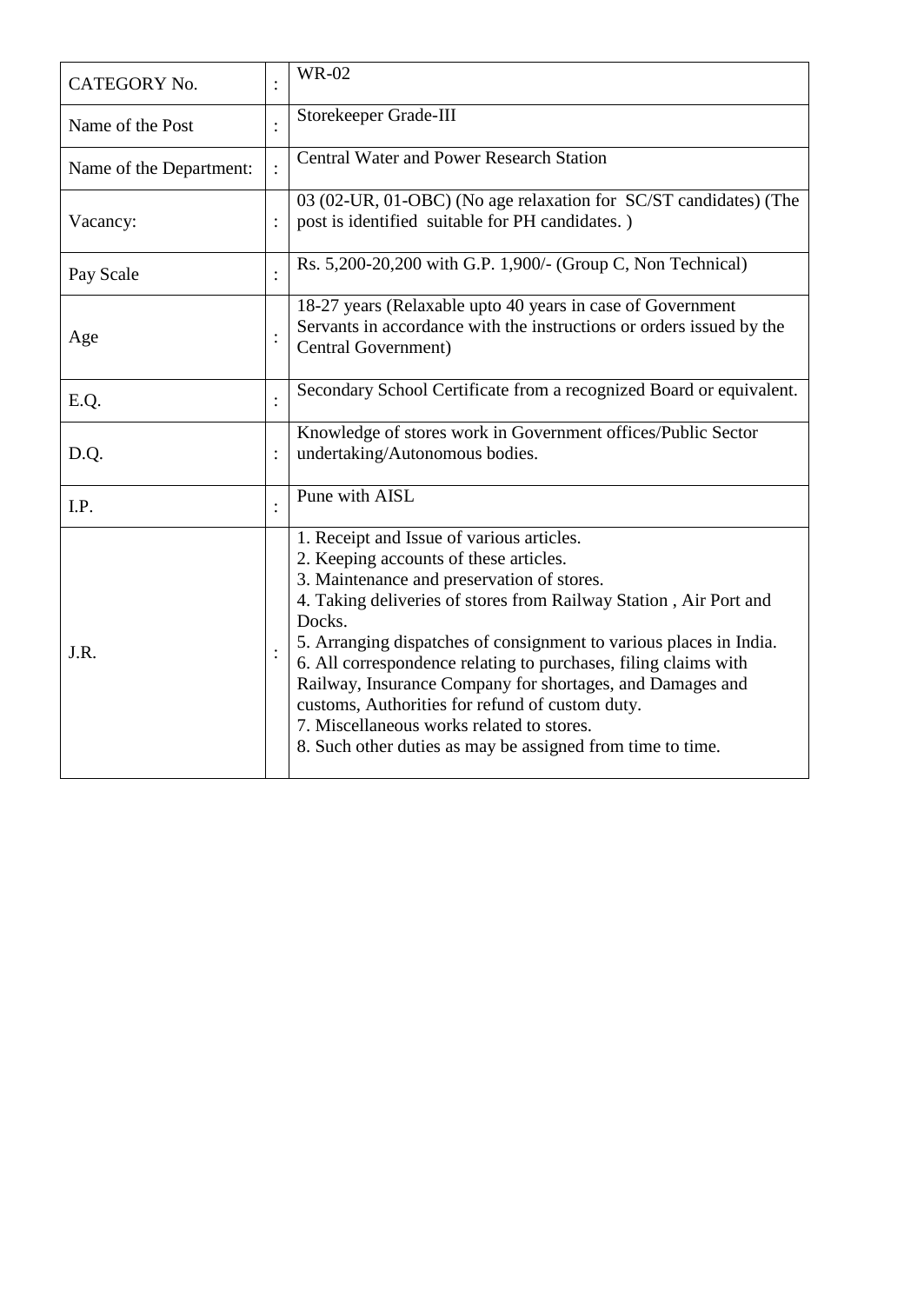| <b>CATEGORY No.</b>     | <b>WR-03</b>                                                                                                                                                                                                                                                                                                                                                                                                          |
|-------------------------|-----------------------------------------------------------------------------------------------------------------------------------------------------------------------------------------------------------------------------------------------------------------------------------------------------------------------------------------------------------------------------------------------------------------------|
| Name of the Post        | Technician Group C                                                                                                                                                                                                                                                                                                                                                                                                    |
| Name of the Department: | Animal Quarantine & Certification Service                                                                                                                                                                                                                                                                                                                                                                             |
| Vacancy:                | 03 (03-UR) (No age relaxation for OBC, SC/ST candidates) (The<br>post is identified not suitable for PH candidates.)                                                                                                                                                                                                                                                                                                  |
| Pay Scale               | Rs. 5,200-20,200 with G.P. 2,400/- (Group C, Non-Gazetted, Non-<br>Ministerial)                                                                                                                                                                                                                                                                                                                                       |
| Age                     | $18-27$ years                                                                                                                                                                                                                                                                                                                                                                                                         |
| E.Q.                    | B.Sc. (Biology/Microbiology) from a recognized university.                                                                                                                                                                                                                                                                                                                                                            |
| D.Q.                    | <b>Nil</b>                                                                                                                                                                                                                                                                                                                                                                                                            |
| I.P.                    | Mumbai with AISL                                                                                                                                                                                                                                                                                                                                                                                                      |
| J.R.                    | 1. To inspect the livestock $\&$ livestock to products at port of entry.<br>2. To give technical assistance in collection processing $\&$<br>dispatching samples of LS & LSP.<br>3. To implement the quarantine rules $\&$ regulations in quarantine<br>stations during quarantining of the animals.<br>4. To maintain the laboratory.<br>5. Any other work assigned by the Quarantine officer as per<br>requirement. |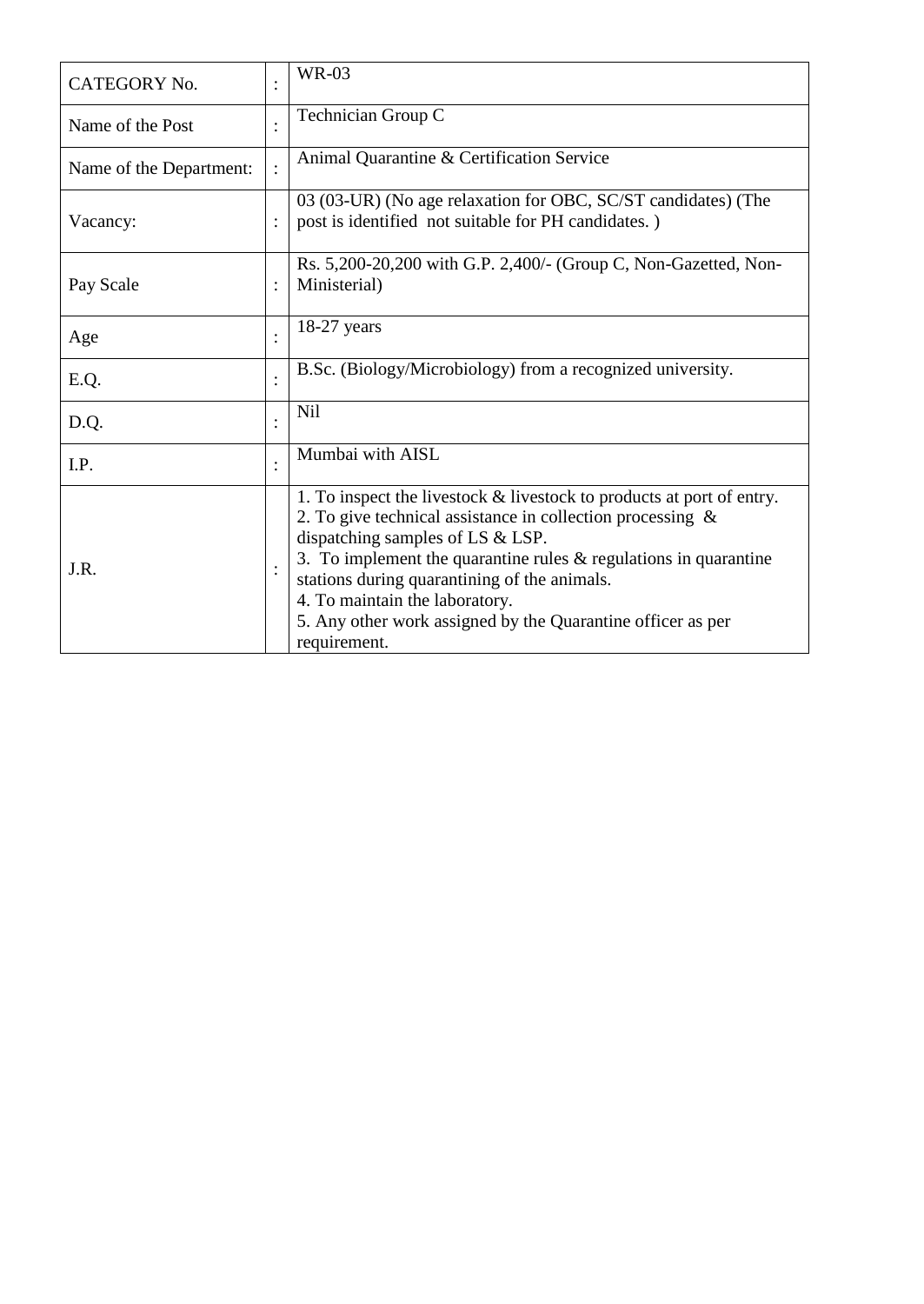| CATEGORY No.            |                | <b>WR-04</b>                                                                                                                                                                                                                                                                                                                                                                                                                                                                                                                                                                                                                                                                                                                                                                                                                                                                                                                                                                                                                                                                                                                                                                                                                                                                                                                                                                                                                                                                                                                                                                                                                                                                                                                                                                                                                                                                                                                                                                                                                 |
|-------------------------|----------------|------------------------------------------------------------------------------------------------------------------------------------------------------------------------------------------------------------------------------------------------------------------------------------------------------------------------------------------------------------------------------------------------------------------------------------------------------------------------------------------------------------------------------------------------------------------------------------------------------------------------------------------------------------------------------------------------------------------------------------------------------------------------------------------------------------------------------------------------------------------------------------------------------------------------------------------------------------------------------------------------------------------------------------------------------------------------------------------------------------------------------------------------------------------------------------------------------------------------------------------------------------------------------------------------------------------------------------------------------------------------------------------------------------------------------------------------------------------------------------------------------------------------------------------------------------------------------------------------------------------------------------------------------------------------------------------------------------------------------------------------------------------------------------------------------------------------------------------------------------------------------------------------------------------------------------------------------------------------------------------------------------------------------|
| Name of the Post        |                | Scientific Assistant-I                                                                                                                                                                                                                                                                                                                                                                                                                                                                                                                                                                                                                                                                                                                                                                                                                                                                                                                                                                                                                                                                                                                                                                                                                                                                                                                                                                                                                                                                                                                                                                                                                                                                                                                                                                                                                                                                                                                                                                                                       |
| Name of the Department: |                | Directorate of Plant Protection, Quarantine and Storage, Faridabad                                                                                                                                                                                                                                                                                                                                                                                                                                                                                                                                                                                                                                                                                                                                                                                                                                                                                                                                                                                                                                                                                                                                                                                                                                                                                                                                                                                                                                                                                                                                                                                                                                                                                                                                                                                                                                                                                                                                                           |
| Vacancy:                |                | 15 (10-UR, 03-OBC, 2-SC) (The post is identified not suitable for<br>PH candidates.)                                                                                                                                                                                                                                                                                                                                                                                                                                                                                                                                                                                                                                                                                                                                                                                                                                                                                                                                                                                                                                                                                                                                                                                                                                                                                                                                                                                                                                                                                                                                                                                                                                                                                                                                                                                                                                                                                                                                         |
| Pay Scale               |                | Rs. 5200-20200 with G.P. 2800/- (General Central Service,<br>Group 'C' Non Gazetted, Non Ministerial.)                                                                                                                                                                                                                                                                                                                                                                                                                                                                                                                                                                                                                                                                                                                                                                                                                                                                                                                                                                                                                                                                                                                                                                                                                                                                                                                                                                                                                                                                                                                                                                                                                                                                                                                                                                                                                                                                                                                       |
| Age                     |                | 18-25 Years (Relaxable upto 40 years in case of Government<br>Servants in accordance with the instructions or orders issued by the<br>Central Government, No age relaxation for ST).                                                                                                                                                                                                                                                                                                                                                                                                                                                                                                                                                                                                                                                                                                                                                                                                                                                                                                                                                                                                                                                                                                                                                                                                                                                                                                                                                                                                                                                                                                                                                                                                                                                                                                                                                                                                                                         |
| E.Q.                    |                | B.Sc. (Agricultural) from a recognized University or Institute                                                                                                                                                                                                                                                                                                                                                                                                                                                                                                                                                                                                                                                                                                                                                                                                                                                                                                                                                                                                                                                                                                                                                                                                                                                                                                                                                                                                                                                                                                                                                                                                                                                                                                                                                                                                                                                                                                                                                               |
| D.Q.                    | $\ddot{\cdot}$ | <b>Nil</b>                                                                                                                                                                                                                                                                                                                                                                                                                                                                                                                                                                                                                                                                                                                                                                                                                                                                                                                                                                                                                                                                                                                                                                                                                                                                                                                                                                                                                                                                                                                                                                                                                                                                                                                                                                                                                                                                                                                                                                                                                   |
| I.P.                    |                | Maharashtra & Gujrat state with All India Service Liability.                                                                                                                                                                                                                                                                                                                                                                                                                                                                                                                                                                                                                                                                                                                                                                                                                                                                                                                                                                                                                                                                                                                                                                                                                                                                                                                                                                                                                                                                                                                                                                                                                                                                                                                                                                                                                                                                                                                                                                 |
| J.R.                    | $\ddot{\cdot}$ | <b>FIELD DUTY:</b><br>1. To assist in conducting surveys to monitor insect pests, diseases<br>and weeds situation of various crops in the fields.<br>2. To assist in popularizing Integrated Pest Management techniques<br>at farmers' field for the benefit of farmers.<br>3. To assist in conserving and augmenting natural enemies for the<br>biological control of crop pests, diseases and weeds.<br>4. To assist in training programmes in IPM including biocontrol to<br>state officers and farmers.<br>5. To assist in collection and in maintaining information about insect<br>pests, diseases and weeds situation including the methods of their<br>control and plant protection equipments.<br>6. To assist in organization and development of all kinds of plant<br>protection work and to perform other duties in accordance with the<br>official order of the superiors or controlling officers.<br>7. To assist installation and operation of light pheromone sticking<br>traps etc. for monitoring of insect pests.<br><b>LABORATORY DUTIES</b><br>1. To assist in mass rearing of host insects, parasites, predators,<br>insect pathogens and phytophagous insects under laboratory<br>conditions on natural and artificial diets.<br>2. To assist in collection, pinning, setting and labeling of insect and<br>herbarium specimens.<br>DUTIES OF SCIENTIFIC ASSISTANT-1 AT PLANT<br><b>QUARANTINE STATIONS</b><br>1. To carry out and assist in the inspection of plants and plant<br>material meant for export as also the consignments of plant and plant<br>materials received from abroad.<br>2. To fumigate, treat and assist in fumigation and treatment of plants<br>and plant materials imported from abroad if such treatment becomes<br>necessary on examination of the imported consignments.<br>3. To assist or carry out the fumigation of plants and plant material<br>meant for export in cases where the importing country insists in<br>fumigation prior to shipment of the consignment |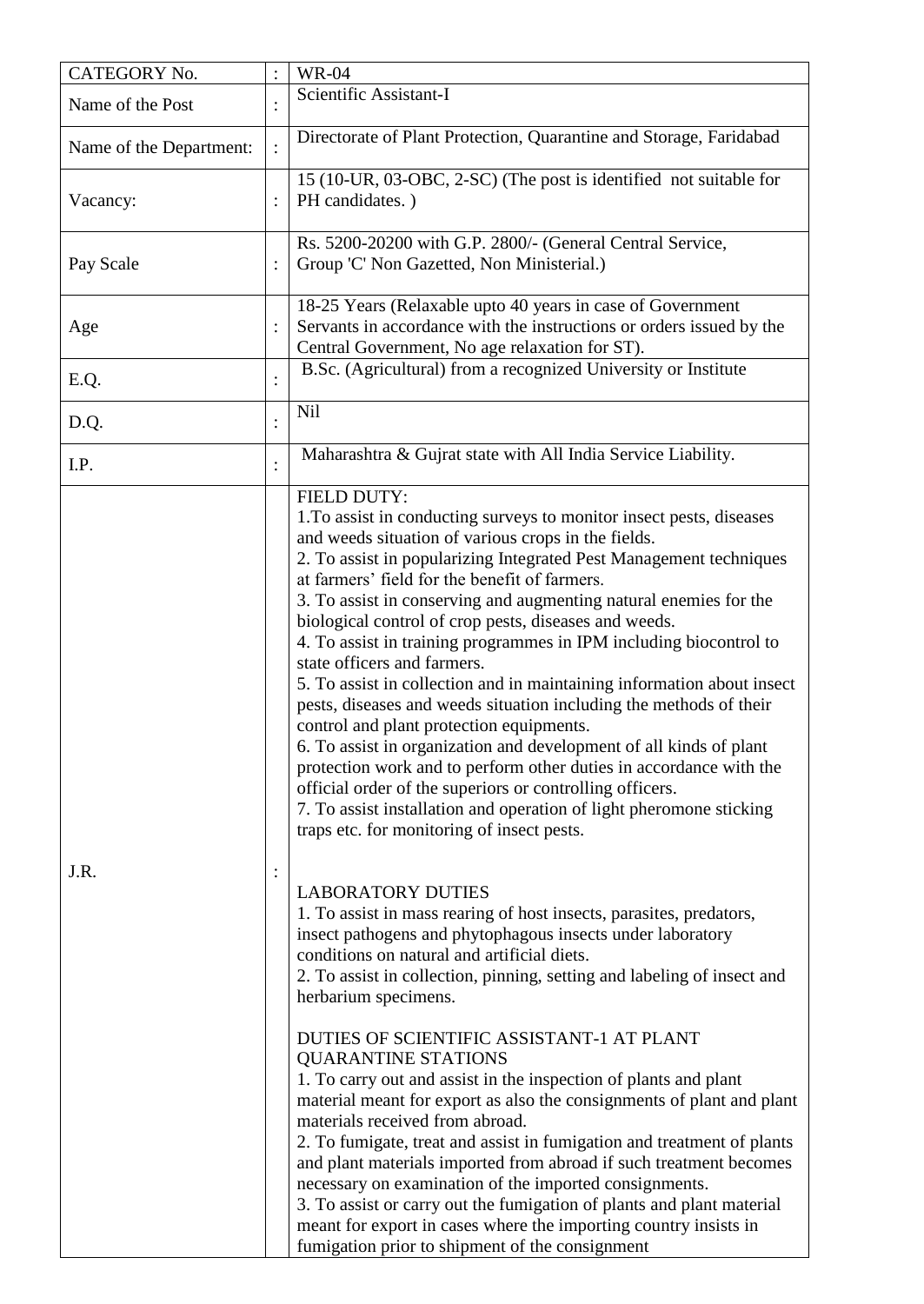| 4. To handle the fumigations and arrange for their storage and          |
|-------------------------------------------------------------------------|
| upkeep as these are deadly poisonous gases.                             |
| 5. To look after the proper upkeep and maintenance of fumigation        |
| equipment viz., fumigation chamber, electric blowers applications       |
| etc.                                                                    |
|                                                                         |
| DUTIES OF SCIENTIFIC ASSISTANT-1 AT LOCUST                              |
| <b>WARNING</b>                                                          |
| <b>OFFICES</b>                                                          |
| 1. To conduct locust surveys in the scheduled desert areas.             |
| 2. To assist in undertaking control operations against locusts.         |
| 3. To associate render technical advice to farmers.                     |
| 4. To assist higher officials in arranging International/National       |
| Meetings/Conference.                                                    |
| 5. To assist in arranging the locust training for district level        |
| officials.6. To assist higher officers in performing any other day to   |
| day activities assigned.                                                |
|                                                                         |
| DUTIES AT FIELD STATION INVESTIGATION ON LOCUST                         |
| 1. To assist in screening newer insecticides against locusts and        |
| Grasshoppers.                                                           |
| 2. To assist in collecting and identification of the flora of locust    |
| habitats in the desert.                                                 |
| 3. To assist in the study of biotic factors of locust and grasshoppers  |
| in the Laboratory.                                                      |
|                                                                         |
| 4. To assist in handling of scientific instruments in the laboratories. |
|                                                                         |
|                                                                         |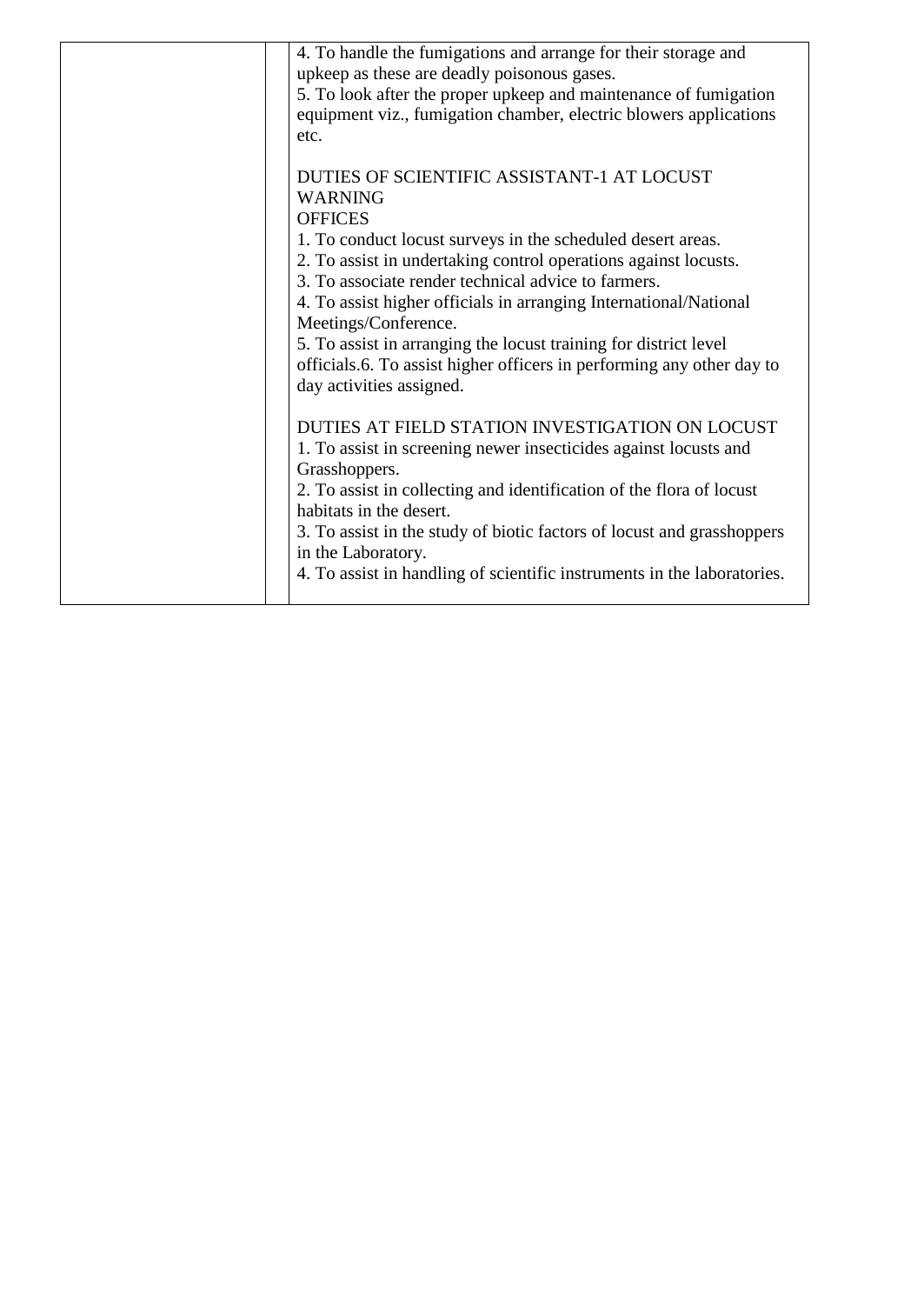| <b>CATEGORY No.</b>     |                | <b>WR-05</b>                                                                                                                                                                                                                                                                                                                                                 |
|-------------------------|----------------|--------------------------------------------------------------------------------------------------------------------------------------------------------------------------------------------------------------------------------------------------------------------------------------------------------------------------------------------------------------|
| Name of the Post        |                | Junior Chemist                                                                                                                                                                                                                                                                                                                                               |
| Name of the Department: |                | Department of Agriculture & Co-operation                                                                                                                                                                                                                                                                                                                     |
| Vacancy:                | $\ddot{\cdot}$ | 07 (03-UR, 04-OBC) (The post is identified not suitable for PH<br>candidates.) (SC/ST candidates are not eligible for age relaxation)                                                                                                                                                                                                                        |
| Pay Scale               |                | Rs. 9,300-34,800 with G.P. 2,800/- (Group C, Non-Gazetted, Non-<br>Ministrial)                                                                                                                                                                                                                                                                               |
| Age                     |                | 18-30 years (Relaxable upto 35 years in case of Government<br>Servants in accordance with the instructions or orders issued by the<br>Central Government)                                                                                                                                                                                                    |
| E.Q.                    |                | 1) Master's degree in Chemistry or Dairy Chemistry or Oil<br>Technology or Food Technology from a recognized university<br><b>OR</b><br>2) Bachelor of Science degree with Chemistry as one of the subjects<br>or Bachelor of Science (Hons) in Chemistry from a recognized<br>university or equivalent and with two years experience in analytical<br>work. |
| D.Q.                    |                | Nil                                                                                                                                                                                                                                                                                                                                                          |
| I.P.                    |                | Maharashtra & Gujrat with AISL                                                                                                                                                                                                                                                                                                                               |
| J.R.                    |                | Chemical Analysis of sample of all Agmark articles.                                                                                                                                                                                                                                                                                                          |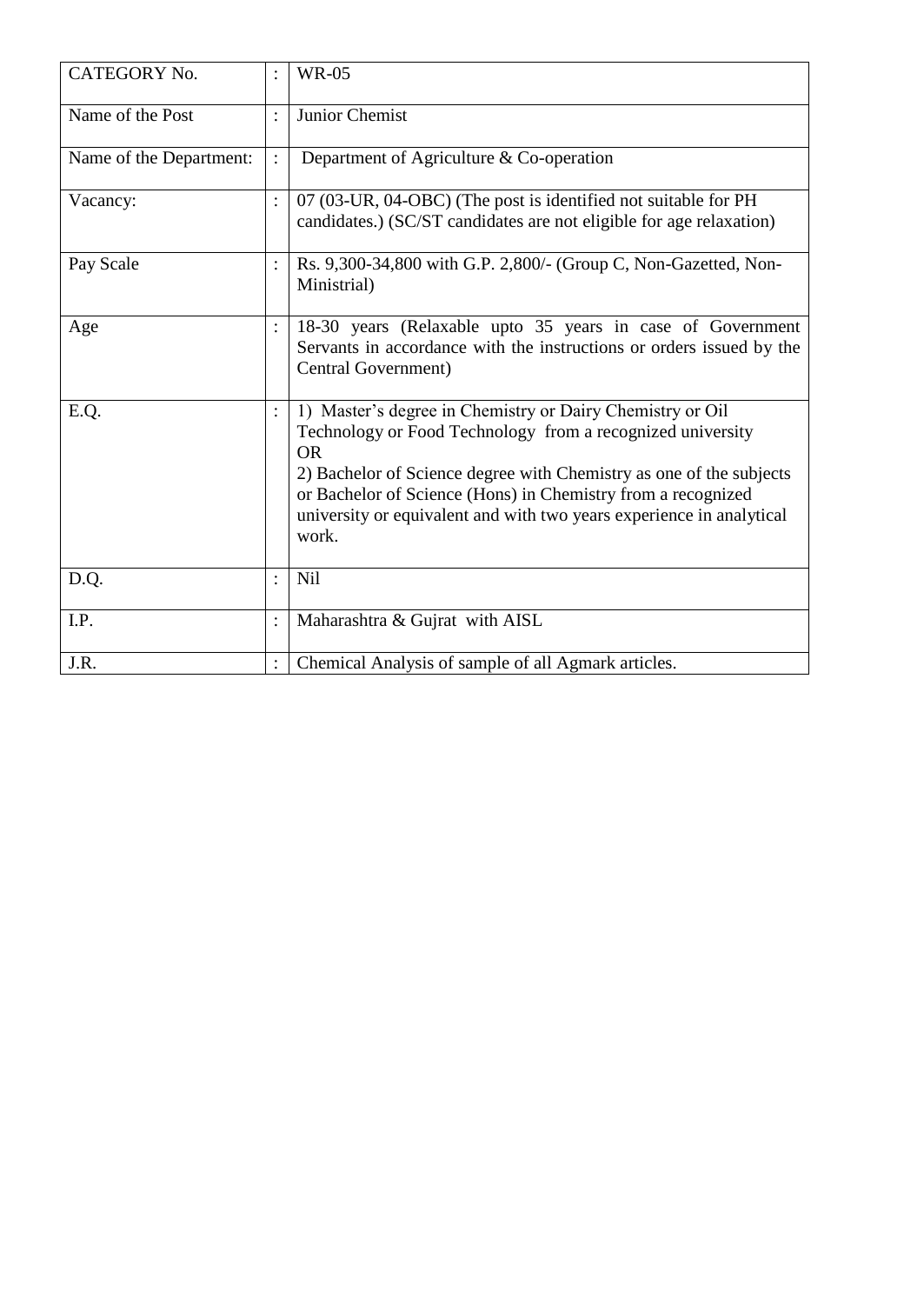| CATEGORY No.            | <b>WR-06</b>                                                                                                                                                                                                                                                                                |
|-------------------------|---------------------------------------------------------------------------------------------------------------------------------------------------------------------------------------------------------------------------------------------------------------------------------------------|
| Name of the Post        | Jr. Technical Assistant                                                                                                                                                                                                                                                                     |
| Name of the Department: | Forest Survey of India                                                                                                                                                                                                                                                                      |
| Vacancy:                | 01 (01-ST) (The post is identified not suitable for PH candidates.)<br>(UR/OBC/SC candidates need not apply for this post)                                                                                                                                                                  |
| Pay Scale               | Rs. 9,300-34,800 with G.P. 4,200/- (Group C, Non-Gazetted, Non-<br>ministerial)                                                                                                                                                                                                             |
| Age                     | 18-28 years (Relaxable upto 5 years and upto 40 years in case of<br>Government Servants in accordance with the instructions or orders<br>issued by the Central Government for ST candidate)                                                                                                 |
| E.Q.                    | Certificate in Forest Rangers Course from any recognized<br>institute/Graduate in Science/Computer Science.                                                                                                                                                                                 |
| D.Q.                    | Experience in Forest Inventory / Remote Sensing/Cartography work<br>and Computer Application.                                                                                                                                                                                               |
| I.P.                    | Nagpur with AISL                                                                                                                                                                                                                                                                            |
| J.R.                    | Work's Incharge Forest Survey, including map reading, laying of<br>sample plots in the forest, inventory of trees, herbs and shrubs and<br>their identification and similar related works. The job requires<br>spending of upon Nine month in the forest area away from the<br>Headquarter. |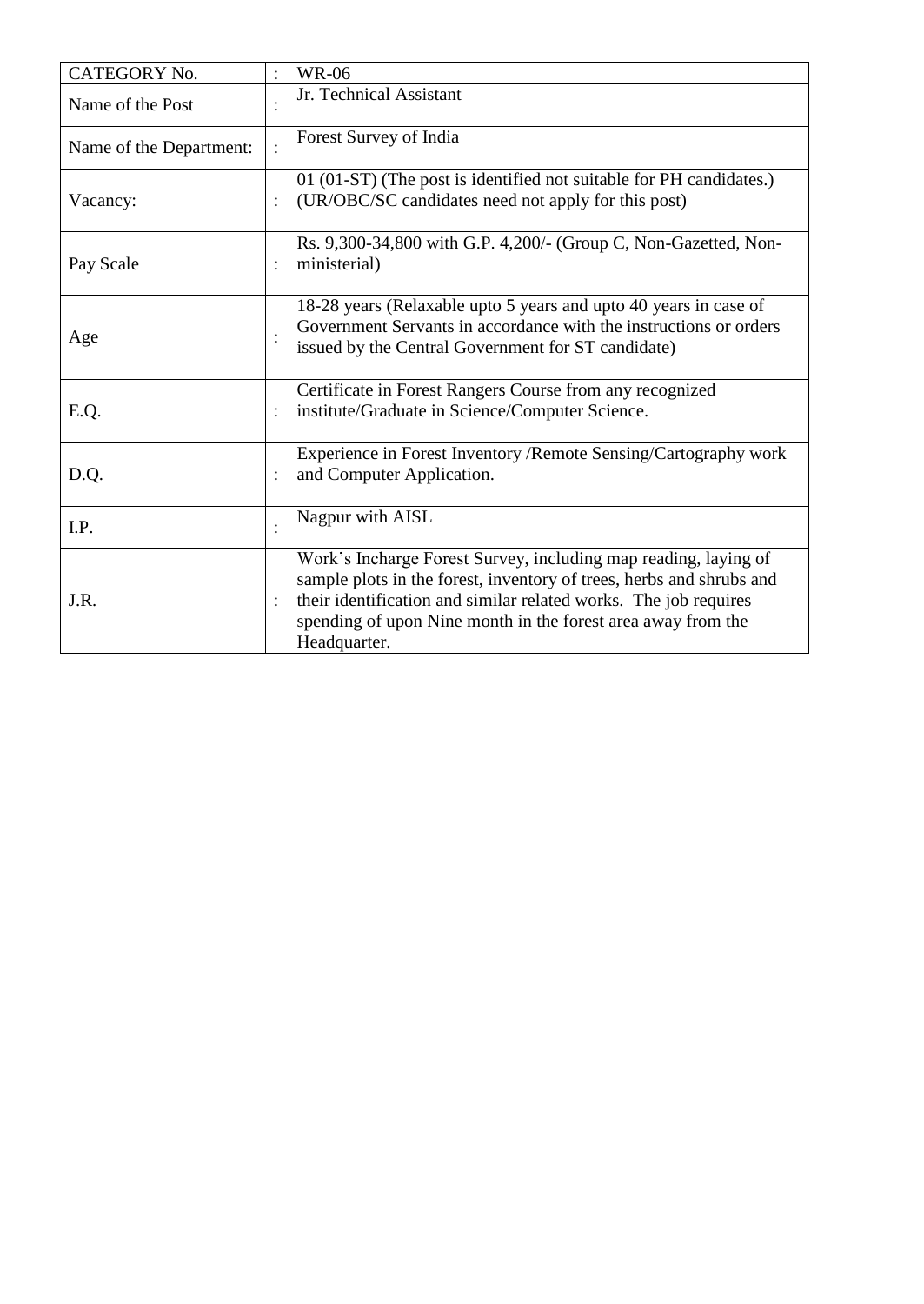| <b>CATEGORY No.</b>     | <b>WR-07</b>                                                                                                                                                                                                                                                                            |
|-------------------------|-----------------------------------------------------------------------------------------------------------------------------------------------------------------------------------------------------------------------------------------------------------------------------------------|
| Name of the Post        | <b>Botanical Assistant</b>                                                                                                                                                                                                                                                              |
| Name of the Department: | Minor Port Survey Organisation                                                                                                                                                                                                                                                          |
| Vacancy:                | 03 (02-UR, 01-OBC) (The post is identified suitable for PH<br>candidates.) (SC/ST candidates are not eligible for age relaxation)                                                                                                                                                       |
| Pay Scale               | Rs. 9,300-34,800 with G.P. 4,200/- (Group B, Non-Gazetted)                                                                                                                                                                                                                              |
| Age                     | 18-30 years (Relaxable upto 35 years in case of Government<br>Servants in accordance with the instructions or orders issued by the<br>Central Government)                                                                                                                               |
| E.Q.                    | 1. M.Sc. degree in Botany OR Ist class B.Sc. (Hons.) with Botany<br>OR $2nd$ Class B.Sc. with Botany with 3 years experience.<br>2. Aptitude for Systematic Botany as evidenced by having taken<br>special papers in the subject having research or field experience.                   |
| D.Q.                    | 1. Experience of plant collection in the field.<br>2. Ability to write reports of scientific nature.                                                                                                                                                                                    |
| I.P.                    | Mumbai with AISL                                                                                                                                                                                                                                                                        |
| J.R.                    | To assist in scientific research and prepare proper scientific reports<br>on field or herbarium specimen identification and cataloguing of<br>Flora and studying them in the various aspects in the field as well as<br>in the herbarium and laboratory. To undertake field excursions. |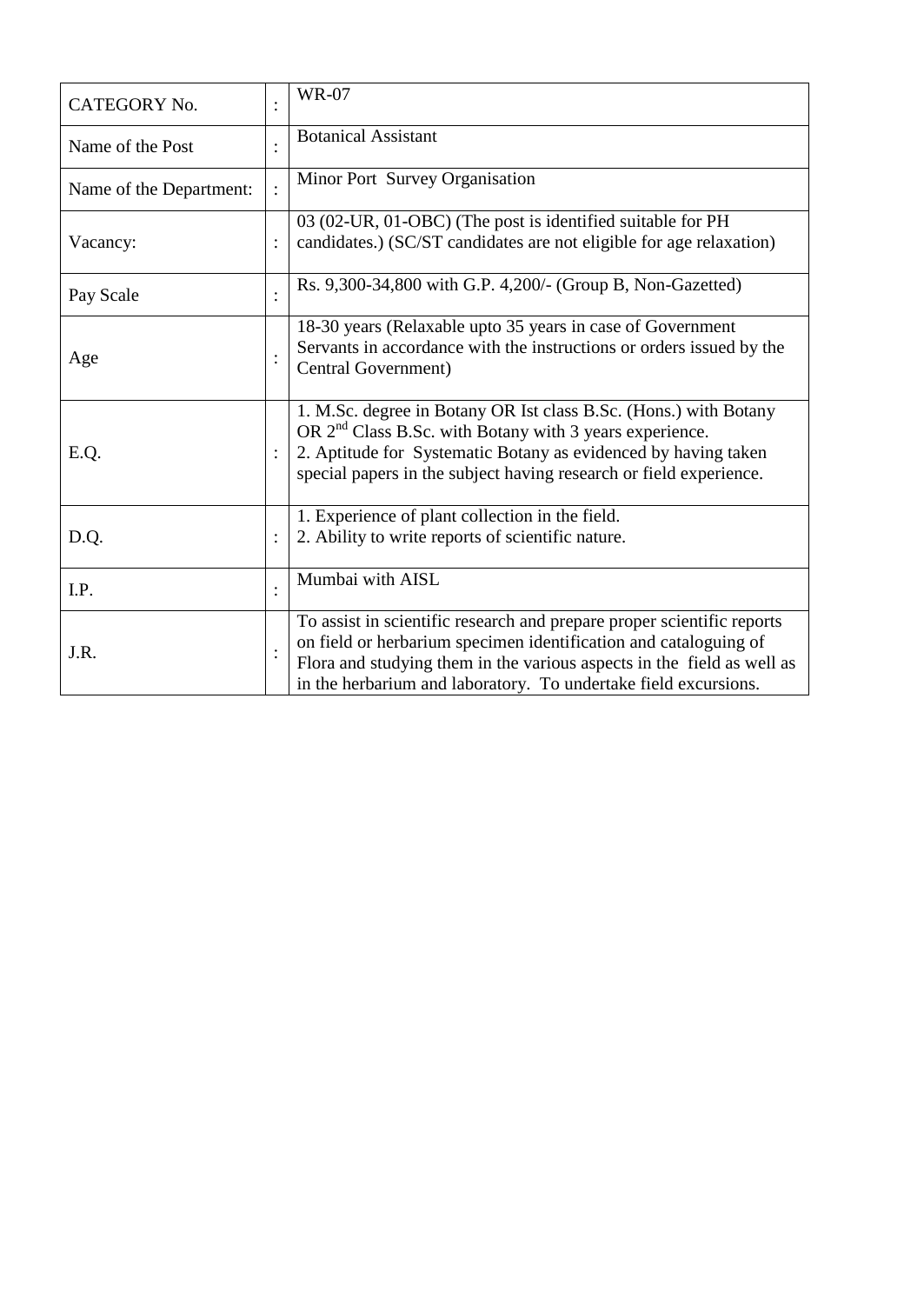| <b>CATEGORY No.</b>     |                | <b>WR-08</b>                                                                                                                                                                                                                                                                                                                                                             |
|-------------------------|----------------|--------------------------------------------------------------------------------------------------------------------------------------------------------------------------------------------------------------------------------------------------------------------------------------------------------------------------------------------------------------------------|
| Name of the Post        |                | Jr. Fishing Gear Technologist                                                                                                                                                                                                                                                                                                                                            |
| Name of the Department: |                | Fishery Survey of India                                                                                                                                                                                                                                                                                                                                                  |
| Vacancy:                |                | 01 (01-UR) (The post is identified not suitable for PH candidates.)                                                                                                                                                                                                                                                                                                      |
| Pay Scale               |                | Rs. 9,300-34,800 with G.P. 4,200/- (Group B, Non-Gazetted)                                                                                                                                                                                                                                                                                                               |
| Age                     |                | 18-30 years (Relaxable upto 35 years in case of Government<br>Servants in accordance with the instructions or orders issued by the<br>Central Government)                                                                                                                                                                                                                |
| E.Q.                    |                | 1. Master of Fisheries Science or Master of Science in Zoology or<br>Marine Biology or Industrial Fisheries from a recognized university<br>or institute.<br>2. Two years experience in supervision of making, mending, etc of<br>different types of fishing gears in a Government Department or<br>undertaking or in a recognized private company or firm or Institute. |
| D.Q.                    |                | <b>Nil</b>                                                                                                                                                                                                                                                                                                                                                               |
| I.P.                    | $\bullet$      | Maharashtra, Gujrat and Goa with AISL                                                                                                                                                                                                                                                                                                                                    |
| J.R.                    | $\ddot{\cdot}$ | Overall supervision of Fishing Gear Unit, participation on board the<br>vessels as Scientist participant as per planned programme,<br>preparation of indents for purchase of various items needed for<br>fabrication/repairs of nets.                                                                                                                                    |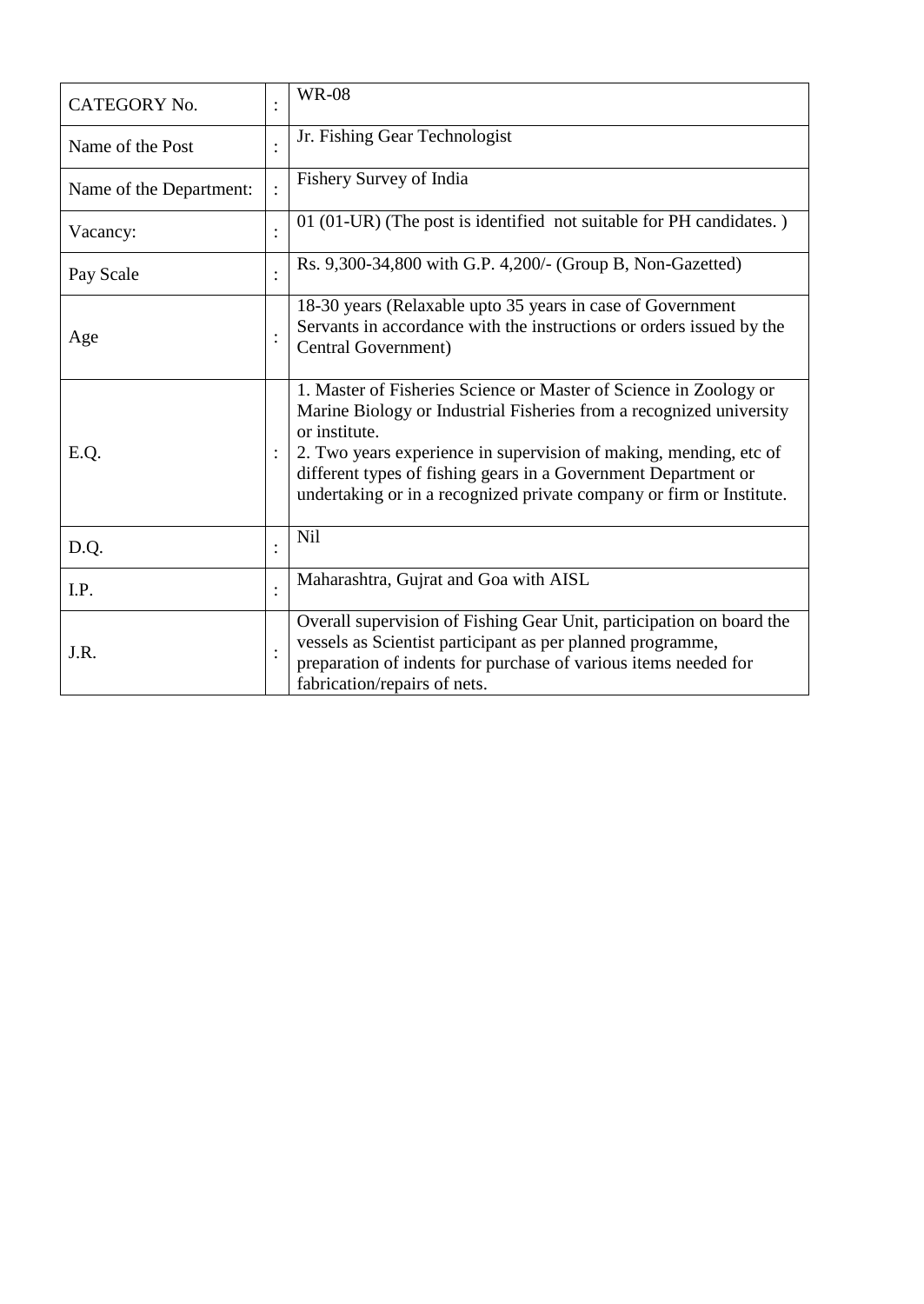| <b>CATEGORY No.</b>     |                | <b>WR-09</b>                                                                                                                                                                                                                                                                                                                                                                                                                                                                                                                                                                                                                                                                                    |
|-------------------------|----------------|-------------------------------------------------------------------------------------------------------------------------------------------------------------------------------------------------------------------------------------------------------------------------------------------------------------------------------------------------------------------------------------------------------------------------------------------------------------------------------------------------------------------------------------------------------------------------------------------------------------------------------------------------------------------------------------------------|
| Name of the Post        |                | Assistant Epigraphist (Arabic and Persian Inscriptions)                                                                                                                                                                                                                                                                                                                                                                                                                                                                                                                                                                                                                                         |
| Name of the Department: |                | Archaeological Survey of India, New Delhi                                                                                                                                                                                                                                                                                                                                                                                                                                                                                                                                                                                                                                                       |
| Vacancy:                |                | 03 (03-UR) (Post is identified suitable for PH (OA-one arm affected<br>candidates. Other PH candidate need not apply)                                                                                                                                                                                                                                                                                                                                                                                                                                                                                                                                                                           |
| Pay Scale               |                | Rs. 9300-34800 with G.P.4200/- (Group B,' Non Gazetted, Non<br>Ministerial.)                                                                                                                                                                                                                                                                                                                                                                                                                                                                                                                                                                                                                    |
| Age                     |                | 18-30 Years (Relaxable upto 35 years in case of Government<br>Servants in accordance with the instructions or orders issued by the<br>Central Government. No age relaxation for SC/ST and OBC).                                                                                                                                                                                                                                                                                                                                                                                                                                                                                                 |
| E.Q.                    |                | 1. Master's degree in Persian or Arabic with Medieval Indian<br>History as a subjects at the Bachelor's degree level from a<br>recognized university or equivalent<br><b>OR</b><br>2. Master's degree in History with Medieval Indian History as a<br>subjects and Arabic or Persian as one of the subjects at the<br>Bachelor degree level from a recognized university or<br>equivalent.                                                                                                                                                                                                                                                                                                      |
| D.Q.                    | $\vdots$       | Post Graduate Diploma in Archaeology/Epigraphy from the Institute<br>of Archaeology, Archaeological Sur vey of India or from recognized<br>university equivalent.                                                                                                                                                                                                                                                                                                                                                                                                                                                                                                                               |
| I.P.                    | $\ddot{\cdot}$ | Maharashtra & Gujrat state with All India Service Liability.                                                                                                                                                                                                                                                                                                                                                                                                                                                                                                                                                                                                                                    |
| J.R.                    |                | 1. Collecting, listing, cataloguing, indexing and deciphering of<br>inscriptions, edicts and manuscripts.<br>2. Assisting his superior officers in all matters connecting with<br>collecting, listing, indexing and deciphering repairing and<br>publication of inscriptions, coins and manuscripts.<br>3. Taking measures for the safe custody and transportation of<br>estampages etc.<br>4. Performing such supervisory duties as assigned by the superior<br>officers.<br>5. Participation in all other academic activities connected with<br>archaeology and contributory research paper.<br>6. Any other work relating to his office/Branch and his job assigned<br>by superior officers. |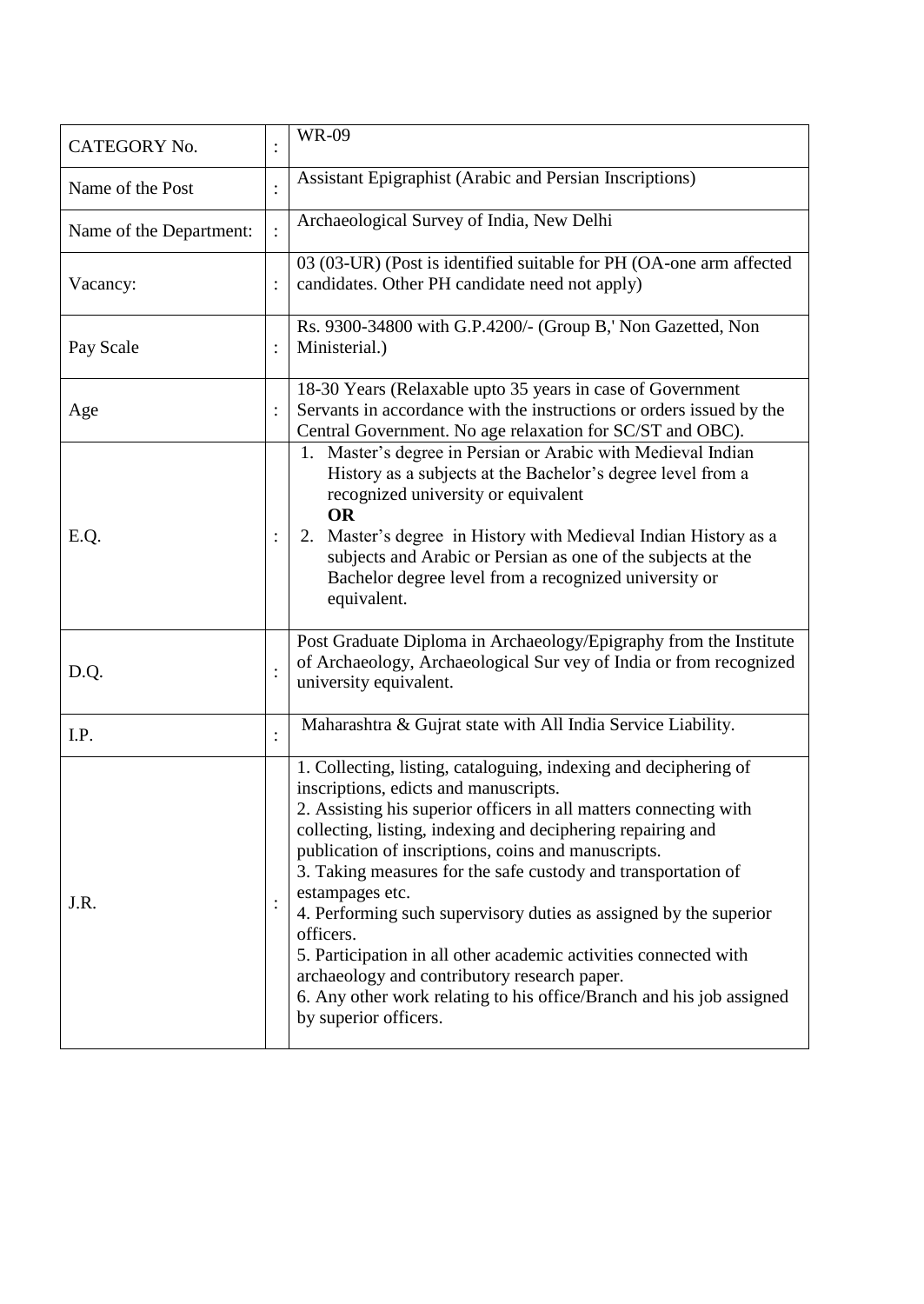| <b>CATEGORY No.</b>     |                | <b>WR-10</b>                                                                                                                                                                                                                                                                                                                                                                                                                                                                                                                                                                                                                                |
|-------------------------|----------------|---------------------------------------------------------------------------------------------------------------------------------------------------------------------------------------------------------------------------------------------------------------------------------------------------------------------------------------------------------------------------------------------------------------------------------------------------------------------------------------------------------------------------------------------------------------------------------------------------------------------------------------------|
| Name of the Post        |                | Draughtsman Grade-I                                                                                                                                                                                                                                                                                                                                                                                                                                                                                                                                                                                                                         |
| Name of the Department: |                | Army Base Workshop                                                                                                                                                                                                                                                                                                                                                                                                                                                                                                                                                                                                                          |
| Vacancy:                | $\vdots$       | 03 (02-UR, 01-OBC) (The post is identified suitable for OH (OA $\&$<br>OL), HH candidates.) (SC/ST candidates are not eligible for age<br>relaxation)                                                                                                                                                                                                                                                                                                                                                                                                                                                                                       |
| Pay Scale               |                | Rs. 9,300-34,800 with G.P. 4,200/- (Group B, Non-Gazetted, Non-<br>ministerial)                                                                                                                                                                                                                                                                                                                                                                                                                                                                                                                                                             |
| Age                     |                | 18-30 years (Relaxable upto 35 years in case of Government<br>Servants in accordance with the instructions or orders issued by the<br>Central Government)                                                                                                                                                                                                                                                                                                                                                                                                                                                                                   |
| E.Q.                    |                | 1. Higher Secondary (10+2) of a recognized university/Board/<br>Institution or equivalent.<br>2. Three years Diploma in Electrical/Mechanical Engineering of a<br>recognized University/Institution or equivalent.<br>Note: Qualification are relaxable at the discretion of the Staff<br>Selection Commission in case of candidates otherwise well qualified.                                                                                                                                                                                                                                                                              |
| D.Q.                    |                | Nil                                                                                                                                                                                                                                                                                                                                                                                                                                                                                                                                                                                                                                         |
| I.P.                    |                | Pune with AISL                                                                                                                                                                                                                                                                                                                                                                                                                                                                                                                                                                                                                              |
| J.R.                    | $\ddot{\cdot}$ | 1. Must be familiar with the use of logarithms and the slide rule.<br>2. Must be able to:-<br>(a) Carry out any engineering drawing that may be required<br>Skillfully and accurately and prepare tables of quantities.<br>(b) Design components and lay down material finish and<br>Tolerances.<br>3. Must have a good practical and theoretical knowledge of two of<br>the following subjects and be familiar with the catalogues, tables<br>and publications relating to them and appreciate design<br>problems:<br>(a) Welding<br>(b) Electricity and electrical plant and equipment<br>(c) IC Engine and vehicles<br>(d) Machine tools |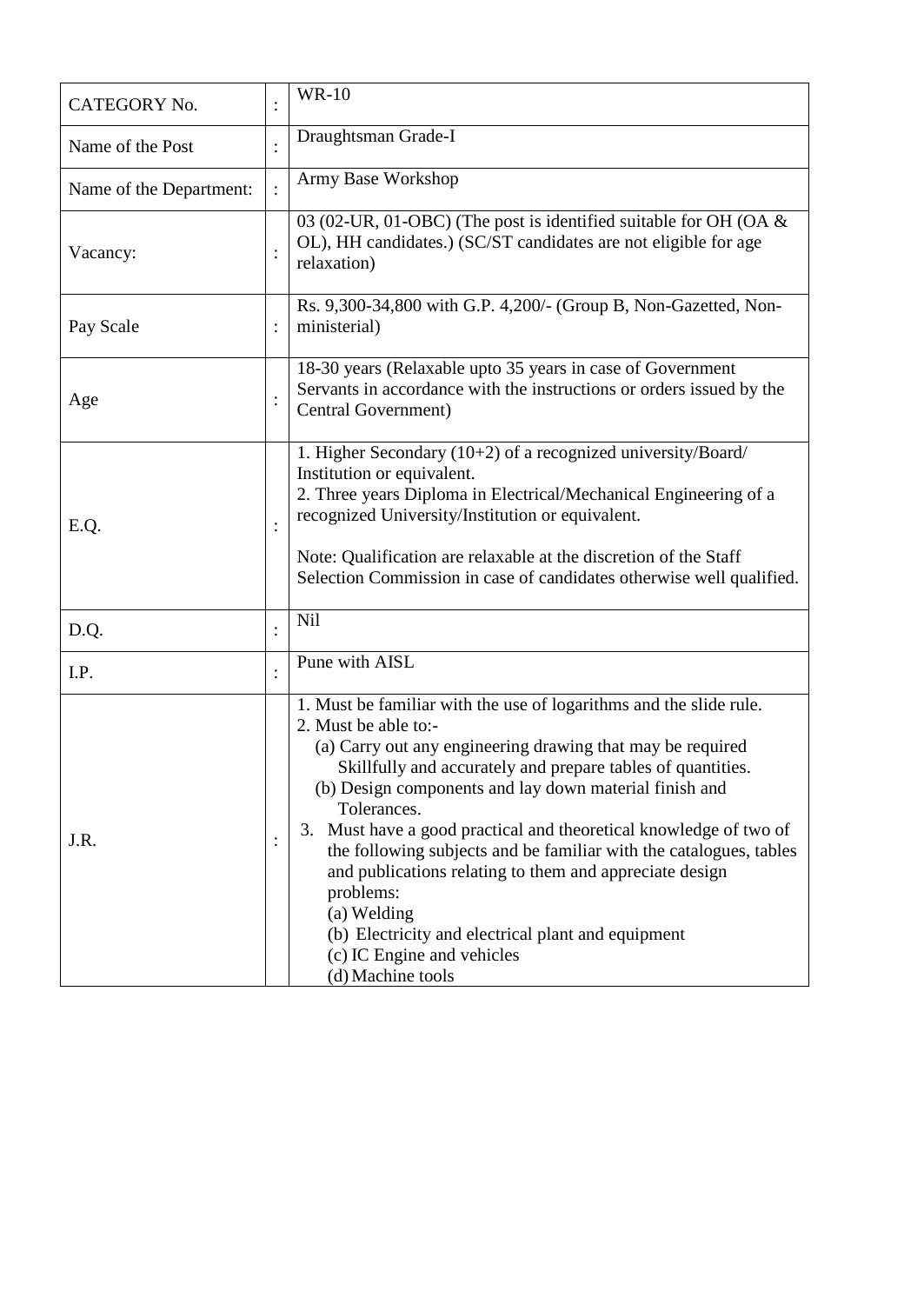| CATEGORY No.            | <b>WR-11</b>                                                                                                                                                                                                                                                                                                                                                                                                                                                                                                                                                            |
|-------------------------|-------------------------------------------------------------------------------------------------------------------------------------------------------------------------------------------------------------------------------------------------------------------------------------------------------------------------------------------------------------------------------------------------------------------------------------------------------------------------------------------------------------------------------------------------------------------------|
| Name of the Post        | Editor                                                                                                                                                                                                                                                                                                                                                                                                                                                                                                                                                                  |
| Name of the Department: | <b>Film Division</b>                                                                                                                                                                                                                                                                                                                                                                                                                                                                                                                                                    |
| Vacancy:                | 03 (02-UR, 01-OBC) (No age relaxation for SC/ST candidates) (The<br>post is identified not suitable for PH candidates.)                                                                                                                                                                                                                                                                                                                                                                                                                                                 |
| Pay Scale               | Rs. 9,300-34,800 with G.P. 4,600/- (Group B, Non-Gazetted)                                                                                                                                                                                                                                                                                                                                                                                                                                                                                                              |
| Age                     | 18-30 years (Relaxable upto 35 years in case of Government<br>Servants in accordance with the instructions or orders issued by the<br>Central Government)                                                                                                                                                                                                                                                                                                                                                                                                               |
| E.Q.                    | i) Higher Secondary or equivalent from a recognized university/<br>Board/Institution.<br>ii) Six years experience in editing of films.<br>Note: Certificate of completion of the first year of 2 years Diploma<br>course in Film Editing from a recognized University/ Institute will be<br>treated as equivalent to one year/s experience.<br><b>OR</b><br>i) Degree/Diploma in Film Editing or equivalent qualification from<br>a recognized University/institution; and<br>ii) Two years experience in editing of films (including apprenticeship<br>period, if any) |
| D.Q.                    | Degree of a recognized university or equivalent.                                                                                                                                                                                                                                                                                                                                                                                                                                                                                                                        |
| I.P.                    | Mumbai with AISL                                                                                                                                                                                                                                                                                                                                                                                                                                                                                                                                                        |
| J.R.                    | To edit documentary films and newsreels produced by the Films<br>Division. For this purpose, the Editor has to work in closed co-<br>ordination with the concerned Producer and Director in viewing the<br>rushes, sorting, assembling, shuffling, re-shuffling, editing and re-<br>editing till the picture takes its final shape.                                                                                                                                                                                                                                     |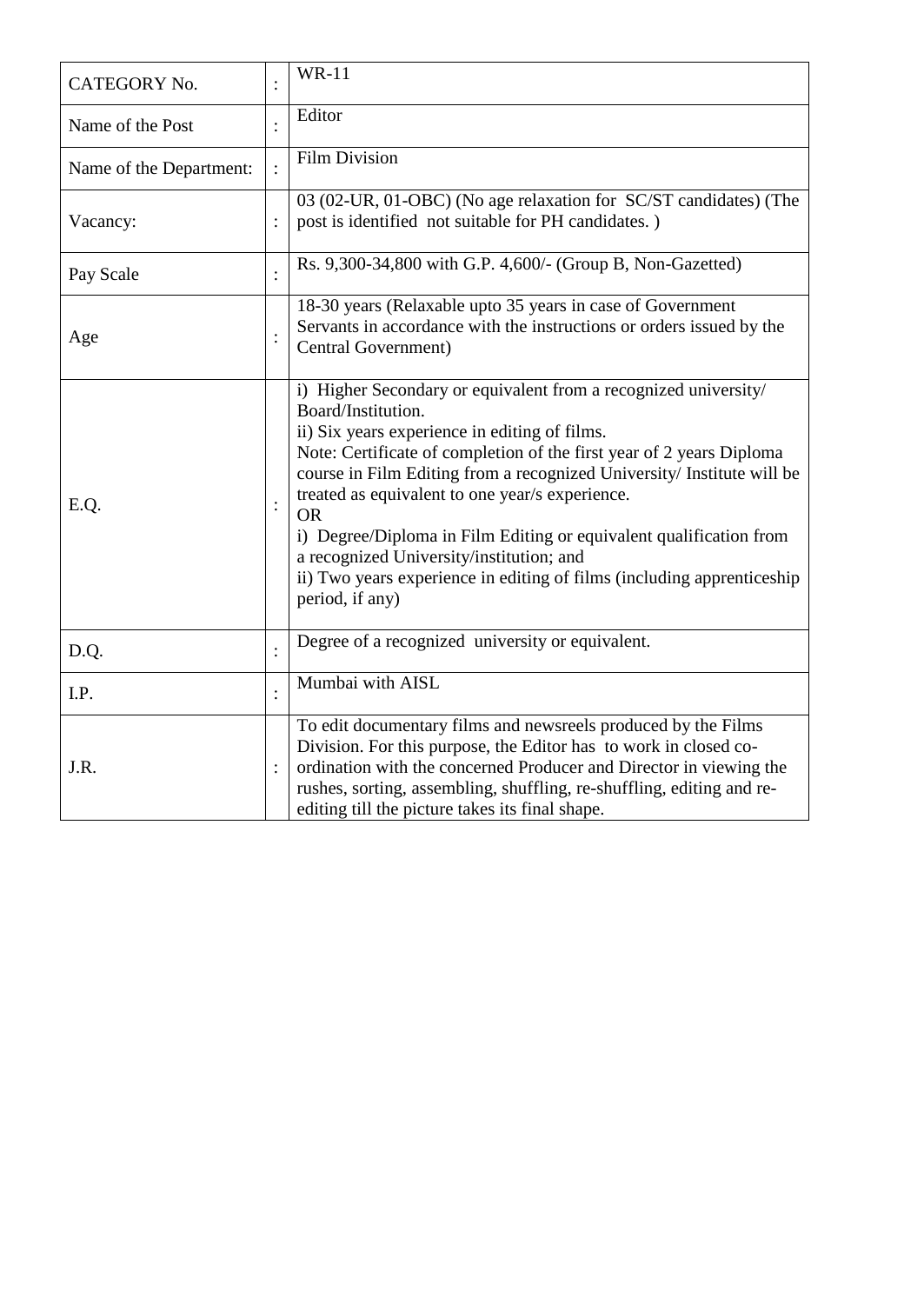| CATEGORY No.            | <b>WR-12</b>                                                                                                                                                                                                                                                                                                                                                                                                                                                                                                                                                                                                                                                     |
|-------------------------|------------------------------------------------------------------------------------------------------------------------------------------------------------------------------------------------------------------------------------------------------------------------------------------------------------------------------------------------------------------------------------------------------------------------------------------------------------------------------------------------------------------------------------------------------------------------------------------------------------------------------------------------------------------|
| Name of the Post        | Sr. Technical Assistant (Hydrogeology)                                                                                                                                                                                                                                                                                                                                                                                                                                                                                                                                                                                                                           |
| Name of the Department: | <b>Central Ground Water Board</b>                                                                                                                                                                                                                                                                                                                                                                                                                                                                                                                                                                                                                                |
| Vacancy:                | 01 (01-SC) (The post is identified not suitable for PH candidates.)<br>(UR, ST & OBC candidates are not eligible for this post)                                                                                                                                                                                                                                                                                                                                                                                                                                                                                                                                  |
| Pay Scale               | Rs. 9,300-34,800 with G.P. 4,600/- (Group B, Non-Gazetted)                                                                                                                                                                                                                                                                                                                                                                                                                                                                                                                                                                                                       |
| Age                     | 18-30 years (Relaxable upto 35 years in case of Government<br>Servants in accordance with the instructions or orders issued by the<br>Central Government)                                                                                                                                                                                                                                                                                                                                                                                                                                                                                                        |
| E.Q.                    | Master Degree in Geology or Hydrogeology or Applied Geology<br>from a recognized university or equivalent                                                                                                                                                                                                                                                                                                                                                                                                                                                                                                                                                        |
| D.Q.                    | Nil                                                                                                                                                                                                                                                                                                                                                                                                                                                                                                                                                                                                                                                              |
| I.P.                    | Ahmedabad with AISL                                                                                                                                                                                                                                                                                                                                                                                                                                                                                                                                                                                                                                              |
| J.R.                    | 1. Monitoring the ground water regime in terms of quality and<br>quantity in space and time alongwith technical assistance to states to<br>tackle the drought situations.<br>2. The official belonging to this discipline is required to take up<br>studies like conjunctive use and artificial recharge project.<br>3. The data input and their analysis would also be taken up by these<br>officials for carrying out mathematical modeling generating various<br>scenarios for different Hydro geological situations for various<br>ground water regime problems.<br>4. The official would also be needed for carrying out remote sensing<br>and GIS studies. |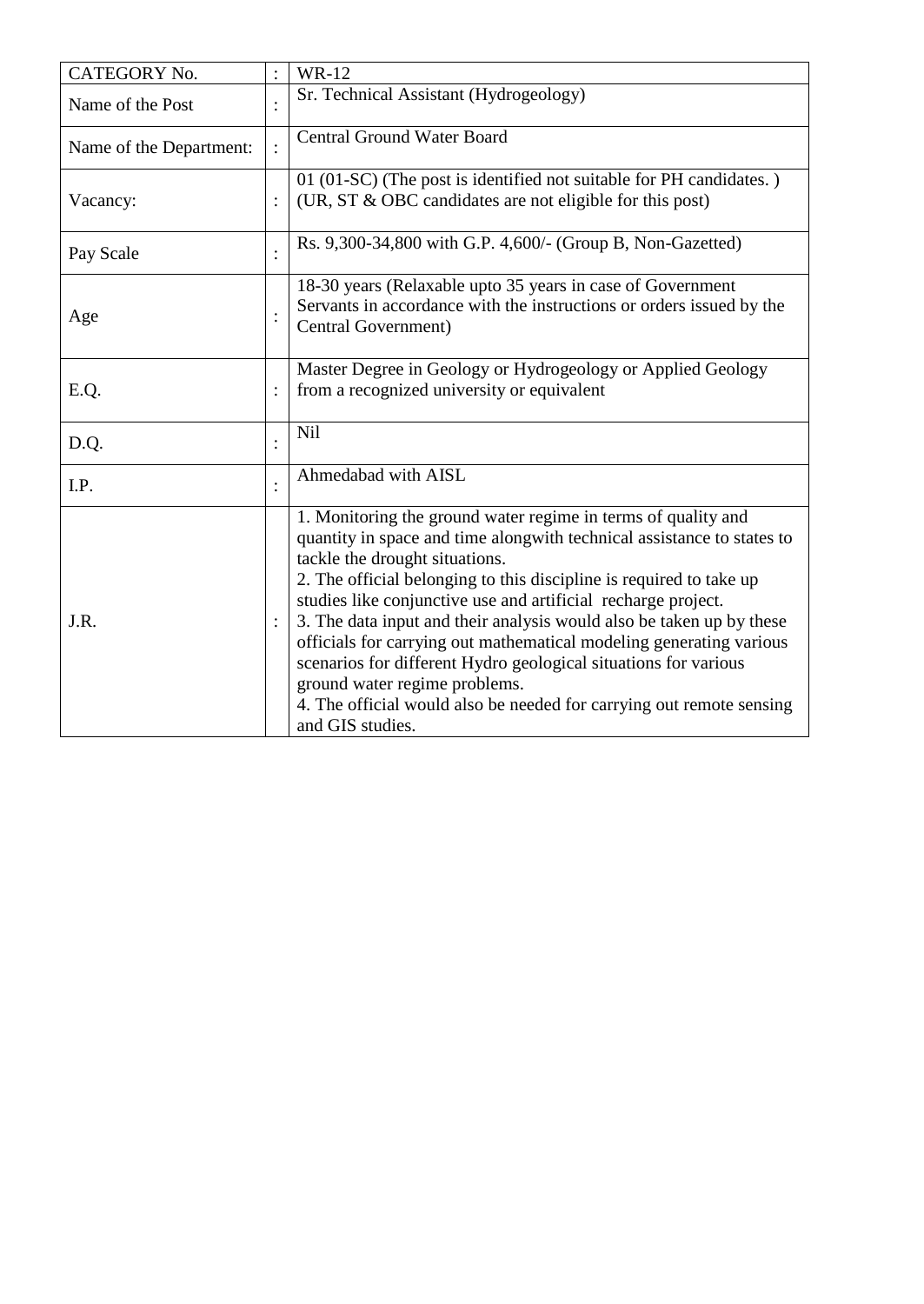| <b>CATEGORY No.</b>     |          | <b>WR-13</b>                                                                                                                                                                                                                                                                                                                                                                                                        |
|-------------------------|----------|---------------------------------------------------------------------------------------------------------------------------------------------------------------------------------------------------------------------------------------------------------------------------------------------------------------------------------------------------------------------------------------------------------------------|
| Name of the Post        |          | <b>Information Assistant</b>                                                                                                                                                                                                                                                                                                                                                                                        |
| Name of the Department: |          | Ministry of Tourism                                                                                                                                                                                                                                                                                                                                                                                                 |
| Vacancy:                |          | 01 (01-UR, 01-OBC, 01-ST) (The post is identified not suitable for<br>PH candidates.) (SC candidates are not eligible for age relexation)                                                                                                                                                                                                                                                                           |
| Pay Scale               |          | Rs. 9,300-34,800 with G.P. 4,200/- (Group C, Non-Technical)                                                                                                                                                                                                                                                                                                                                                         |
| Age                     | :        | 21-25 years (Relaxable upto 35 years in case of Government<br>Servants in accordance with the instructions or orders issued by the<br>Central Government)                                                                                                                                                                                                                                                           |
| E.Q.                    |          | 1. Degree in recognized university in India.<br>2. Knowledge of Computer Application supported by diploma or<br>degree in Computer Application from a Govt. Institute or Institute<br>recognized by the Govt.<br>3. General knowledge of and familiarity with places of tourist<br>interest in India.<br>4. Knowledge of various phases of Indian History and architecture,<br>ancient and modern.                  |
| D.Q.                    | $\colon$ | 1. Diploma in Tourism.<br>2. Knowledge of any European language other than English<br>3. Experience in a travel or publicity firm or office, Academic<br>qualifications relaxable by the Government in the case of candidates<br>otherwise exceptionally suitable for reasons to be recorded in<br>writing.                                                                                                         |
| I.P.                    |          | Mumbai with AISL                                                                                                                                                                                                                                                                                                                                                                                                    |
| J.R.                    |          | To attend to foreign/domestic tourists both at office and airport<br>counters, providing information, drawing up their tour programmes,<br>assistance in booking hotel/accommodation/air/rail passages, liaison<br>officers to visiting dignitaries, participating in exhibitions, issue of<br>All India liquor permits, compilation of tourism data, documentation,<br>public relation work, computerization, etc. |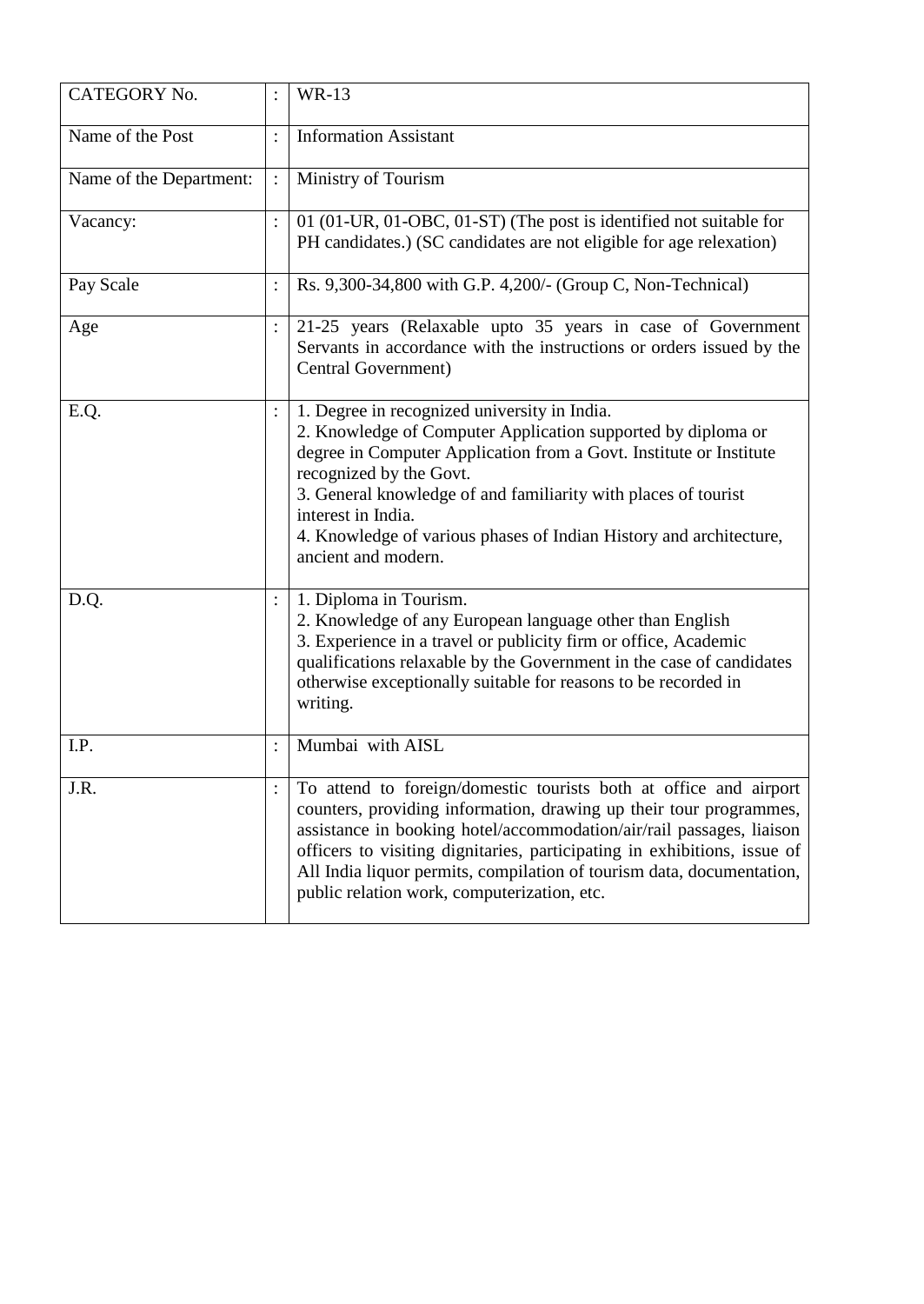| CATEGORY No.            |                | <b>WR-14</b>                                                                                                                                                                                                                                                                                                                                                                                                                                                                                                                                                                                                                                   |
|-------------------------|----------------|------------------------------------------------------------------------------------------------------------------------------------------------------------------------------------------------------------------------------------------------------------------------------------------------------------------------------------------------------------------------------------------------------------------------------------------------------------------------------------------------------------------------------------------------------------------------------------------------------------------------------------------------|
| Name of the Post        |                | Senior Technical Assistant (Chemical)                                                                                                                                                                                                                                                                                                                                                                                                                                                                                                                                                                                                          |
| Name of the Department: |                | <b>Central Ground Water Board</b>                                                                                                                                                                                                                                                                                                                                                                                                                                                                                                                                                                                                              |
| Vacancy:                |                | 01 (01-UR) (The post is identified not suitable for PH candidates.)<br>(OBC/SC/ST candidates are not eligible for age relaxation)                                                                                                                                                                                                                                                                                                                                                                                                                                                                                                              |
| Pay Scale               |                | Rs. 9,300-34,800 with G.P. 4,600/- (Group B, Non-Gazetted, Non-<br>ministerial)                                                                                                                                                                                                                                                                                                                                                                                                                                                                                                                                                                |
| Age                     |                | 18-30 years (Relaxable upto 35 years in case of Government<br>Servants in accordance with the instructions or orders issued by the<br>Central Government)                                                                                                                                                                                                                                                                                                                                                                                                                                                                                      |
| E.Q.                    |                | 1. Master's Degree in Chemistry or Agricultural Chemistry or Soil<br>Science from a recognized University or Institute or equivalent.<br>2. Two years experience in Ground Water Analysis and Ground<br>Water Chemistry.                                                                                                                                                                                                                                                                                                                                                                                                                       |
| D.Q.                    |                | <b>Nil</b>                                                                                                                                                                                                                                                                                                                                                                                                                                                                                                                                                                                                                                     |
| I.P.                    |                | Nagpur with AISL                                                                                                                                                                                                                                                                                                                                                                                                                                                                                                                                                                                                                               |
| J.R.                    | $\ddot{\cdot}$ | 1. Carry out chemical analysis of water samples and natural $\&$<br>polluted water.<br>2. Analysis of water samples for basic nature of Chemical<br>characteristics.<br>3. Compilation of chemical date for Ground Water Data Year-Book<br>(Chemical) preparation of hydro chemical maps/reports and monthly<br>progress report.<br>4. Operation and maintenance of Chemical equipment/instrument.<br>Supervision of preparation of Laboratory reagents.<br>5. Analysis & Quality Control laboratory chemical data bank and<br>reagent centre(s) where the centre(s) makes control and distribution<br>standard reagent to other laboratories. |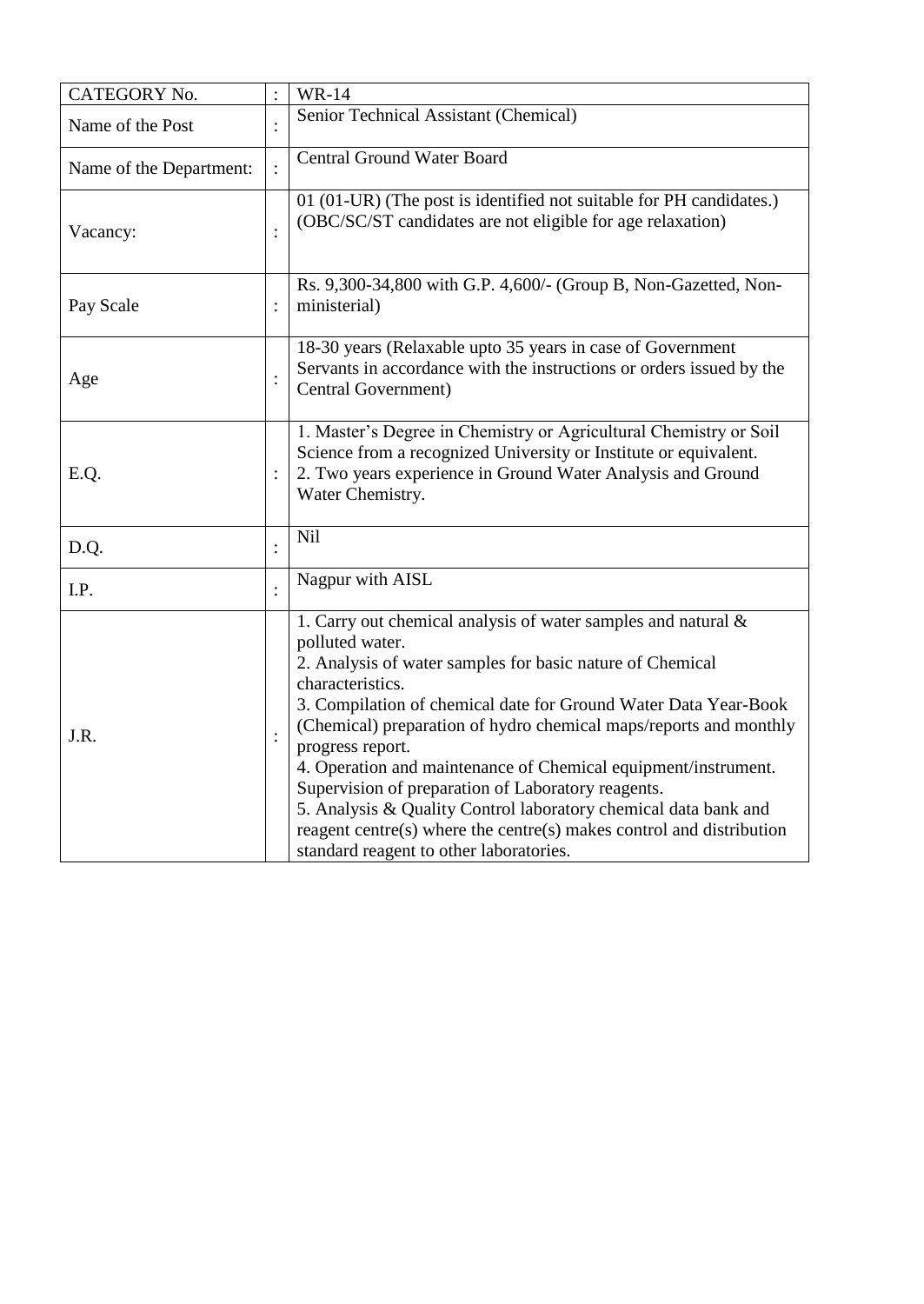NOTE-(I) MORE VACANCIES IN EQUIVALENT/ COMPARABLE POSTS MAY ALSO BE FILLED THROUGH THIS ADVERTISEMENT. FURTHER, VACANCIES MENTIONED ABOVE ARE SUBJECT TO ALTERATION.

NOTE-(II) ABOVE VACANCIES ARE THOSE VACANCIES AS REPORTED TO THE COMMISSION BY THE DIFFERENT INDENTING OFFICES. THE COMMISSION IS NOT RESPONSIBLE FOR WITHDRAWAL OF THOSE VACANCIES, FOR ANY REASON WHATSOEVER, BY THOSE INDENTING OFFICES.

NOTE-(III) BEFORE APPLYING, CANDIDATES IN THEIR OWN INTEREST ARE ADVISED TO GO THROUGH THE DETAILED INSTRUCTIONS CONTAINED IN THIS NOTICE AND ALSO AVAILABLE ON THE WEBSITE OF THE COMMISSION( [www.sscwr.net\)](http://www.sscwr.net/)

NOTE-(IV) As per Ministry of Human Resource Development Notification No. 44 dated 01.03.1995 published in Gazette of India edition dated 08.04.1995, the Degree obtained through open Universities/Distance Education Mode needs to be recognized by Distance Education Council, IGNOU. Accordingly, unless such Degrees had been recognized for the period when the candidates acquired the relevant qualification, they will not be accepted for the purpose of Educational Qualification.

NOTE-(V) THE AGE RELAXATION FOR RESERVED CATEGORY APPLICANTS IS ADMISSIBLE ONLY IN THE CASE OF VACANCIES RESERVED FOR SUCH CATEGORIES. THE RESERVED CATEGORY APPLICANTS, WHO APPLY AGAINST POSTS MEANT FOR UR CATEGORY, ARE NOT ENTITLED TO GET AGE RELAXATION. HOWEVER, THE APPLICANTS BELONGING TO PH CATEGORY ARE ENTITLED TO GET AGE RELAXATION AS ADMISSIBLE TO THEM FOR THE POSTS MEANT FOR UR CATEGORY, IF SUCH POSTS ARE IDENTIFIED SUITABLE FOR THE PH CATEGORY.

NOTE-(VI) The candidature is accepted only provisionally. Before applying, candidates are advised to go through the requirements of educational qualification, age etc. and satisfy themselves that they are eligible for the concerned posts. When scrutiny is undertaken, if any claim made in the application is not found substantiated, the candidature will be cancelled and the Commission's decision shall be final.

NOTE-(VII) All candidates who have applied in the response to this advertisement within the closing date, are assigned roll numbers. A list of all candidates (eligible or ineligible) for the post will be available in the Regional Office website i.e. [www.sscwr.net](http://www.sscwr.net/) after 7-9 weeks of closing date of receipt of application (for closing date refer para-5 of this advertisement). Candidates are advised to note their roll number from the Regional Office website so that while addressing to the Commission for any communication in future, the candidate must write their roll number, name, post for which applied, advertisement no. and category no. failing which communication shall not be entertained. Candidates can communicate for any correspondence either in writing or by email i.e. [sscwrselpost@gmail.com.](mailto:sscwrselpost@gmail.com)

NOTE-(VIII) This advertisement has also published in Hindi version, however if any discrepancy in Hindi version of advertisement have been noticed the English version of the advertisement STANDS.

#### 1. **ABBREVIATIONS USED**:

**EQ**: Essential Qualifications, **DQ**: Desirable Qualifications, **GP**: Grade Pay, **UR**: Unreserved, **OBC**: Other Backward Classes, **SC**: Scheduled Caste, **ST**: Scheduled Tribe, **ExS**: Ex-Serviceman, **PH**: Physically Handicapped, **OH:** Orthopedically Handicapped, **HH**: Hearing Handicapped, **VH**: Visually Handicapped **BLA**: Both Legs & Arms **BA**: Both Arms **OL**: One Leg **BL**: Both Legs **OA**: One Arm **OAL**: One Arm and One Leg **B**: Blind **LV**: Low Vision **H**: Hearing MW: Muscular weakness, **Cat**: Category, **P.S**: Pay Scale, **CRFS**: Central Recruitment Fee Stamps, **Govt**.: Government, **IP**: Initial Posting, **JR**: Job Requirements, **Deg**: Degree, **Dip**: Diploma, **Sc**: Science, **Eqv**.: Equivalent, **Prof. Test**: Proficiency Test, **Recog**.: Recognised, **Univ**.: University, **Instt**: Institute, **AISL**: All India Service Liability, **Exp**: Experience, **Exam**: Examination, **Hr**.: Higher, **Sec**.: Secondary, **Sr**.: Senior, **Tech**: Technical, **M/o**: Ministry of, **D/o**: Department of, **O/o**: Office of, **Uts**: Union Territories, **SSC**: Staff Selection Commission, **CST:** Common Screening Test.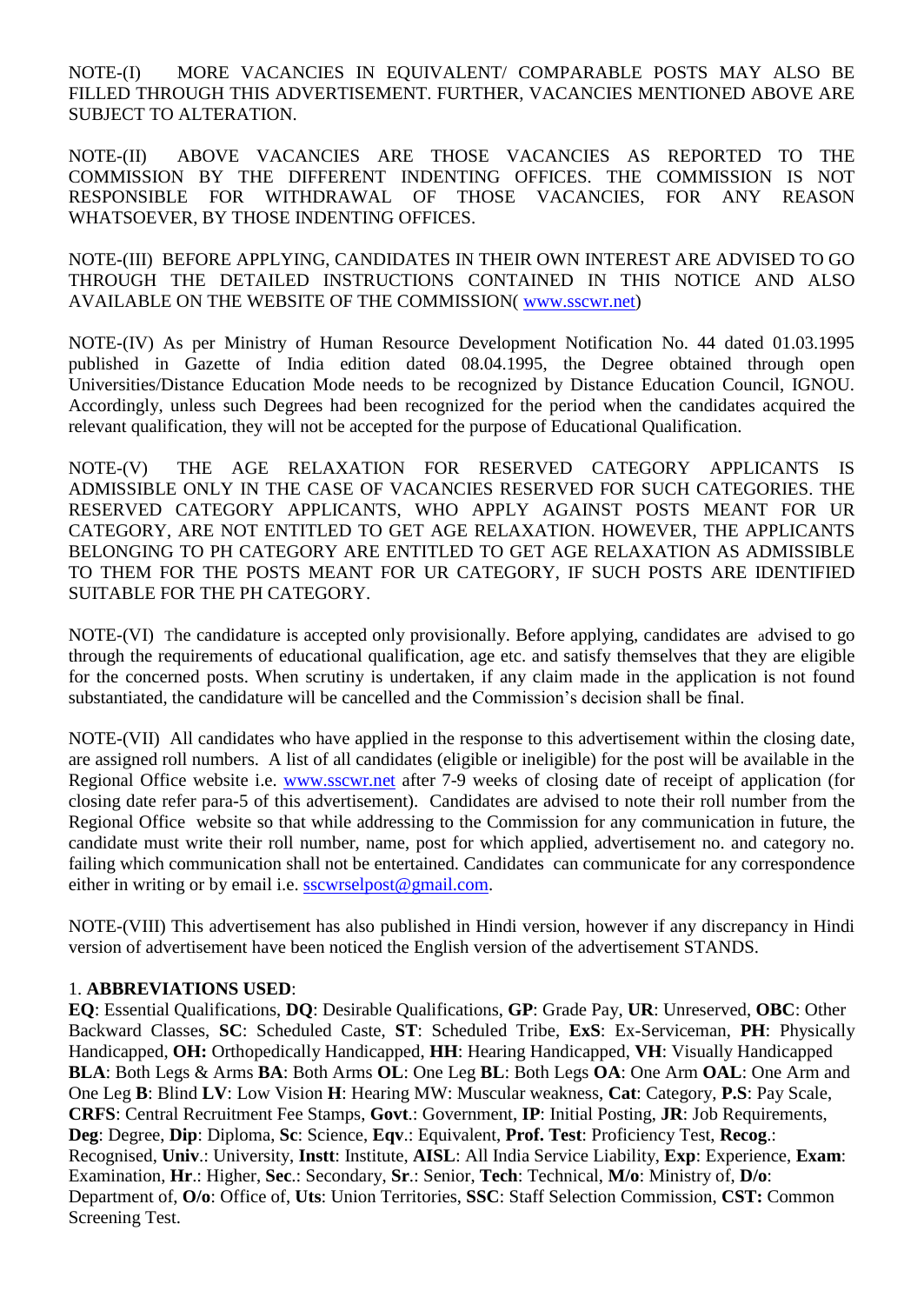# **3. NATIONALITY/CITIZENSHIP:**

A candidate must be either:

- (a) a citizen of India
- (b) a subject of Nepal
- (c) a subject of Bhutan

(d) a Tibetan refugee who came to India before 1.1.1962, with the intention of permanently settling in India. or

(e) a person of Indian origin who has migrated from Pakistan, Burma, Sri Lanka, East African countries of Kenya, Uganda, the Republic of Tanzania (Formerly Tangaynika and Zanzibar).Zambia, Malawi, Zaire, Ethiopia, Vietnam with the intention of permanently settling in India.

Provided that a candidate belonging to categories (b), (c), (d) and (e) above shall be a person in whose favour a certificate of eligibility has been issued by the Government of India.A candidate in whose case a certificate of eligibility is necessary may be admitted to the Examination but the offer of appointment will be given only after the necessary eligibility certificate has been issued to him/her by the Government of India.

# **4. EXAMINATION FEE**

# **A. FEE PAYABLE: Rs.50/- (Rupees fifty only)**

# **B. EXEMPTION FROM PAYING FEES::**

- (i) ALL FEMALE APPLICANTS, SCHEDULED CASTE, SCHEDULED TRIBE, PHYSICALLY HANDICAPPED AND EX-SERVICEMEN APPLICANTS are exempted from paying EXAMINATION FEES subject to fulfillment of conditions stated at Para-12 of this Notice.
- (ii) Remission of fee may be allowed to those repatriates from Kuwait/Iraq who are not in a position to pay it.
- **NOTE: I**. Fee concession is not admissible to sons of Ex-Servicemen or to persons belonging to Other Backward Classes.
	- II. Service clerks in the last year of their color service are also not exempted from payment of fee.
	- III. Ex-Servicemen who have already taken up a Government job shall be considered against General vacancies and, hence, shall not be entitled for fee concession.

#### **C. MODE OF PAYMENT OF FEE**

i. The candidates should pay the fee by means of "Central Recruitment Fee Stamps (CRFS)." These stamps are available at the counter of all Post Offices. These Recruitment Fee Stamps may be pasted on the application form in the space earmarked for the purpose. These Recruitment Stamps must be got cancelled from the Counter Clerks of any Post Office of issue with the date stamp of the issuing office on the Application Form itself, taking care at the same time that the impression is clear and distinct to facilitate the identification of date and Post Office of issue at any subsequent stage. After getting the Recruitment Fee Stamps cancelled from the Post Office, the candidate may submit their application to the concerned Regional Office of the Commission in the usual manner after completing other formalities. Noncancellation of stamps from the concerned Post Office in the manner indicated above, may lead to rejection of his/her application form, so it is in the interest of the candidates that they get the CRFS cancelled from the concerned post offices.

ii. Fee paid by wrong mode of payment of fee i.e. by IPO, Cash, Bank Draft or Pay Order, will not be accepted and the application for such candidates will be rejected outright and payment made shall stand forfeited.

iii. Fee once paid will not be refunded under any circumstances.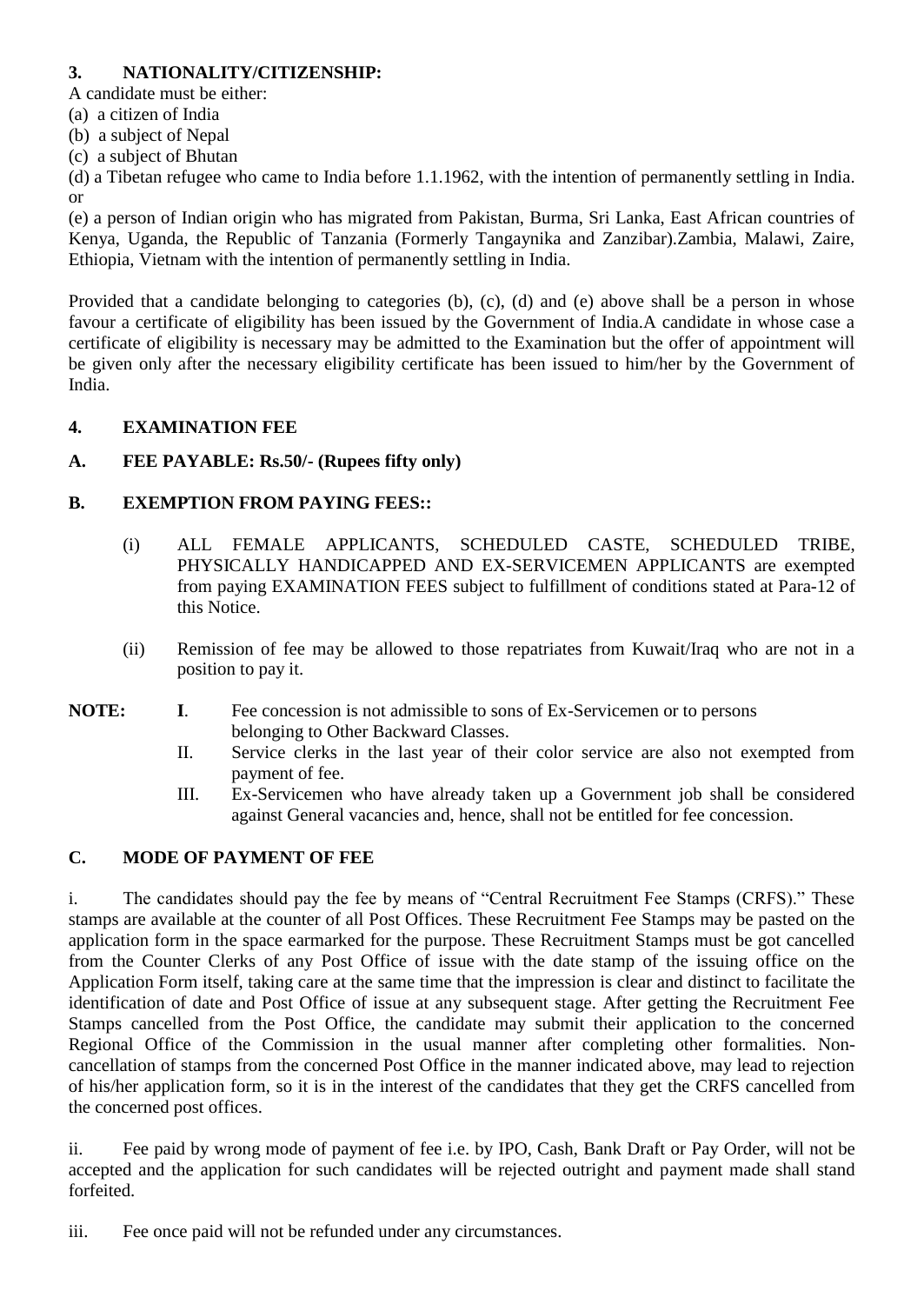iv. Fee paid by wrong mode of payment of fee or non-cancellation of CRFS or paying less fee or nonsubmission of requisite certificate with application from competent authority for the applicants seeking exemption of examination fees, shall be treated as application with NO Fees. Thus, their candidature will be cancelled summarily or at any stage of recruitment process for NO FEES.

# **5. WHERE TO SEND APPLICATION AND TIME LIMIT FOR SENDING APPLICATION:**

# **A. CLOSING DATE OF RECEIPT OF APPLICATION**

# **(i) CLOSING DATE OF RECEIPT OF APPLICATION is 20/12/2013 (5.00 PM)**

(ii) In the case of applicants residing in Assam, Meghalaya, Arunachal Pradesh, Mizoram, Manipur, Nagaland, Tripura, Sikkim, Jammu & Kashmir, Lahaul and Spiti District and Pangi Sub-Division of Chamba District of Himachal Pradesh, Andaman and Nicobar Islands, Lakshdweep & for applicants residing abroad, the closing date is **27/12/2013 (5.00 PM). Applicants applying from any of those areas shall invariably superscribe the name of the area on the envelope in bold letters.**

**B. ADDRESS FOR SENDING APPLICATIONS:** The applications should be received on or before the closing date of receipt of applications as mentioned above in this Notice at:

# **OFFICE OF THE REGIONAL DIRECTOR, STAFF SELECTION COMMISSION (WR), 1 ST FLOOR, PRATISHTHA BHAVAN, 101, MK ROAD, MUMBAI, PIN-400020**

#### **NOTE:**

Candidates are advised to post the application well before the closing date so that it reaches **STAFF SELECTION COMMISSION (WR), MUMBAI on or** before the closing date and time. APPLICATION RECEIVED AFTER CLOSING DATE AND TIME WILL NOT BE ACCEPTED UNDER ANY CIRCUMSTANCES. Commission will not be responsible for postal delays.

# **6. AGE LIMIT AND RELAXATION ON UPPER AGE-LIMIT AND RESTRICTION ON RELAXATION ON UPPER-AGE LIMIT:**

**i. CRUCIAL DATE FOR DETERMINING THE AGE-LIMIT**: Crucial date for determining the age-limit will be closing date of receipt of applications as mentioned at Para-5 of this Notice. The different `AGE-LIMIT' for different `Posts' is indicated at Para-1 of this Notice.

ii. Relaxation on upper Age-limit admissible to eligible categories of applicants as stated in Appendix-XI. The relaxation on upper Age-limit is admissible subject to fulfillment of terms and conditions stated at Para-12 of this Notice.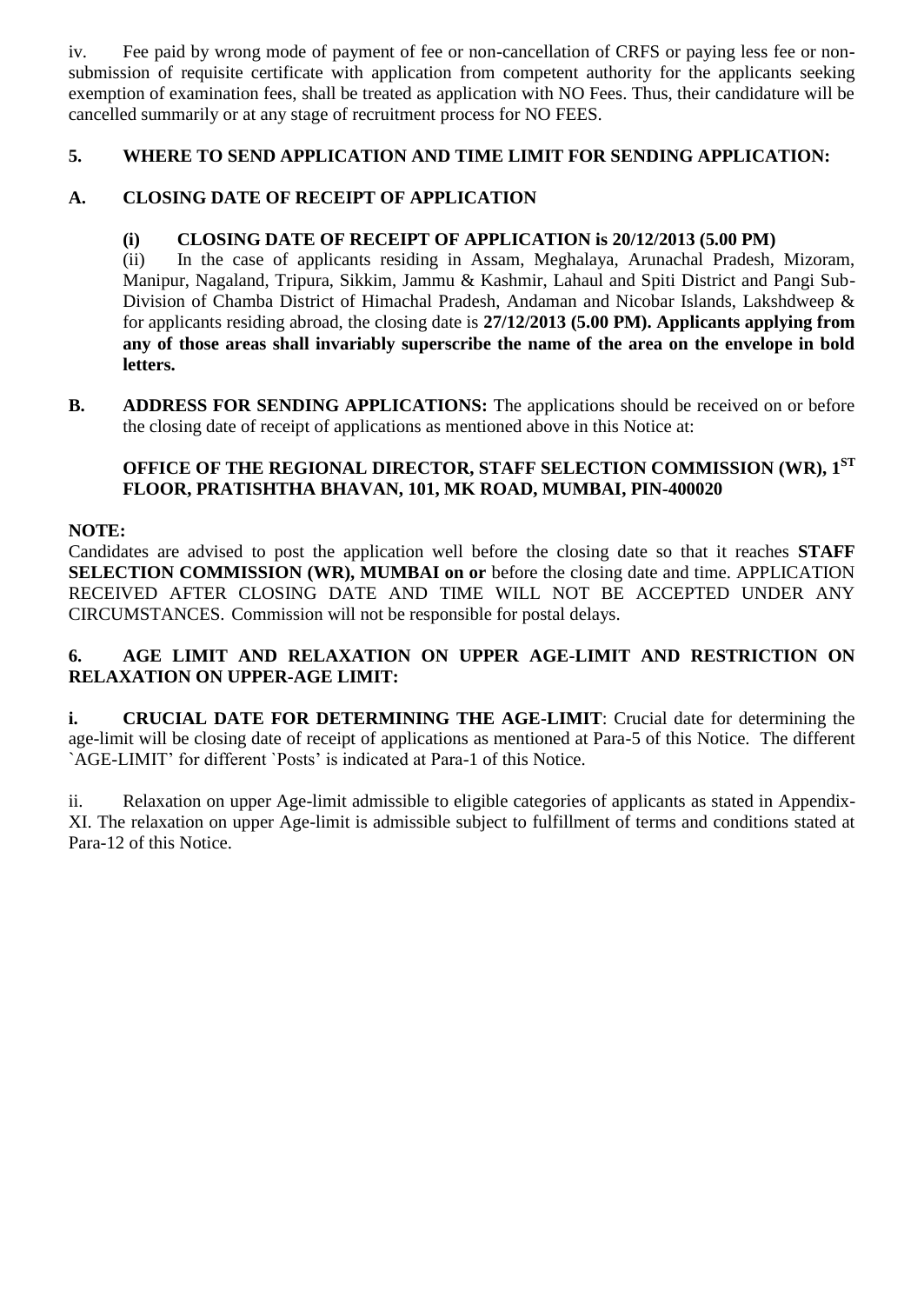#### **7. CRUCIAL DATE FOR AGE LIMITS, ESSENTIAL QUALIFICATIONS AND FOR OTHER TERMS AND CONDITIONS AND PROOF OF AGE**

I. The crucial date for calculation of age limits, for finding eligibility on essential qualifications, and for other terms and conditions is as on the closing date of receipt of application as mentioned at Para-5 in this Notice.

# **II. PROOF OF AGE:**

Candidates should note that the Date of Birth as recorded in the Matriculation/ Secondary Examination Certificate (only Certificate, not Admit Card) OR an equivalent certificate on the date of submission of application, will be accepted by the Commission and no subsequent request for change will be considered or granted.

# **8. GUIDELINES FOR SENDING COMPLETE APPLICATION.**

# **A. DOCUMENTS TO BE ATTACHED WITH THE APPLICATIONS TO MAKE IT COMPLETE IN ALL RESPECTS:**

- i. Examination Fees Rs. 50/- (CRFS affixed and clearly cancelled on the Application Form)
- ii. One recent passport size photograph should be pasted (NOT STAPLED) on the space provided in the Application Form.
- iii.. Documents in support of claim of SC/ST/OBC/PH/EXS/CGCE category in the prescribed FORMAT given in the advertisement.
- iv. Attested copies of Matriculation Certificates or equivalent as a proof of age (Date of Birth) copies of Certificates/Yearwise marksheets/Provisional Certificates towards proof of Educational Qualifications (beginning from Matriculation Examination as indicated Column 6 of Application Form) etc. Particulars printed on the back of the marksheets/ certificates should also be Xeroxed/copied invariably and attested by a Gazetted Officer of Central/ State Government. APPLICANTS MAY SUBMIT SELF ATTESTED DOCUMENTS ALSO. However, applicants are hereby warned that any wrong attestation so as to mislead or to gain access to the Examination, would lead to criminal/debar action against the applicants, besides cancellation of their candidatures. Further, all original certificates will be checked at the time of Personality/ Skill Test/ Screening Test, as the case may be, and their candidature is subject to result of such scrutiny.
- vii. Attested copies of experience certificates, if any.
- viii. Attested copies of any other Documents supporting information given in the Application Form.

NOTE:

- a. If, the Applicant does not submit, alongwith the Application Form, all Documents supporting information given in the Application Form, the candidature of the applicant shall be rejected summarily or at any stage of the recruitment process.
- b. Applicants must submit **Certificates in support of educational qualifications from a recognized University/Institution** otherwise their candidature is liable to be rejected summarily or at any stage of the recruitment process.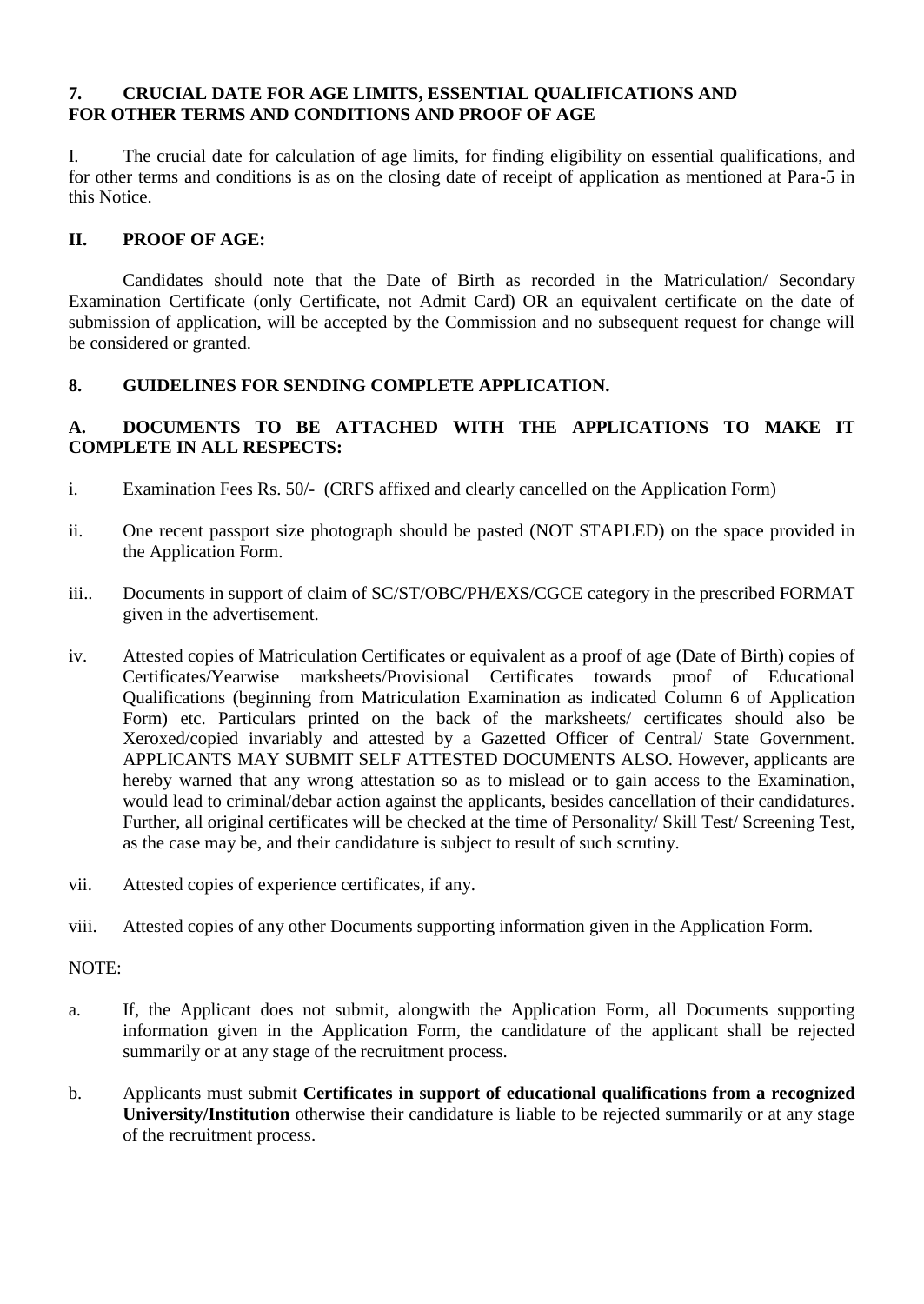c The OBC/EXS/CGCE/OEA applicants shall invariably submit with their applications, according to their respective category, the OBC DECLARATION (exclusively for OBC candidates) [Appendix-I]/ EXS DECLARATION (exclusively for EXS candidates) [Appendix-II]/ CGCE DECLARATION (exclusively for CGCE candidates) [Appendix-III]/ OEA DECLARATION (exclusively for OEA candidates) [Appendix-IV]/, otherwise their candidature shall be cancelled summarily or at any stage of recruitment process.

# **B. VERIFY THE FOLLOWING BEFORE MAILING/SUBMITTING THE APPLICATION TO AVOID REJECTION**

- 1. Willing applicants are advised to go through each and every Paras/Sub-Paras of this Notice before filling in Application Form and also before sending it to Staff Selection Commission (WR), Mumbai.
- 2. Application Form must be typed out in double space or written in hand neatly, but Application ormat should be the same as published in this notice. Applicants may copy the Application Form as published in his Notice. The application form is also available on the Regional Office website **www.sscwr.net**. The applications should be submitted to the Regional Director as per the address given in the notice.
- 3. Applicants should fill all columns of Applications IN THEIR OWN HANDWRITING.
- 4. None of the Columns of Application Form should be left blank. PUT CROSS (X) MARK IN THE RELEVANT BOX TO FURNISH NIL INFORMATION OR IF NOT APPLICABLE, otherwise it will be treated as incomplete application.
- 5. Applicants shall make their signature, in FULL NOT IN SHORT on the Application Form and on all documents. vi.All signatures must be made in running script (NOT IN BLOCK/CAPITAL LETTERS) and there should be no variation in the signatures failing which their candidatures are liable to be cancelled summarily or at any stage of recruitment process.
- 6. In the Columns of Application, applicants shall write the required information either in English (CAPITAL LETTERS) or in Hindi (CAPITAL LETTERS).
- 7. Applicants should write their Name, Father's/Mother's/ Husband's (as applicable) Name and Date of Birth (DOB) in the Application Form as recorded in the Matriculation or Equivalent Certificate. COMMUNITY/CATEGORY STATUS has been indicated correctly in the Application Form.
- 8. If an applicant has changed his/her name or dropped/added part of his/her name after Matriculation/SSC/Hr. Secondary/ Senior Secondary, he/she is required to submit an attested copy of Gazette Notification to the effect that he/she has changed his/her name after matriculation etc. The changed name should also have been indicated in the Gazette Notification.
- 9. Certificates in Support of educational qualifications and of Age-proof must have been obtained from a recognized University/Institution/Board, otherwise his/her candidature is liable to be cancelled/rejected summarily or at any stage of the recruitment process.
- 10. Attested photocopies of certificates in support of age/date of birth, required minimum educational qualification, SC/ST/OBC/EXS/PH/CGCE Categories claimed in the Application Form.
- 11. A good quality recent Passport size Photograph (5 cm x 7 cm) should be firmly pasted (not pinned or stapled) in the prescribed place in the Application Form, thereafter sign on it as per direction at Para 9-A above.
- 12. Requisite fee (Central Recruitment Fee Stamp of Rs. 50/- affixed in the proper place of application.
- 13. One self addressed envelope of 12 x 25 cm size.
- 14. Signature: Signatures in running script (not in block letters):
	- a. On the Application

.

- b. If applicable, on the OBC DECLARATION (exclusively for OBC candidates) [Appendix-I]/ EXS DECLARATION (exclusively for EXS candidates) [Appendix-II]/ CGCE DECLARATION (exclusively for CGCE candidates) [Appendix-III]/ OEA DECLARATION (exclusively for OEA candidates) [Appendix-IV]
- c. On the all documents attached with the Application Form.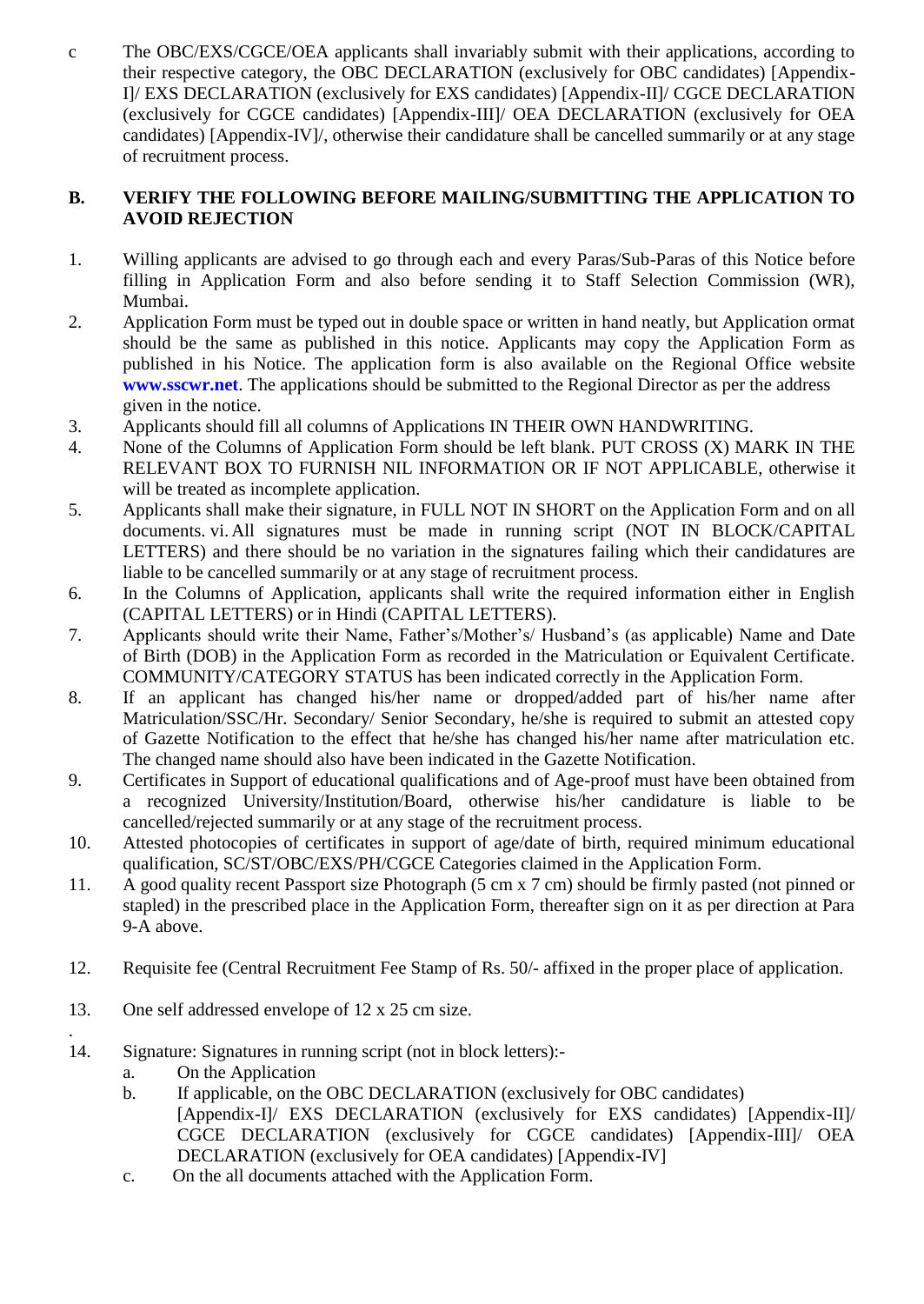# 15. The envelope containing Application Form must be superscribed in bold letters as **APPLICATION FOR THE POST OF :\_\_\_\_\_\_\_\_\_\_\_\_\_\_\_\_\_\_\_\_\_\_\_\_\_\_\_\_\_\_ CATEGORY NO. WR-\_\_\_\_\_\_\_ ADVERTISEMENT NO: WR/1/2013**

16. One envelope should contain one application of one applicant only. Applicants should submit only one application against a particular category of advertisement. In case of multiple application the Regional Director at his/her own discretion will accept only one of the application However, separate applications can be submitted against different categories of advertisement.

# **C. GENERAL INSTRUCTIONS RELATING TO SUBMISSION OF APPLICATION:**

1. A CANDIDATE SHOULD MINUTELY GO THROUGH ALL THE PROVISIONS IN THE NOTICE OF THE EXAMINATION TO ENSURE THAT HE/ SHE IS ELIGIBLE FOR THE POST FOR WHICH HE/SHE IS APPLYING IN TERMS OF REQUIREMENTS OF AGE, EDUCATIONAL QUALIFICATIONS AS ON CRUCIAL DATE, ETC. THEIR ADMISSION AT ALL STAGES OF EXAMINATION (WRITTEN EXAMINATION, INTERVIEW ETC.) WILL BE PURELY PROVISIONAL AS THE COMMISSION DOES NOT UNDERTAKE ANY PRE-EXAMINATION SCRUTINY OF DOCUMENTS. THUS, IF AT ANY STAGE, IT IS FOUND THAT CANDIDATES DOES NOT FULFILL ANY OF THE ELIGIBILITY CONDITIONS, HIS/ HER CANDIDATURE WILL BE CANCELLED BY THE COMMISSION.

2. THE CANDIDATE MAY BE PERMANENTLY DEBARRED FROM THE EXAMINATIONS CONDUCTED BY THIS COMMISSION IN CASE CANDIDATE FRAUDULENTLY CLAIMS SC/ST/OBC/PH/CGCE STATUS.

3. CANDIDATES ARE NOT ALLOWED TO BRING MOBILE PHONES/ ANY OTHER COMMUNICATION DEVICES INSIDE THE EXAMINATION PREMISES/ HALL AND ANY INFRINGEMENT OF THESE INSTRUCTIONS WILL ENTAIN DISCIPLINARY ACTION INCLUDING BAN FROM SSC'S FUTURE EXAMINATIONS AGAINST THE CANDIDATES.

4. THE CANDIDATES SHOULD BRING HIS/HER OWN PEN, HB PENCIL, ERASER ETC. THE CANDIDATE SHOULD NOT BRING ANY ARTICLE OTHER THAN THESE SPECIFIED ABOVE SUCH AS BOOKS, NOTES AND LOOSE SHEETS, MOBILES ETC. INTO THE EXAMINATION HALL.

5. Candidates are advised that it is compulsory to carry a Photo ID such as Voter's ID, Driving License, ID Cards issued by Government or other Offices where the candidates may be working. Candidates without such ID cards will not be allowed entry into the interview room/examination halls/Skill Test venues.

# **9. SELECTION PROCEDURES:**

# **1. PRELIMINARY SELECTION**

**i.** Usually, the selection to the posts will be made on the basis of an Interview/ Personality Test/Skill Test. The Commission may conduct CST if required before calling for Interview/Personality. Mere fulfilling of minimum prescribed qualifications etc. **would not entitle a applicant to be called for the Interview/ Personality Test/Skill Test. Commission may make a preliminary selection of applicants on the basis of their educational qualifications, academic records, percentage of marks etc. and the applicants thus selected will be required to undergo an interview/Personality Test/Skill Test. The Interview will be held at Staff Selection Commission (WR), Mumbai or at any other place as decided by the Commission.**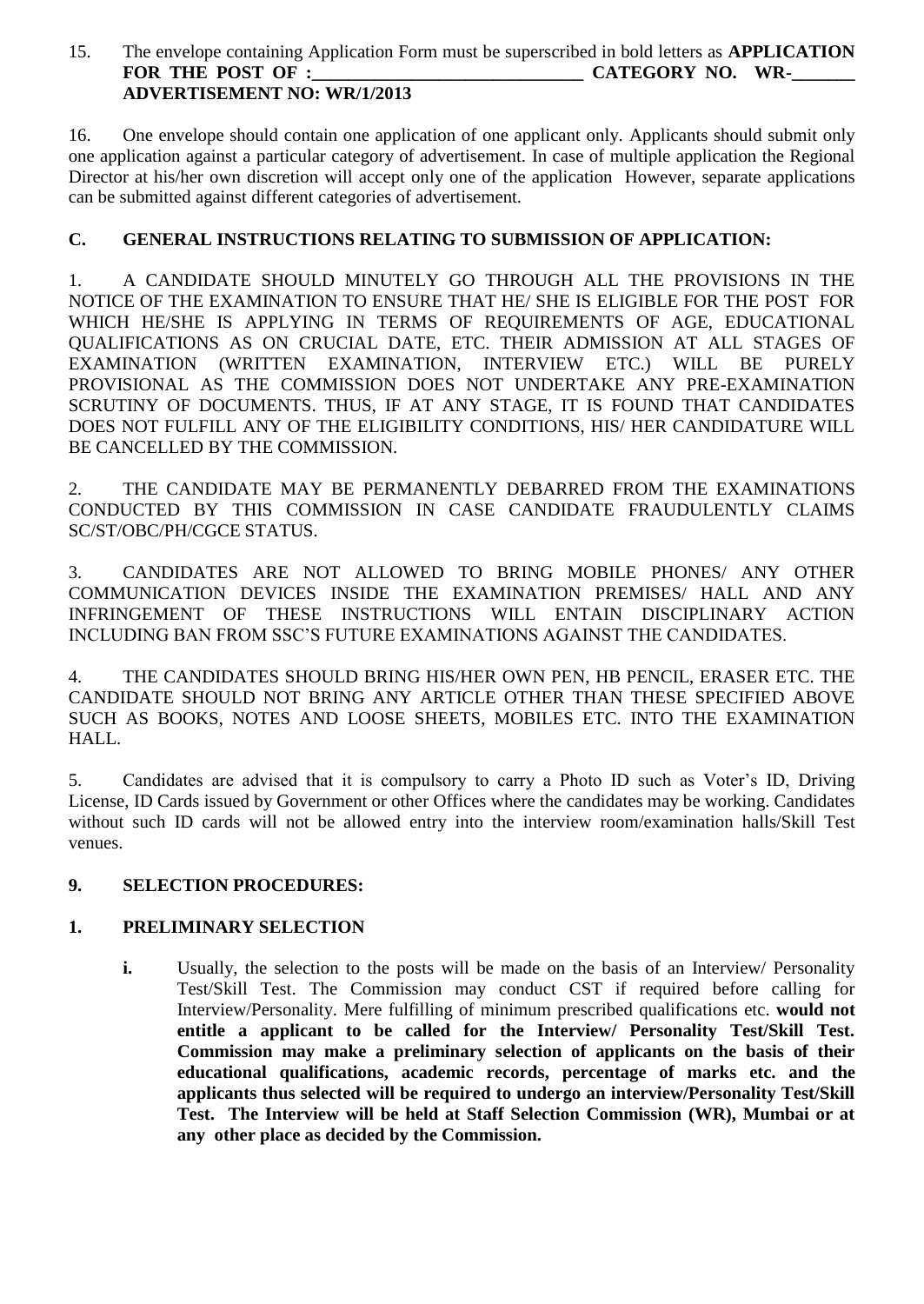- ii. The Commission may, at its discretion decide not to hold a Proficiency Test in appropriate subject for any of the categories of posts or **to make a screening of applicants on the basis of percentage of marks on the EQ, where it is felt necessary, before the applicants are called for Interview/Personality Test/Skill Test/Proficiency Test.** The Proficiency Test would be in the relevant subject, which will be intimated to the applicants in due course of time.
- iii. The Commission may at its discretion, waive holding of Proficiency Test in those categories of posts where a Proficiency Test have been prescribed.

NOTE: The Interview/Personality Test is structured in such a manner that are applicants' interests, knowledge, various traits, aptitude, suitability etc. are probed, among other things, through academic qualifications, extra-curricular activities, general awareness/knowledge, depth of knowledge of the subject studied on the level of "Essential Qualification" for the post, communicative Skill and Personality etc.:

# **B. SCREENING TEST**

- i. The Commission may, at its discretion decide to hold a screening test for any of the categories where it is felt necessary before Interview/Personality Test/Proficiency Test/Skill Test.
- **ii. The Commission, may at its discretion, where it is felt necessary, without holding Screening Test may screen the applicants by the method of short listing on the basis of percentage of marks on the prescribed Essential Qualification for the post.**
- iii. Only such of the Applicants who qualify in the Screening test or otherwise at the standard fixed by the Commission at their discretion would be eligible for being called for the Interview/Personality Test/ Proficiency Test/ Skill Test.

# **C. RESOLUTION OF TIE CASES:**

Ties cases will be resolved by applying one after another, as applicable till the Tie is resolved.

- (i) Total marks in the Proficiency Test/Screening Test wherever applicable.;
- (ii) Second Part of Proficiency Test/Screening Test wherever applicable.;
- (iii) First Part of Proficiency Test/Screening Test wherever applicable.;
- (iv) Date of Birth, with older candidate placed higher;
- **(v)** Alphabetical order In which the first names of the candidates appear**.**

# **10. ESSENTIAL QUALIFICATIONS FOR DIFFERENT CATEGORIES OF POSTS AND SUBMISSION OF CERTIFICATE(S) IN SUPPORT OF ESSENTIAL QUALIFICATIONS:**

- i. Applicants must possess the ESSENTIAL QUALIFICATIONS for a post on or before the closing date of receipt of application as mentioned at Para-5 in this Notice.
- ii. Post(s) requiring proficiency in the relevant language as an essential qualification means that the applicant must have studied in that language upto Matric Level and in case the relevant language is not taught as a subject in Matric, the said language must be the mother-tongue of the applicant or he/she should have the `working knowledge' which shall be determined by the Staff Selection Commission.
- iii. For posts where an experience in a particular field/discipline for a specified period has been indicated as an essential qualification, the applicants should submit a certificate in support of their claim of experience in that field/ discipline.
- iv. Applicants must submit **Certificates in support of educational qualifications and of Age-proof from a recognized University/Institution/Board**, otherwise their candidature is liable to be rejected summarily or at any stage of the recruitment process.
- v. Only attested copies of certificates are required to be sent. Even the photocopies need to be attested. All photocopies should be clear and distinct.
- vi. The ORIGINAL CERTIFICATES should not be sent with the application.
- vii. If the applicants do not fulfill the above Sub-Para 11(i) to Sub Para 11(v) their candidature are liable to be rejected summarily or at any stage of the recruitment process.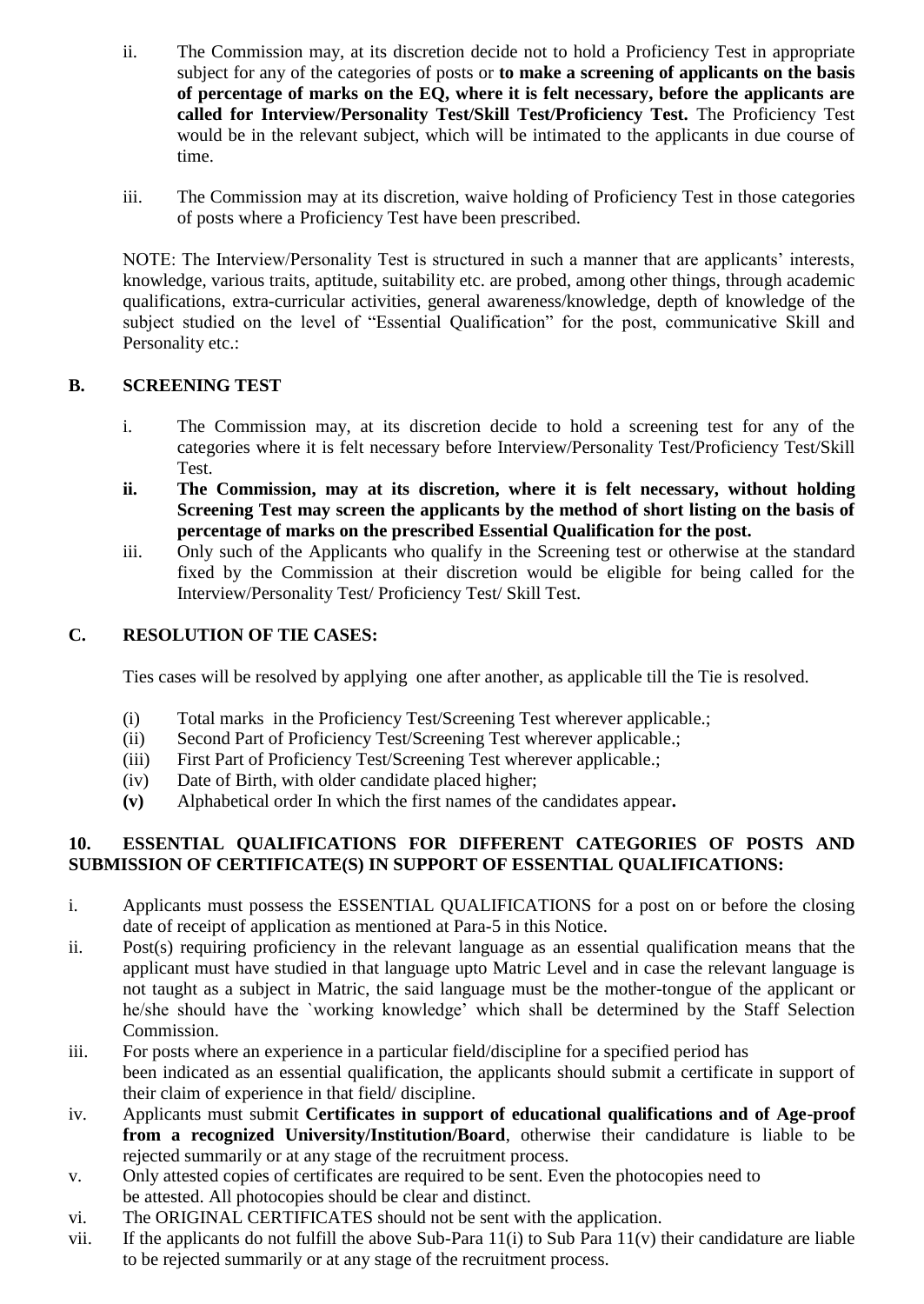# **11. CONDITIONS FOR SEEKING FOR FEE CONCESSION, AGE-RELAXATION, RESERVATION.**

# **A. FOR SC/ST APPLICANTS:**

1. The Upper age limit as prescribed in Para-I will be Relaxable up to a maximum of 5 years if a candidate belongs to a Scheduled Caste or a Scheduled Tribe category.

II. SC/ST applicants seeking for fee concession, age-relaxation, reservation whatsoever shall invariably submit, alongwith their application, the requisite Certificate as per FORMAT (Appendix-III) from COMPETENT AUTHORITY as published in this Notice. **OTHERWISE, THEIR CLAIM FOR SC/ST STATUS WILL NOT BE ENTERTAINED AND THEIR CANDIDATURE/APPLICATIONS WILL BE CONSIDERED UNDER GENERAL CATEGORY (UR) CANDIDATES.**

# **III. TRAVELING ALLOWANCE (TA)**

**SC/ST applicants called for Interview only will be paid TRAVELLING ALLOWANCE (TA) as per Government of India's Orders. NO TA will be paid for Proficiency Test/Screening Test/ Skill Test, if they are held on a day other than that of Interview.**

#### **B. FOR OBC APPLICANTS:**

i. The Upper age limit as prescribed in Para-I will be Relaxable upto a maximum of 3 years if a candidate belongs to OBCs in accordance with DP&T OM No.43013/2/95-Estt. (SCT) dated 25.01.1995 read with amendments made thereafter.

NOTE: Other Backward Class (OBC) for the purpose of AGE RELAXATION AND RESERVATION will mean "Persons of OBC Category not belonging to Creamy Layer" as defined in Government of India, Department of Personnel and Training OM No.36012/22/93-Estt.(SCT) dated 08.09.1993 and modified vide Govt. of India Deptt. of Personnel and Training OM No.36033/3/2004-Estt (Res) dated 9.3.2004 and 14.10.2008.

ii. The OBC applicants shall invariably submit with their applicants the **OBC DECLARATION (exclusively for OBC applicants) (APPENDIX-I) otherwise their candidature shall be cancelled summarily or at any stage of recruitment process.**

iii. The candidates should furnish the relevant OBC Certificate in the format prescribed for Central Government jobs as per APPENDIX-VIII issued by the COMPETENT AUTHORITY on or within 3 years before the closing date stipulated in the Notice. OBC Certificate obtained otherwise than the prescribed certificate meant for Central Government jobs will not be considered for seeking relaxation/ reservation whatsoever.

iv. The closing date for receipt of application will be treated as the date of reckoning for OBC status of the applicant and also, for assuming that the applicant does not fall in the creamy layer. **The Commission has decided to accept OBC certificate, in the prescribed format, issued after the closing date but before the last tier of the examination i.e., Interview/Screening Test, as the case may be, as valid proof of belonging to non-creamy layer of OBC.**

v. **Candidates claiming the benefit of reservation under OBC Category not covered under the Creamy Layer must ensure that they furnish the OBC Certificate duly signed by the competent authority before or by the Closing Date in the FORMAT prescribed by the Commission in the Notice as Appendix-VIII**. Any deviation of the OBC Certificate Format from the present prescribed format will not be accepted by the Commission and will lead such application to be treated under General (UR) Category. Representations from candidates for reconsideration of their category at subsequent stages of the recruitment will not be entertained. The Commission will however, have the discretionary power to reduce/waive off any of the provisions in exceptional and deserving cases.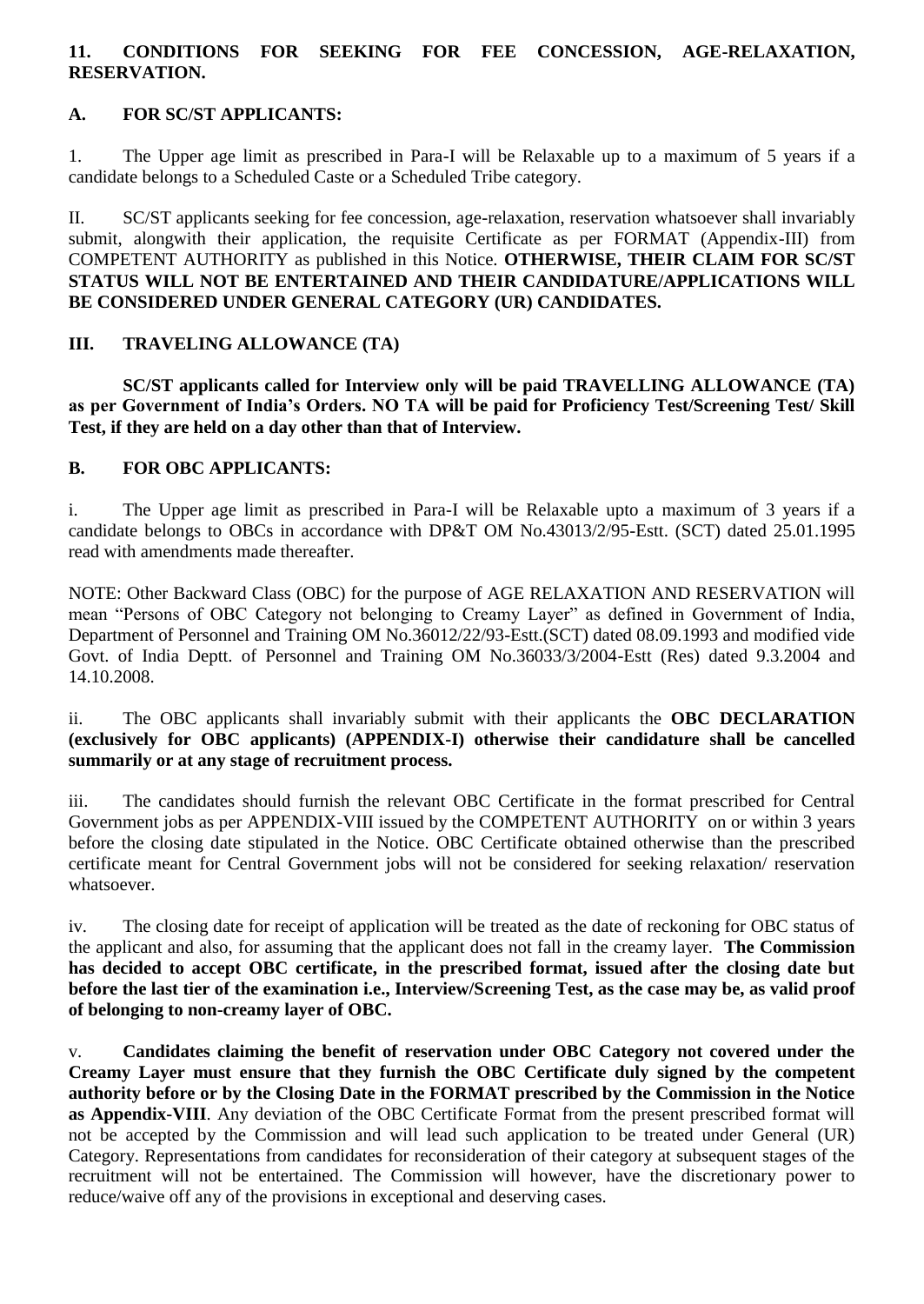#### **C. FOR PHYSICALLY HANDICAPPED (PH) (OH/HH/VH) APPLICANTS:**

i. The Upper age limit as prescribed in Para-I will be Relaxable upto a maximum of 10 years if the candidate is a physically handicapped person. For candidates belonging to SC/ST/OBC who are physically handicapped, the maximum age relaxation of 10 years permissible for physically handicapped shall be in addition to the age relaxation provided in terms of Para  $-12A(1)$  and Para  $12.B(i)$  above.

ii. PH persons having 40% or above disability are eligible for fee concession, age-relaxation and reservation.

iii. PH persons seeking for fee concession, age-relaxation and reservation shall invariably submit requisite certificate as per FORMAT (APPENDIX-IX) from the COMPETENT AUTHORITY, as published in this Notice. **Otherwise, their claim for PH status will not be entertained and their candidature/applications will be considered under General (UR) category candidates.**

# **iv. IMPORTANT REQUIREMENT OF PH CERTIFICATE:**

a. A disability certificate shall be issued by a Medical Board duly constituted by the Central and the State Government. The State Government may constitute a Medical Board consisting of at least 3 members, out of which, at least, one member shall be a Specialist from the relevant field.

b. The certificate would be valid for a period of 5 years for those whose disability is temporary. The Medical Board shall indicate the period of validity of the certificate where there are chances of variation in the degree of disability. For those who acquired permanent disability, the validity can be shown as permanent. On representation by the applicant, the Medical Board may review its decision having regard to all the facts and circumstances of the case and pass such orders in the matter as it thinks fit.

c. According to the persons with Disabilities (Equal Opportunities, Protection of Rights and Full Participation) Rules, 1996 notified on 31.12.1996 by the Central Government in exercise of the powers conferred by sub-section (1) and (2) of Section 73 of the persons with Disabilities (Equal Opportunities, Protection of Rights and Full Participation) Act, 1995 (1 of 1996), authorities to give disability Certificate will be a Medical Board duly constituted by the Central and the State Government. The State Government may constitute a Medical Board consisting of at least three members out of which at least shall be a specialist in the particular field for assessing locomotors/ hearing and speech disability, mental retardation and leprosy cured, as the case may be.

# **D. FOR SERVICEMEN OF THE THREE ARMED FORCES APPLICANTS**

EXS fulfilling the conditions laid down by the Govt. from time to time shall be allowed to deduct military service from their actual age and such resultant age should not exceed the prescribed age-limit by more than three years(6 years in case of OBC and 8 years in case of SC/ST)..

**II. EXPLANATION:** An Ex-Serviceman means a person who has served in any rank whether as a combatant or non-combatant , in the regular Army, Navy, Air Force of the Indian Union and:-

- (a) who retired from such service after earning his pension. This would also include persons who are released/retired at their own request but after having earned their pension; or
- (b) who has been released from such service on medical attributable to military service or circumstances beyond his control and awarded medical or other disability pension, or
- (c) who has been released, otherwise than on his own request, from such service as a result of reduction in establishment, or
- (d) who has been released from such service after completing the specified period of engagement, otherwise than at his own request or by way of dismissal or discharge on account of misconduct or inefficiency and has been given a gratuity , and includes personnel of the Territorial Army of the following categories, namely :-
	- (1) Pension holders for continuous embodied services;
	- (2) persons with disability attributable to military service;
	- (3) Gallantry award winners.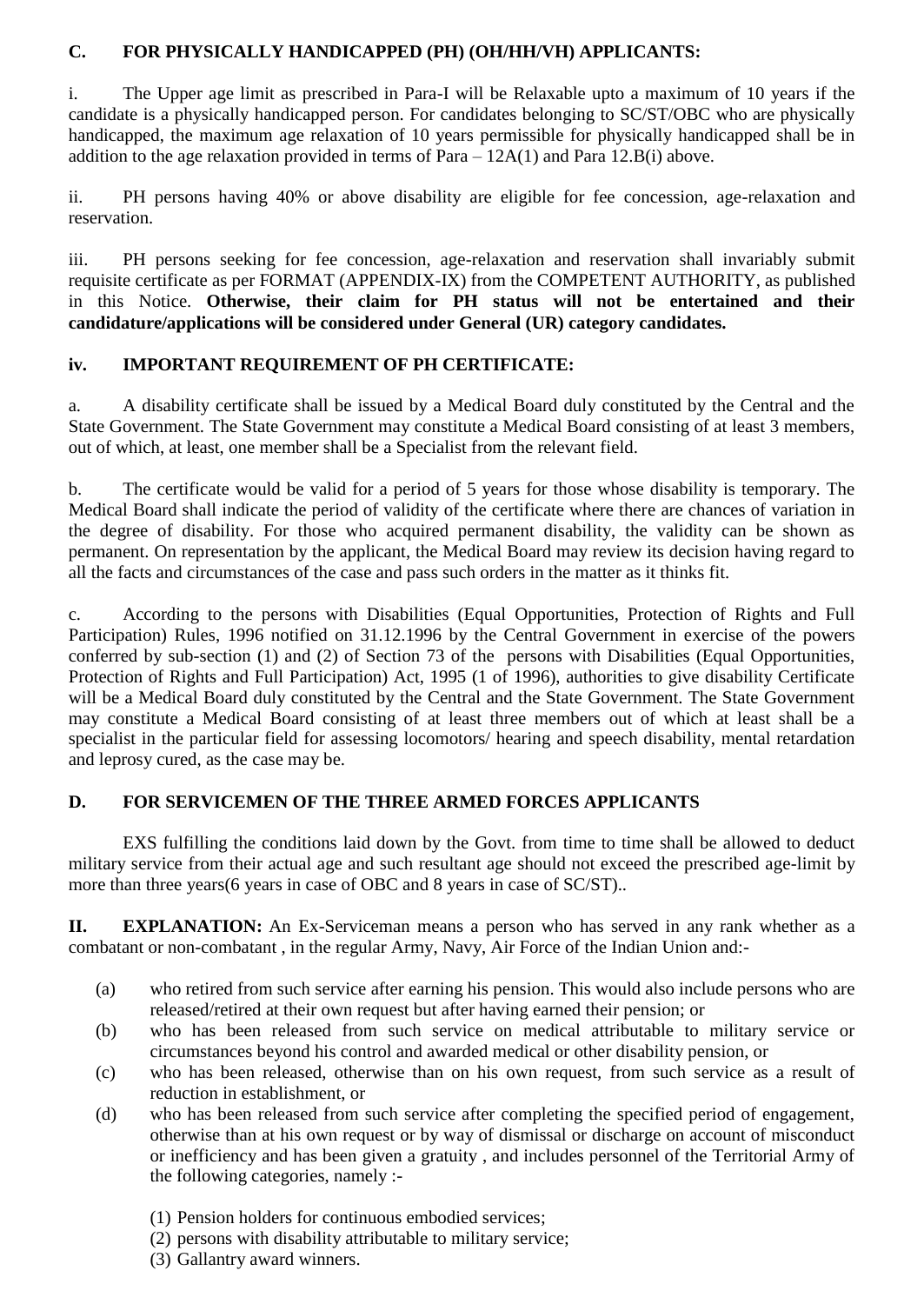iii. The period of `Call up Service "of an Ex-Serviceman in the Armed Forces shall also be treated as service rendered in the Armed Forces. For any serviceman of the three Armed Forces of the Union to be treated as Ex-Servicemen for the purpose of securing the benefits of reservation; he/she must have already acquired, **at the relevant time of submitting his/her application for the Post/Service, the status of exserviceman** and/or is in a position to establish his/her acquired entitlement by documentary evidence from the competent authority that he would be released/discharged from the armed forces within the stipulated period of one year from the closing date on receipt of applications as stipulated in Para-5 of this Notice on completion of his specific period of engagement. The Ex-Serviceman applicants should submit necessary CERTIFICATE/DECLARATION as per the FORMAT prescribed in D/o Personnel and Training's O.M. No.36034/2/91-(SCT) dated 03.04.91 (APPENDIX-II and VI).

# iv. The EXS applicants shall invariably submit with their applications EXS declaration **(exclusively for EXS applicants) (APPENDIX-II) otherwise their candidature shall be cancelled summarily or at any stage of the recruitment process.**

v. This concession of applying one year before the completion of specified term of engagement is not available in respect of Educational Qualifications i.e. non-Graduate ExS are required to complete 15 years of service (and not, 14 years) as on the closing date of receipt of applications as stipulated at Para-5 of this Notice for becoming a 'deemed Graduate'. Thus, those non-Graduate ExS who have not completed 15 years of service as on this date for recruitment as stated in Para 12.D(iii) are **NOT** eligible.

vi. As per Department of Personnel and Training's O.M. No.36034/6/90-Estt-SCT dated 24.4.92, such EXS applicants who have already secured employment under the Central Government in civil side after availing of the benefit given to them as EXS for their re-employment, are eligible for age-relaxation prescribed for EXS for securing another employment in a higher grade, but will not be eligible for the benefit for reservation for the EXS for securing another employment in a higher grade. They will also not be eligible for fee concession would be admissible to EXS. Such EXS would have to pay the requisite fee of Rs.50/- for this recruitment.

vii. EXS applicants submitting Application without DECLARATIONS (exclusively for EXS applicants) [APPENDIX-II & VI] shall not be eligible for fee-concession, age relaxation, reservation whatsoever.

viii. If the applicant is not be released/discharged from the armed forces within the stipulated period of one year from the closing date of receipt of applications as stipulated at Para-5 in this notice on completion of their assignment he will not be eligible for fee-concession, age-relaxation, reservation whatsoever.

ix. Sons & daughters and dependents of Ex-Servicemen are not eligible for fee-concession, agerelaxation, reservation whatsoever.

x. Service Clerks in last year of their COLOUR SERVICE are not exempted from payment of fee.

# **E. FOR CENTRAL GOVERNMENT CIVILIAN EMPLOYEE (CGCE) APPLICANTS:**

# **I. HERE, CENTRAL GOVERNMENT CIVILIAN EMPLOYEE MEANS ANY PERSON TO WHOM THE 'CENTRAL CIVIL SERVICE (CONDUCT) RULES, 1964, APPLY.**

II. Upper age-limit is Relaxable as mentioned in Para-1 as on the closing date of receipt of application for Central Government Civilian Employees (CGCE) who have rendered not less than three years continuous service (on regular basis and not on ad-hoc basis) in Ministries or Departments of Govt. of India in terms of DOPT letter No.39028/7/96-Estt. (B) dated 27.01.99.

# iii. The CGCE applicants shall invariably submit with their applications the **CGCE DECLARATION (exclusively for CGCE applicants) [Appendix-III] otherwise their candidature shall be cancelled summarily or at any stage of recruitment process.**

iv. CGCE applicants seeking for age-relaxation shall invariably submit, with application, the requisite certificate as per FORMAT (Appendix-V) and from the COMPETENT AUTHORITY [as mentioned in this Notice] on or before the closing date of receipt of application as mentioned in this Notice.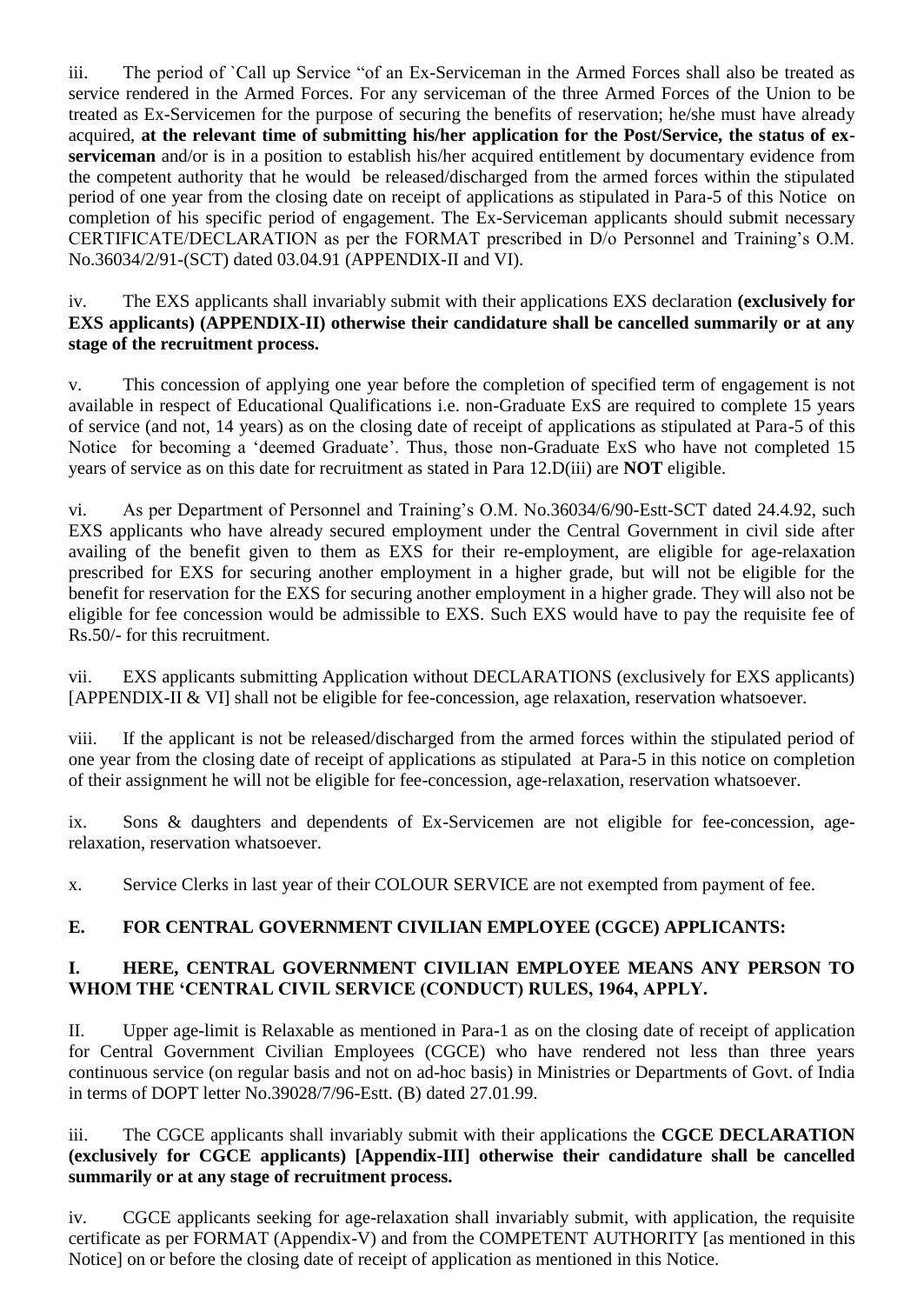v. If the Certificate is not as per FORMAT (Appendix-V) and not from the COMPETENT AUTHORITY, the candidates are not eligible for age-relaxation. **Any deviation of the CGCE Certificate Format from the present prescribed format will not be accepted by the Commission and will lead such application to be treated under General (UR) category.**

vi. CGCE candidates shall also refer Para-13 of this Notice.

# **F. FOR OTHER CATEGORIES OF APPLICANTS:**

i. Upper age-limit is relaxable to retrenched employees of Chukha Hydel Project Authority in Bhutan who were directly recruited, to the extent of regular service rendered by them with the Authority (period of service rendered by the retrenched employees will be decided on the basis of certificate issued by the Chukha Hydel Project Authority).

ii. All persons who had ordinarily been domiciled in the state of Jammu & Kashmir during the period 1.1.1980 to 31.12.89 shall be eligible for relaxation in the upper age-limit by five years in support of which the proof of residence may be submitted alongwith the application with a certificate from :

(a) The District Magistrate within whose jurisdiction he had ordinarily resided; or

(b) Any other authority designated in this behalf by the Govt. of J&K.

iii. Upto the Age of 35 years (upto 40 years for members of Schedules Castes/Scheduled Tribes and 38 years for OBC) in the case of widows, divorced women and women judicially separated from their husbands and who are not remarried.

iv. Upto a maximum of 3 years(8 years for SC/ST and 6 years for OBCs candidates) in the case of Defence Personnel disabled in operation during hostilities with any foreign country or in a disturbed area and released as a consequence thereof.

# **12. SPECIAL INSTRUCTION FOR EMPLOYED APPLICANTS:**

I. All candidates in Central Government Service holding any post whether in a permanent or in temporary capacity or work-charged employees, other than casual duty or daily rated employee, or those serving under public enterprises, will be required to submit a Declaration as per APPENDIX-III that they have informed in writing their Head of Office/Department that they have applied for the examination. Such candidates must also ensure that they would be in a position to furnish NOC from their employer, at the time of Interview or at any other time till final selection.

**II. OTHER EMPLOYED APPLICANTS (OEA)** [OTHER THAN CENTRAL GOVT. CIVILIAN EMPLOYEES] shall invariably submit with their applications the **OEA DECLARATION (exclusively for OEA applicants) [APPENDIX-IV]** otherwise their candidature shall be canceled summarily or at any stage of recruitment process.

III. Candidates should note that in case a communication is received from their employer by the Commission withholding permission to the candidates applying for appearing in the examination, their applications shall be rejected and candidature shall be cancelled.

**IV. Employed applicants shall invariably submit NO OBJECTION CERTIFICATE from their EMPLOYER before INTERVIEW/SKILL TEST/SCREENING TEST, failing which their candidature are liable to be cancelled at that very stage or any stage of recruitment process.**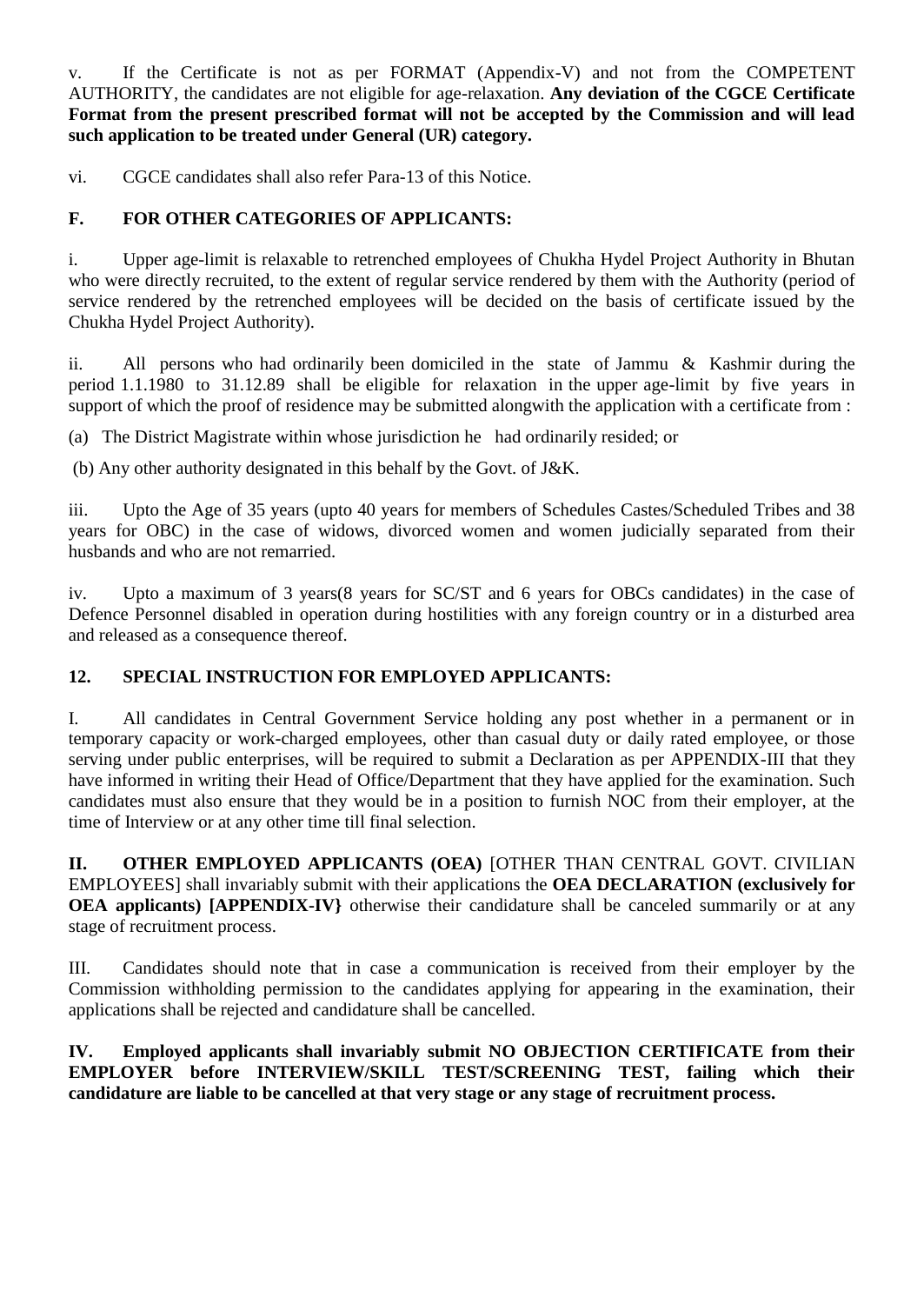#### **13. PROFORMA FOR CERTIFICATE AND UNDERTAKING:**

a. The FORMAT of Certificates/Documents is at Appendix-I to Appendix – VII. The nature & format of certificate is as under:

| for OBC category candidates;          |
|---------------------------------------|
| for ExS category candidates;          |
| for CGCE category candidates;         |
| for OEC category candidates;          |
| for SC/ST category candidates;        |
| for PH category candidates;           |
| for code required for EQ & subject;   |
| for code required for Age relaxation; |
|                                       |

b. **Candidates who wish to be considered against vacancies reserved/or seek age-relaxation, must submit requisite Certificate from the Competent Authority, along with their application for the examination, otherwise, their claim for SC/ST/OBC/PH/ExS/CGCE status will not be entertained and their candidature/applications will be considered under General (UR) category candidates. And no subsequent request will be accepted, in any circumstances, regarding rectification of their categories.** 

**NOTE:** The **OBC/EXS/CGCE/OEA** applicants shall invariably submit with their applications, according to their respective Category, the **OBC DECLARATION (exclusively for OBC applicants) [APPENDIX-I]/EXS DECLARATION (exclusively for EXS applicants) [APPENDIX-II]/CGCE DECLARATION (exclusively for CGCE applicants) [APPENDIX-III]/OEA DECLARATION (exclusively for OEA applicants) [APPENDIX-IV], otherwise their candidature shall be cancelled summarily or at any stage or recruitment process.** 

#### **14. THE JOB REQUIREMENT OF THE POST:**

Brief job requirements of the post are indicated below each category of posts, under Para -1 of this Notice, to facilitate the applicants to understand the main functions to be performed after ppointment to the post.

#### **15. NO PERSON:**

- a. who has entered into or contracted a marriage with a person having a spouse living; or
- b. who, having a spouse living, has entered into or contracted a marriage with any person, shall be eligible for appointment to the service,

Provided that Central, government may, if satisfied that such marriage is permissible under the personal law applicable to such person and the other party to the marriage and there are other grounds for so doing, exempt any person from the operation of this rule.

#### **16. GOOD MENTAL AND BODILY HEALTH OF CANDIDATE**

A candidate must be in good mental and bodily health and free from any physical defect likely to interfere with the efficient discharge of his/her duties as an Officer of the service. A candidate who, after such medical examination as may be prescribed by the competent authority, is found not to satisfy these requirements, will not be appointed. Only such candidates as are likely to be considered for appointment will be medically examined.

**NOTE:** In the case of the disabled Ex-Defence Services personnel, a certificate of fitness granted by the Demobilization Medical Board of the Defence Services will be considered adequate for the purpose of appointment.

#### **17. ACTION AGAINST CANDIDATES FOUND GUILTY OF MISCONDUCT:**

Candidates are warned that they should not furnish any particulars that are false or suppress any material information while filling in the application form. Candidates are also warned that they should in no case attempt to alter or otherwise tamper with any entry in a document or the attested certified copy submitted by them nor should they submit a tampered/fabricated document.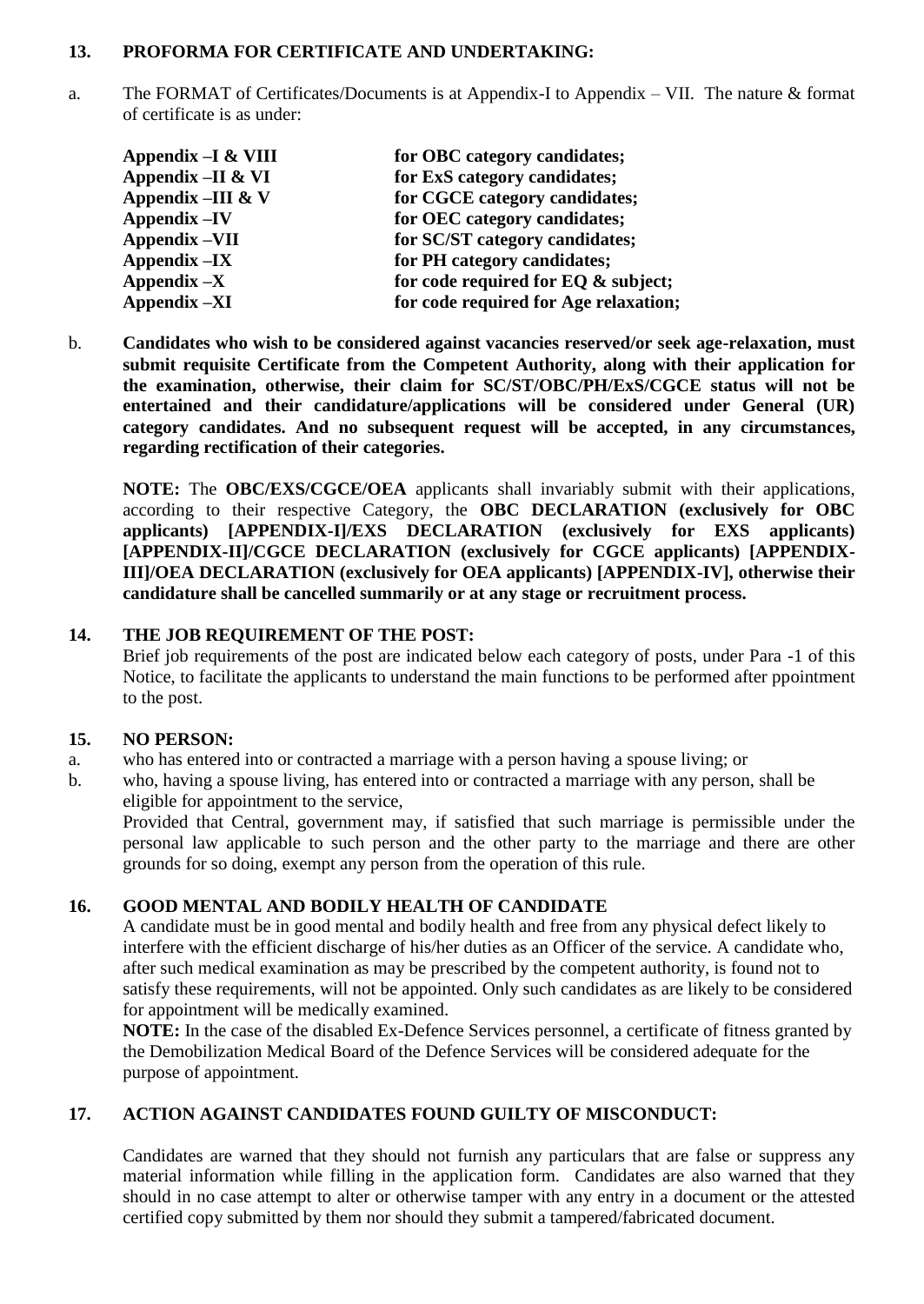# **18. CANVASSING:**

Canvassing in any form will disqualify the applicant.

# **19. COMMISSION'S DECISION FINAL:**

The decision of the Commission in all matters relating to eligibility, acceptance or rejection of the applications, penalty for false information, mode of selection, conduct of examination (s) and interviews, allotment of examination centers, selection and allotment of posts/organizations to selected candidates will be final and binding on the candidates and no enquiry/correspondence will be entertained in this regard.

# **20. JURISDICTION OF COURTS/TRIBUNALS:**

ANY DISPUTE IN REGARD TO THIS RECRUITMENT WILL BE SUBJECT TO COURTS/TRIBUNALS HAVING JURISDICTION OVER THE PLACE OF THIS REGIONAL OFFICE OF THE STAFF SELECTION COMMISSION (WESTERN REGION), MUMBAI.

# **INSTRUCTIONS FOR FILLING UP APPLICATION FORM FOR SELECTION POSTS**

- 1. Please go through the notice for the Recruitment and also these instructions carefully before applying for any of the posts mentioned in the Notice. You must satisfy yourself that you are eligible for the post for which you are applying.
- 2. Use only blue/black pen for filling up the Application Form.
- 3. Instructions have been given for most items in the application itself which should be gone through carefully before filling up the boxes. For items for which instructions are not available or require further clarification, further instructions given below may be gone through carefully.
- 4. Column 10 may be filled up carefully. Ex-Servicemen candidates are also required to fill up columns 10 and 10.1.
- 5. PH candidates are required to fill up Columns 11, 11.1 16 and 16.1 as may be applicable. The Commission may decide to hold screening/skill test for certain posts and therefore, VH candidates should fill in columns 16 and 16.1
- 6. Column No. 12.1 (Refer Appendix-XI of the notification for filling up this column)
- 7. Column No. 13 For all categories age as on normal closing date for receipt of applications should be indicated.
- 8. Column 17 Educational Qualification: (Refer Appendix-X of the notification for filling up this column)
- 9. Candidates should read carefully the Essential Qualification required for the post for which they are applying and ensure that they fulfill the same. Documents in support of Essential Qualifications should invariably be furnished along with the application failing which the applications will be summarily rejected.
- 10. Column no. 19: Write your complete communication address including your Name in English in capital letters or in Hindi with blue/black ball pen. Do not forget to write 6 digit PIN in the boxes. Please indicate your email and mobile no. for filling in the column 19.1.
- 11. Column 20: Paste your recent photograph of size 4cmx5cm. Do not staple and do not get the photo attested. Please note that your application shall be rejected summarily without photograph.
- 12. Column No.21 and 22: Please do sign in running hand. Unsigned applications will be rejected. Signature in capital letters of English shall not be accepted and your application shall be summarily rejected. Variations in the signature will render the application liable to be rejected.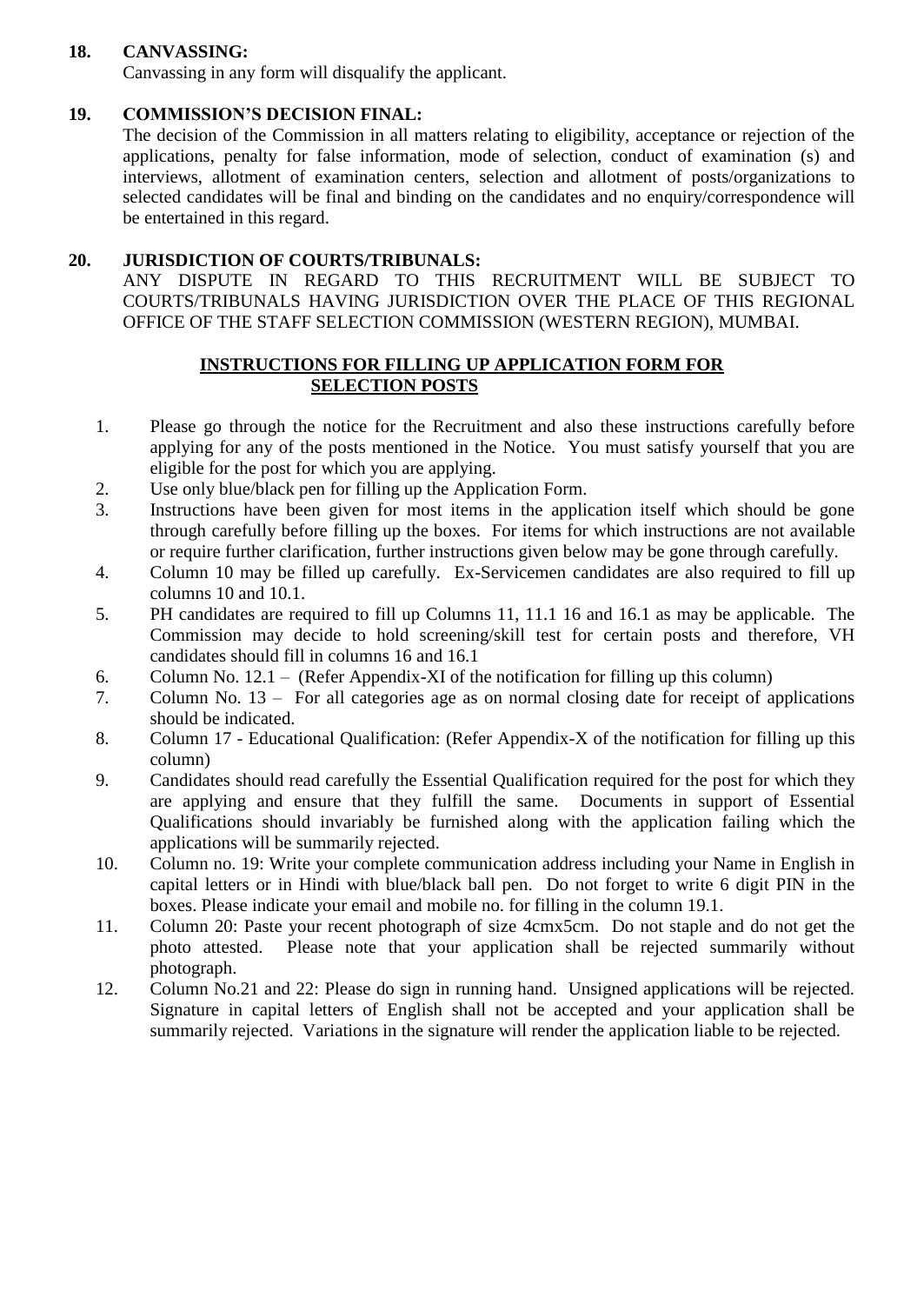|                                                                                                                                                                                                                                                                              | debkjh p; u vk; kx/Staff Selection Commission                                                                                            |                                                             |                                                                                                                                                                                      |
|------------------------------------------------------------------------------------------------------------------------------------------------------------------------------------------------------------------------------------------------------------------------------|------------------------------------------------------------------------------------------------------------------------------------------|-------------------------------------------------------------|--------------------------------------------------------------------------------------------------------------------------------------------------------------------------------------|
|                                                                                                                                                                                                                                                                              |                                                                                                                                          | $\vee$ konu i = <b>Application form</b>                     |                                                                                                                                                                                      |
|                                                                                                                                                                                                                                                                              |                                                                                                                                          | foKki u   a/Advt. No. WR/01/2013                            | कृपया परीक्षा के नोटिस में दिए गए अनुदेशों/सलम्न विवरणिका को सावधानी पूर्वक पढ़ ले। बीक्सों (□) में लिखने के लिए नीले या काले बील पेन का प्रयोग करें।                                |
|                                                                                                                                                                                                                                                                              | Please read instructions in the Notice of the Examination / Brouchure carefully. Use Blue or Black ball pen to write in the boxes {[1]}. |                                                             |                                                                                                                                                                                      |
| 1. in dk uke is Name of the post                                                                                                                                                                                                                                             |                                                                                                                                          |                                                             | 2- Jsh   a/Cat. No<br>3. उम्मीदवार का पूरा नाम (अग्रजी मे) मोट्रकुलेशन प्रमाण पत्र मे दिए गए नाम के अनुसार बड़े अवरों मे लिखे। नाम के किन्ही दो भागी के बीच एक बवसे को खाली छोड़ दी। |
|                                                                                                                                                                                                                                                                              |                                                                                                                                          |                                                             | Candidate's Full Name (in English). Write in Capital Letter exactly in Matriculation Certificate. Leave a box blank between any two parts of the name.                               |
|                                                                                                                                                                                                                                                                              | 4. पिता का नाम (बड़े अक्षरों में अंग्रेजी में लिखें)/Father's Name (Write in Capital Letters in English)                                 |                                                             |                                                                                                                                                                                      |
|                                                                                                                                                                                                                                                                              |                                                                                                                                          |                                                             |                                                                                                                                                                                      |
| 5. माता का                                                                                                                                                                                                                                                                   | नाम (बड़े अक्षरों में अंग्रेजी में लिखें/Mother's Name (Write in Capital Letters in English)                                             |                                                             |                                                                                                                                                                                      |
| 6. जन्म की तारीख/Date of Birth                                                                                                                                                                                                                                               | 7. 1817/Gender                                                                                                                           | 8. TINGITIM / Nationality                                   | 9. शुल्क/Foos                                                                                                                                                                        |
|                                                                                                                                                                                                                                                                              |                                                                                                                                          |                                                             |                                                                                                                                                                                      |
| दिन/Day<br>नाह/Month                                                                                                                                                                                                                                                         | (Write 2-Famale & 1- Mala)<br><b>44/Year</b>                                                                                             | (Write 1-Indian & 2- Others)                                | (Mrite1-Fee paid & 2-Examption claimed)                                                                                                                                              |
| 10. 咖啡/Category                                                                                                                                                                                                                                                              | 10.1 क्या आप भूतपूर्व सैनिक हैं/Whether Ex-Serviceman                                                                                    |                                                             | 11. क्या आप शारीरिक विकलांग है?/Whether PH?                                                                                                                                          |
| (Write #-General, 1-SC, 2-ST & 6-OBC)                                                                                                                                                                                                                                        | (Write 3 Ex-Serviceman)                                                                                                                  |                                                             | (Write 1-Yes, 2-No)                                                                                                                                                                  |
| If Yes, indicate Code                                                                                                                                                                                                                                                        | 11.1. यदि हीं, कोंस अंकित करें 12. क्या आप आयु सीमा में छुट धाहते हैं? 12.1 यदि हीं, कोंस अंकित 1<br>Whether seeking Age relaxation?     | 13<br>If Yes, indicate Code                                 | अवेदन प्राप्ति की सामान्य अनिषम तिथि<br>। को आय<br>Age as on normal closing date                                                                                                     |
|                                                                                                                                                                                                                                                                              |                                                                                                                                          |                                                             | <b>Months</b><br><b>Yours</b><br>Days                                                                                                                                                |
| (Write 4-OH, 5-HH, 7-VH)                                                                                                                                                                                                                                                     | (Write 1- Yes, 2- No)                                                                                                                    | (Write hea digit Numeric Code)                              |                                                                                                                                                                                      |
|                                                                                                                                                                                                                                                                              |                                                                                                                                          | रीमा अमरि/Langth of Service                                 | 14. भूतपूर्व शैनिक के लिए/For Ex-Servicmen सेवा समाप्ति लिथि/Date of Discharge<br>(in Years)<br>Y<br>Y<br>Ď<br>M                                                                     |
| 15. क्या आप अल्पसंख्यक है                                                                                                                                                                                                                                                    | (件1, + 件 2)                                                                                                                              |                                                             | 16. यदि दृष्टि बाधित विकलांग हैं तो क्या आपको प्रलिपिक<br>(6.1. +6.2)                                                                                                                |
|                                                                                                                                                                                                                                                                              | Whether belong to Minority Communities as per Govt. Orders (Write 1-Yes, 2-No)                                                           |                                                             | की अल्वश्यकता है? If VH, whether scribe is required? (Write 1-Yes, 2-No)                                                                                                             |
| 16.1. यदि हों, तो माध्यम अंकित करें, अंग्रेजी के लिए 1, हिन्दी के लिए 2<br>If yes, indicate medium. Write 1 for English, 2 for Hindi                                                                                                                                         |                                                                                                                                          |                                                             |                                                                                                                                                                                      |
|                                                                                                                                                                                                                                                                              |                                                                                                                                          |                                                             | 17. vfuok; l' K{kd ; \k ; r\/Essential Educational Qualification ( परिशिष्ट- X ds vu  kj dkM vfdr dj#Indicate code as per Appendix-X)                                                |
| 'Kiskd dkM /                                                                                                                                                                                                                                                                 | vidks dk i fr' kr/                                                                                                                       | विषय कोड /                                                  | el/: e <b>Medium</b>                                                                                                                                                                 |
| <b>Educational Code</b>                                                                                                                                                                                                                                                      | Aggregate % of marks                                                                                                                     | Subject code                                                | (∨xsth&1 fgnh&2 ∨l); &3½@(Eng-1,Hindi-2,Oth-3)                                                                                                                                       |
|                                                                                                                                                                                                                                                                              | ٠                                                                                                                                        |                                                             |                                                                                                                                                                                      |
|                                                                                                                                                                                                                                                                              | $\bullet$                                                                                                                                |                                                             |                                                                                                                                                                                      |
|                                                                                                                                                                                                                                                                              |                                                                                                                                          |                                                             |                                                                                                                                                                                      |
| 18. कार्य अनुमद का विवरण/Details of work Experience<br>संख्या का नाम                                                                                                                                                                                                         | पद का नाम                                                                                                                                | कार्य का विवरण                                              | कार्य की अवधि /Period of Service                                                                                                                                                     |
| Name of the organisation(s)                                                                                                                                                                                                                                                  | Designation                                                                                                                              | Nature of Duty(les)                                         | #/From<br>तक/To                                                                                                                                                                      |
|                                                                                                                                                                                                                                                                              |                                                                                                                                          |                                                             |                                                                                                                                                                                      |
|                                                                                                                                                                                                                                                                              |                                                                                                                                          |                                                             |                                                                                                                                                                                      |
| 19. पता : अपने नाम शहित पत्र व्यवहार का पुरा पता अंग्रेजी में बड़े अक्षरों में<br>या हिन्दी में नीले वा काले बॉल पेन से लिखे।<br>Address : Write your complete Communication Address including your<br>Name in English Capital Letters or Hindi with Blue or Black Ball Pen. |                                                                                                                                          |                                                             | videover view/Registration No.                                                                                                                                                       |
|                                                                                                                                                                                                                                                                              |                                                                                                                                          | $20.$ when $m$<br>4 克用 X 5 克有, ABBR 市                       |                                                                                                                                                                                      |
| THE Address Communication in the community                                                                                                                                                                                                                                   |                                                                                                                                          | हाल ही में खींचा गया फोटोग्राफ<br>यहाँ डीक डंग से चिपकारों। |                                                                                                                                                                                      |
|                                                                                                                                                                                                                                                                              |                                                                                                                                          | (स्टेपल न करें। फोटो को<br>सत्यापित न करवाएं)               |                                                                                                                                                                                      |
|                                                                                                                                                                                                                                                                              |                                                                                                                                          | Photograph<br>Paste here firmly your                        | अनुक्रमांक (केवल कार्यालय प्रयोग हेत्).<br>Roll Number (for Office use only)                                                                                                         |
|                                                                                                                                                                                                                                                                              |                                                                                                                                          | recent photograph<br>(4 cm, X5 cm)                          | 21. उम्मीदवार के इस्ताकर (कंपार प्लीट प्रस्तीतर ने)                                                                                                                                  |
| (viter at vitin 4 anyins del)<br>See Nation of the Exam For Instruct                                                                                                                                                                                                         | $F = F + F + F + F + F$                                                                                                                  | (Do not staple, Do not get<br>the Photograph attested)      | Signature of Candidate (Only in running Hand)                                                                                                                                        |
|                                                                                                                                                                                                                                                                              |                                                                                                                                          |                                                             |                                                                                                                                                                                      |
|                                                                                                                                                                                                                                                                              |                                                                                                                                          |                                                             | अहमराअस्ति अधिदान पत्र को पह क्रम दिया जायेगा                                                                                                                                        |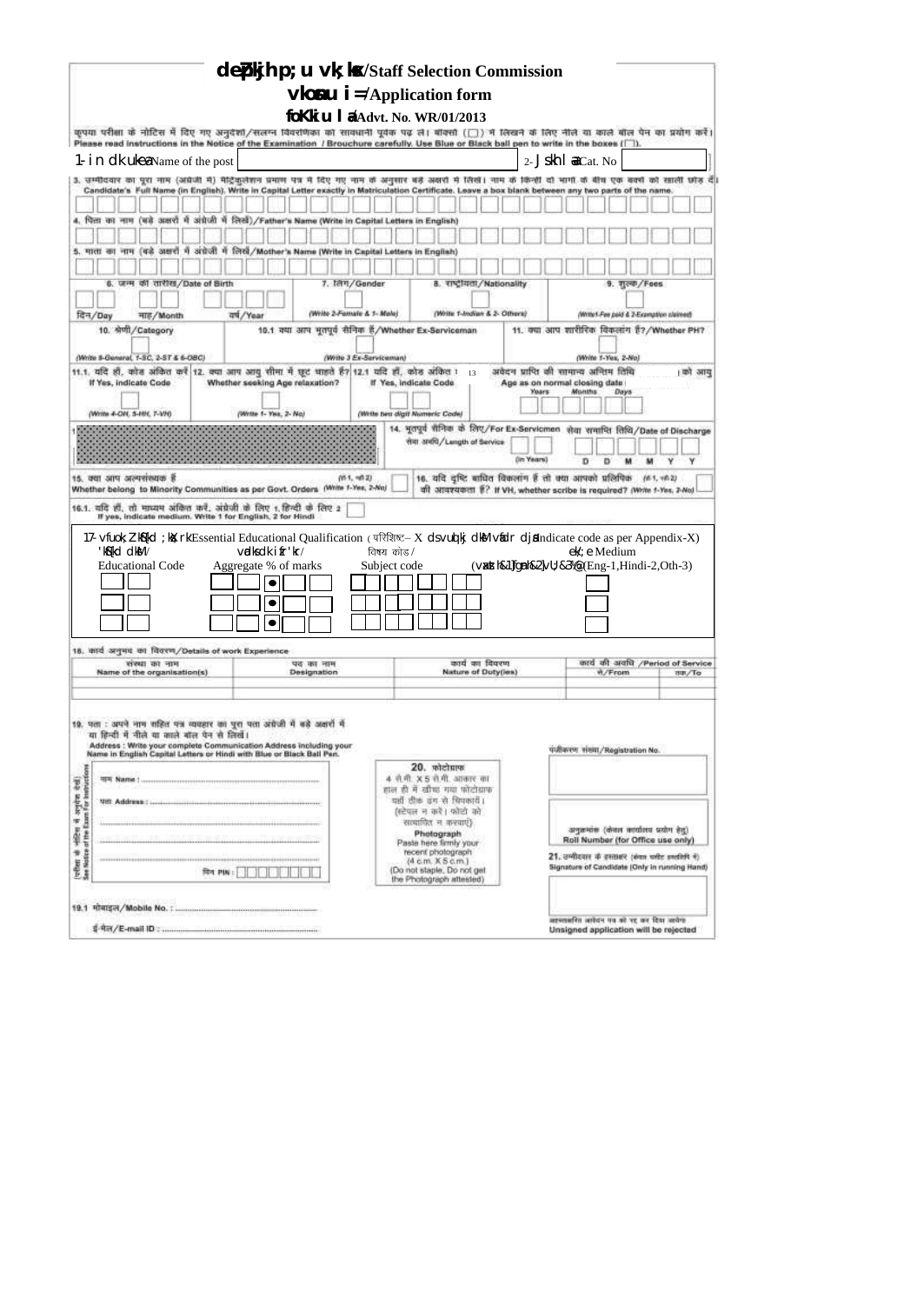#### 21. घोषणा/Declaration

- मैंगे इस मती के लिए कोई और आवेदन पत्र नहीं भेजा है मुझे यह मालूम है कि यदि मैं इस नियम का उल्लंघन करता /  $\omega$ करती हूँ तो आयोग द्वारा मेरा आवेदन सरसरी तौर पर अस्वीकृत कर दिया जावेगा।
	- ਾ have not submitted any other application for this examination. I am aware that if I contravene this rule, my application will be rejected summarily by the Commission.<br>ਜਿਥੇ ਗਿਆਰਿ ਸੇਂ ਦੀ ਸਤੁੰ ਗਰੀ को ध्यानपूर्वक पढ़ लिया
- òn.
- l have read the provisions in the Notice of the examination carefully and l hereby undertake to abide by them.<br>मैं यह भी घोषणा करता/करती हूँ कि मैं इस परीक्षा में प्रवेश के लिए निर्धारित आयु सीमा, शैक्षिक योग्यता आदि संबं an पात्रता की सभी शर्तों को पूरा करता/ करती हैं।
- I further declare that I fulfill all the conditions of eligibility regarding age limits, educational qualifications etc., prescribed for admission to the examination.<br>(vv) मैं यह भी घोषणा करता/करती हूँ कि मुझे आजतक कर्मचा
- .<br>बैठने से नहीं रोका गया है तथा मुझे किसी भी विधि न्यायालय द्वारा कभी भी दोषी नहीं पाया गया है।

I also declare that I do not stand debarred by SSC/UPSC/CPWD/MES/Dept. of Posts as on date and have never been convicted by any court of law.

(v) \*आयु सीमा में छूट चाहने वाले केन्द्र सरकार के असैनिक कर्मचारी के लिए

र्म यह धोषणा करता है कि मैं एक केन्द्र शरकार का एक असैनिक कर्मचारी हैं एवं नियमित आधार पर 3 वर्ष की सेवा या सेवाकाल अवधि जैसा की परीक्षा नोटिस में निर्धारित है. आवेदन पत्र जमा करने की अंतिम तिथि या उससे पूर्व. पूर्ण कर ली है।

The Contral Govt. Civilian Employee seeking age relaxation<br>1 declare that I am a Central Govt. Civilian Employee and completed 3 years regular service or regular length<br>1 declare that I am a Central Govt. Civilian Employee

\*अन्य पिछड़ा वर्ग से संबंधित अभ्यर्थी के लिए rvo.

र्म यह घोषणा करता/करती हूँ कि मैं उस समूदाय से संबंधित हूँ जिसे कार्मिक एवं प्रशिक्षण विभाग के दिनांक 8.9.1993 के का.शा. सं.- 36012/22/93 स्था. (एससीटी) में विहित आदेशों के अनुसार भारत सरकार द्वारा सेवाओं में आरक्षण के<br>प्रयोजन हेतु पिछड़ा वर्ग माना गया है। वह भी घोषणा की जाती है कि मैं भारत सरकार, कार्मिक एवं प्रशिक्षण विभाग के विमिन्न संशोधनों जो कि नोटिस में उल्लेखित है, उसके तहत उपरोक्त कार्यालय ज्ञापन से कॉलम 3 में<br>उल्लिखित व्यक्तियों / बर्गो (क्रीमीलेयर) से संबंधित नहीं हूँ मैं यह भी घोषणा करता/करती हूँ कि मेरे पास<br>परीक्षा नोटिस में निर्धार

weten vincet at returned stress of the community which is recognized as a backward class by the Govt. of India<br>for Candidate belonging to OBC<br>for the purpose of reservation in services as per orders contained in Deptt. of

- (Vb मैं घोषणा करता/करती हूँ कि मैं परीक्षा विक्षपित के अनुसार मु.पू. सैनिक सम्बिन्धित पात्रता की सभी शंतों को पूरा करता/ करती हूँ।
- For Candidate belonging Ex-Serviceman<br>I declare that I fulfill all the eligibility condition relating to Ex-Serviceman as per notice of exam.<br>(vn) मैं एतद् द्वारा घोषणाः करता/करती हैं, कि इस आवेदन पत्र में दिए गए सभी विवर अनुसार सत्य, पूर्ण एवं सही है। मैं समझता/समझती हूँ कि परीक्षा से पहले या बाद में कोई भी सूचना छपाई हुई/झुठी या असला पाई जाने पर या अपात्रता का पता लगने पर मेरी अभ्यर्थिता/मियुक्ति निरस्त की जा सकती है।

I hereby declare that all statements made in this application are true, complete and correct to the best of my<br>my knowledge and belief. I understand that in the event of any information being found<br>suppressed/false or inco appointment is liable to be cancelled

| तारीख/ Date: |  |  |  |
|--------------|--|--|--|

अहस्ताबस्ति अत्येदन पत्र को रद्द कर दिया जायेगा Unsigned application will be rejected

चम्मीदवार के हस्ताक्षर (केवल घसीट हस्तलिपि में) Signature of Candidate (only in running hand)

(स्टेयल न करें) Paste here firmly CRF Stamp of requisite denomination and get it cancelled from the post office from where purchased. (Do not Staple)

Space for

cancellation stamp by post

office after affixing CRF stamp के. भ. शुल्क टिकट चिपकाने के बाद

, डाकपर द्वारा स्व्द किये जाने वाले .-

22. के.म. शुल्क टिकट कि लिए स्थान Space for CRF Stamp

अपेक्षित मूल्य वर्ग का के. भ.

शुल्क दिकट यहाँ ठीक ढंग

से चिपकाएँ तथा डाकघर से

रदद करा दें जहाँ से वह

खरीदा गया है।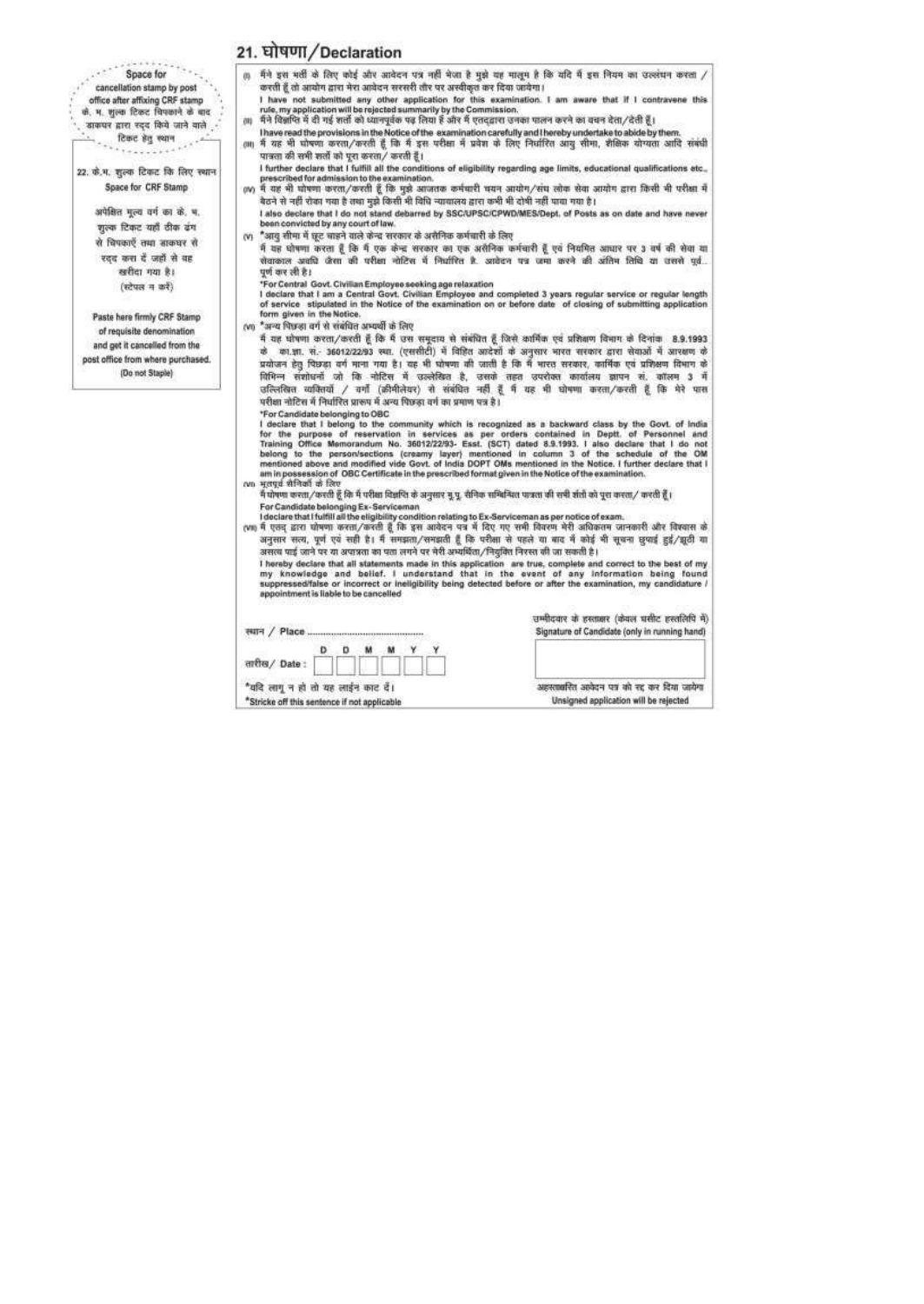# **APPENDIX-I**

# **OBC DECLARATION**

I\_\_\_\_\_\_\_\_\_\_\_\_\_\_\_\_\_\_\_\_\_\_\_\_\_\_\_\_\_\_\_\_\_\_\_\_\_\_\_\_\_\_\_\_ son/daughter of Shri\_\_\_\_\_\_\_\_\_\_\_\_\_\_\_\_\_\_\_\_\_\_ resident of village/town/city\_\_\_\_\_\_\_\_\_\_\_\_\_\_\_\_\_\_\_\_ district\_\_\_\_\_\_\_\_\_\_\_\_\_\_\_ state\_\_\_\_\_\_\_\_\_\_\_ hereby declare that I belong to the \_\_\_\_\_\_\_\_\_\_\_\_\_\_\_\_\_\_\_\_\_\_\_\_\_\_\_\_\_\_\_\_\_\_\_\_\_ community which is recognized as a backward class by the Government of India for the purpose of reservation in services as per orders contained in Deptt. of Personnel and Training Office Memorandum No. 36012/22/93-SCT) dated 8.9.1993. It is also declared that I do not belong to creamy layer section of persons of OBC as mentioned in Column 3 of Government of India, Deptt. of Personnel and Training O.M. No. 36012/22/93-Estt. (SCT) dated 8.9.1993 and modified vide DOPT's O.M. No. 36033/3/2004-Estt. (Res) dated 9.3.2004 and 14.10.2008.

(Full Signature of Applicant)

Place:

Date:

Note: The closing date for receipt of application will be treated as the date of reckoning for OBC status of the candidate and also, for assuming that the candidate does not fall in the creamy layer. The candidate should furnish the relevant OBC Certificate in the format prescribed for Central Government Jobs as per Appendix –VIII issued by the competent authority on or before the closing date as stipulated in the Notice.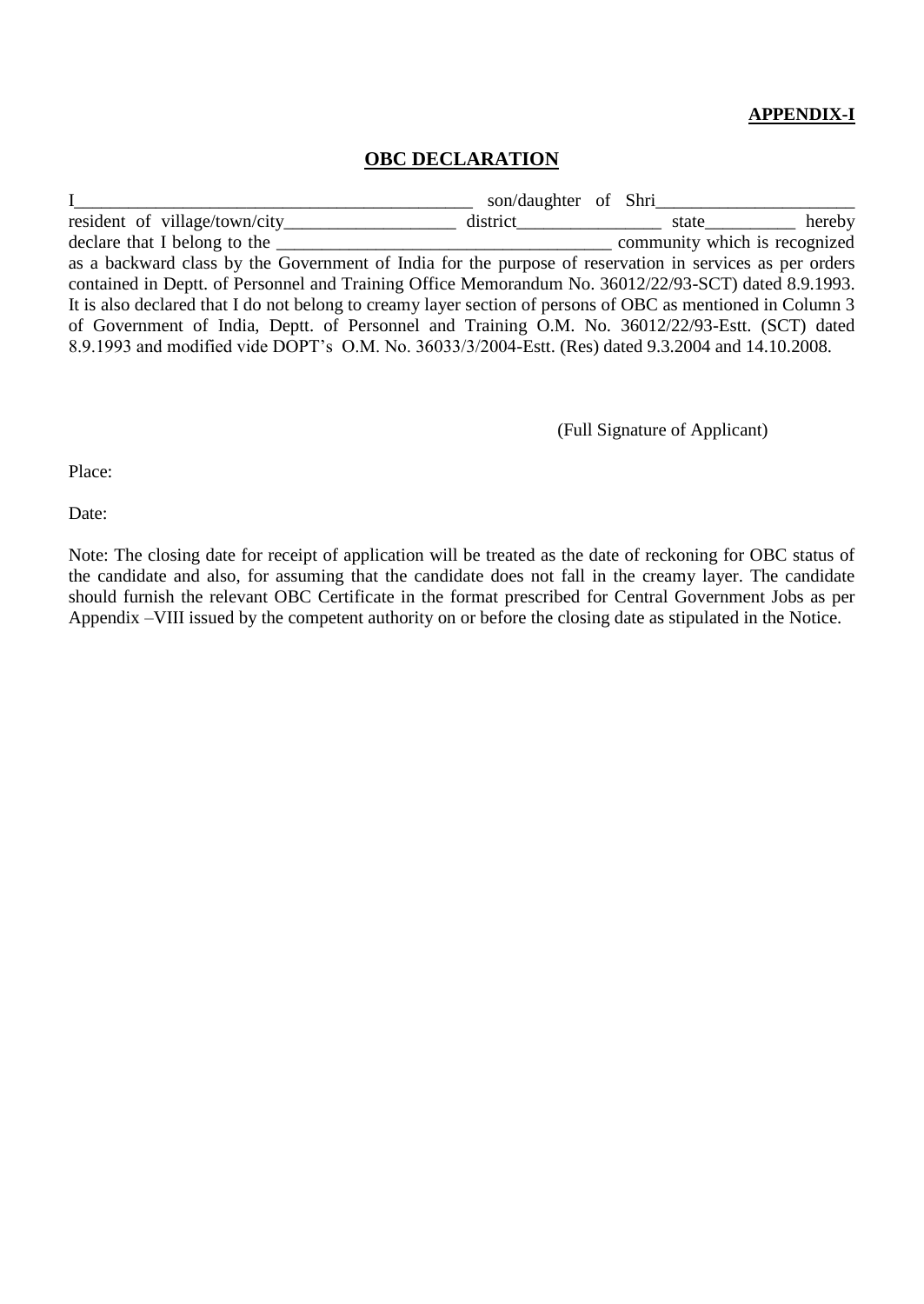Undertaking to be given by the candidate covered under Para 12 (D) of Notice for the examination)

I understand that, if selected on the basis of the recruitment/examination to which the application relates, my appointment will be subject to my producing documentary evidence to the satisfaction of the appointing authority that, I have been duly released/retired/discharged from the Armed Forces and that I am entitled to the benefits admissible to ex-servicemen in terms of the Ex-servicemen (Reemployment in Central Civil Services & Posts) Rules, 1979 as amended from time to time.

 2. I also understand that I shall not be eligible to be appointed to a vacancy reserved for Ex-S in regard to the recruitment covered by this examination, if I have at any time prior to such appointment, secured any employment on the civil side (including Public Sector Undertakings, Autonomous Bodies/Statutory Bodies, Nationalized Banks etc.) by availing of the concession of reservation of vacancies admissible to Ex-S.

I further submit the following information:

| a. |  |
|----|--|
|    |  |
|    |  |
|    |  |
| 3. |  |

Signature of Candidate

Place:

Date: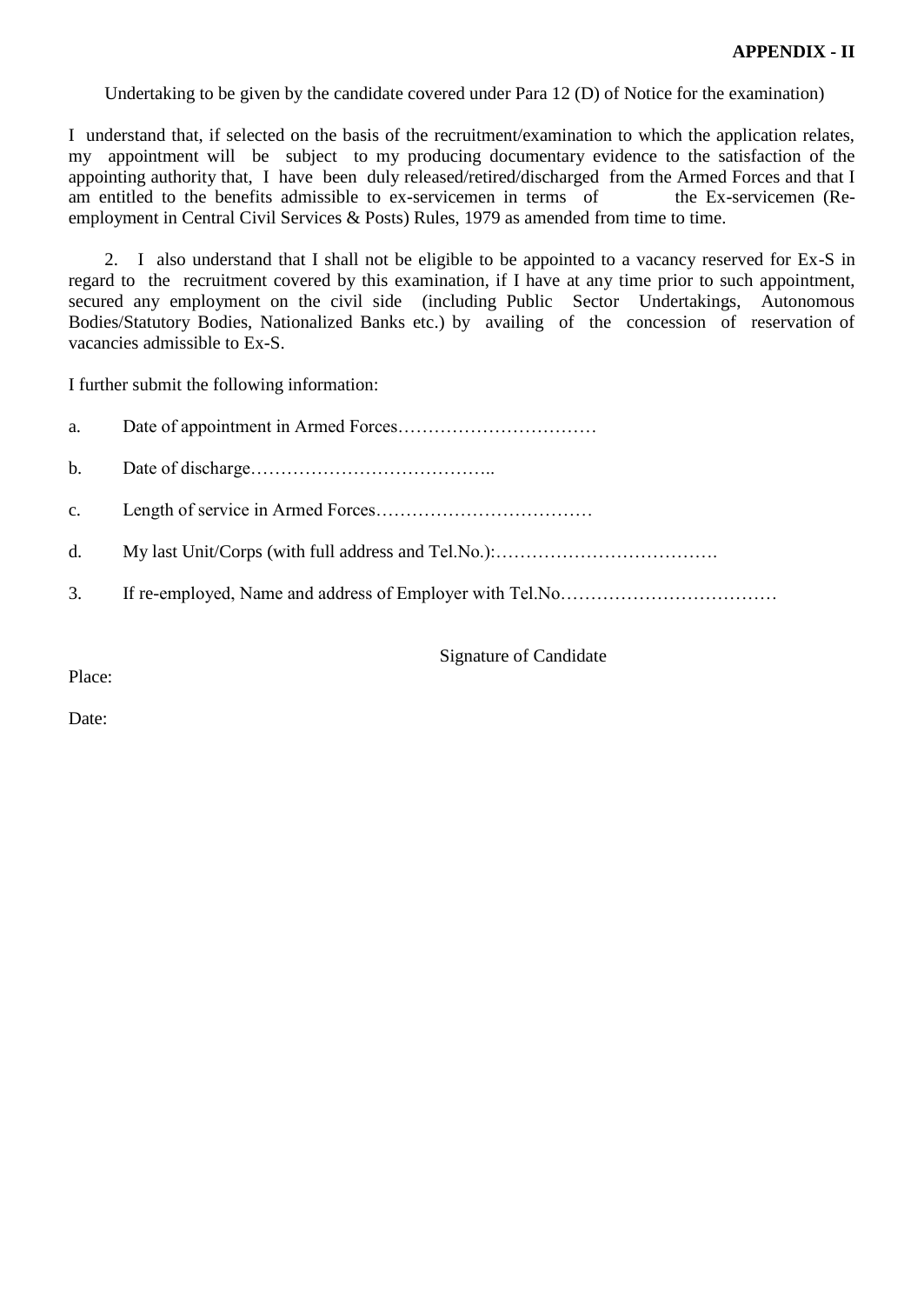#### CGCE DECLARATION (EXCLUSIVELY FOR CGCE APPLICANTS)

#### (PLEASE See NOTE AT PARA -12(E) AND 14 OF THIS NOTICE)

[Here' central government civilian employee' means any person to whom the Central Civil Service (Conduct) Rules, 1964, apply]

I declare that I have already informed my Head of Office/Department/Ministry in writing that I have applied for this examination. I further submit the following information:

- a. Date of Appointment
- b. Holding present post and Pay Scale
- c. Name and Address of Employer with Tel No.

Place and Date:

(Full Signature of the applicant)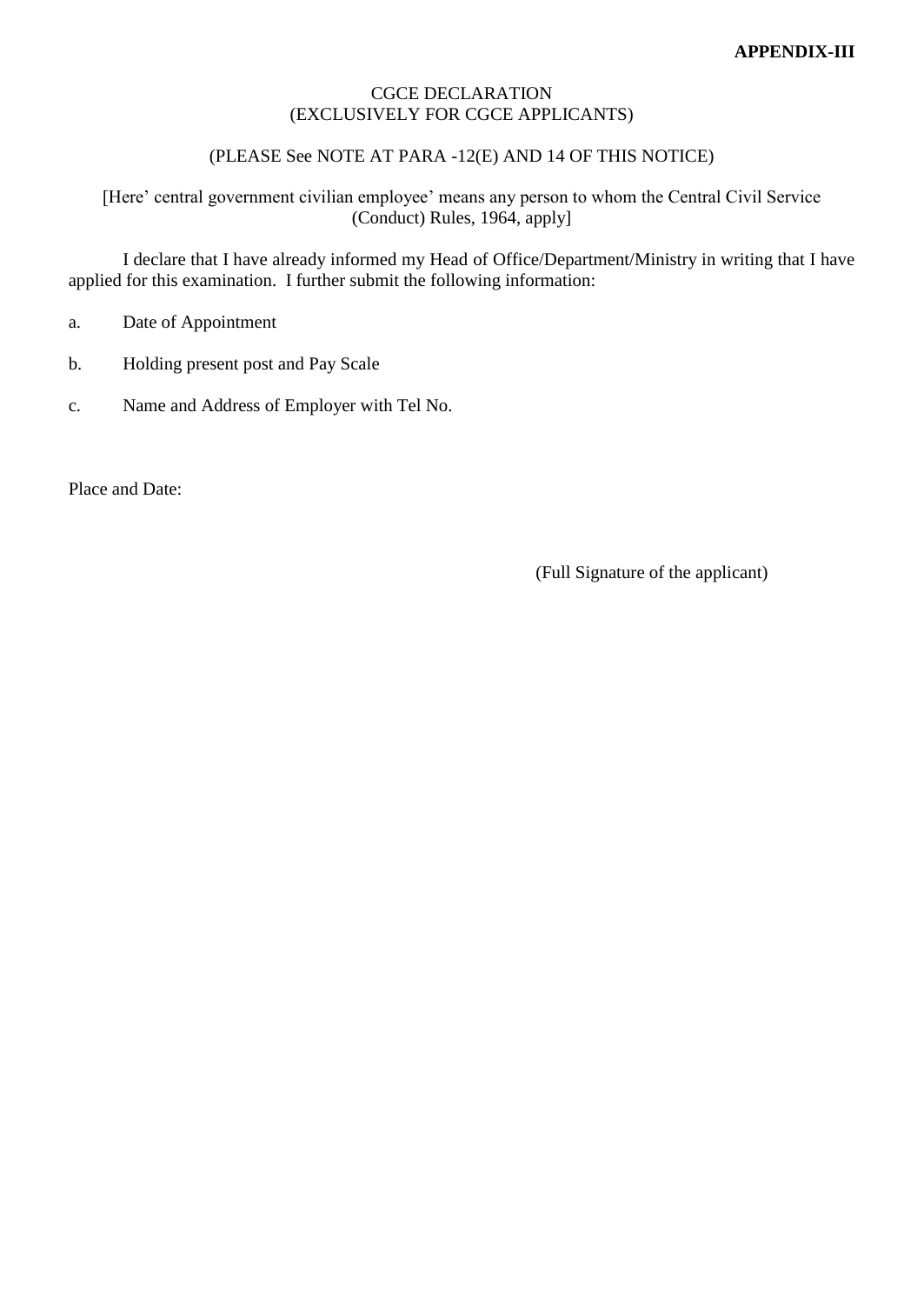#### OEA DECLARATION (EXCLUSIVELY FOR OEA APPLICANTS)

#### (PLEASE SEE NOTE AT PARA 14 OF THIS NOTICE)

#### [Other than' CENTRAL GOVERNMENT CIVILIAN EMPLOYEE']

I declare that I have already informed my Head of Office/Department/Ministry in writing that I have applied for this examination. I further submit the following information:

- a. Date of Appointment
- b. Holding present post and Pay Scale
- c. Name and Address of Employer with Tel No.

Place and Date:

(Full Signature of the applicant)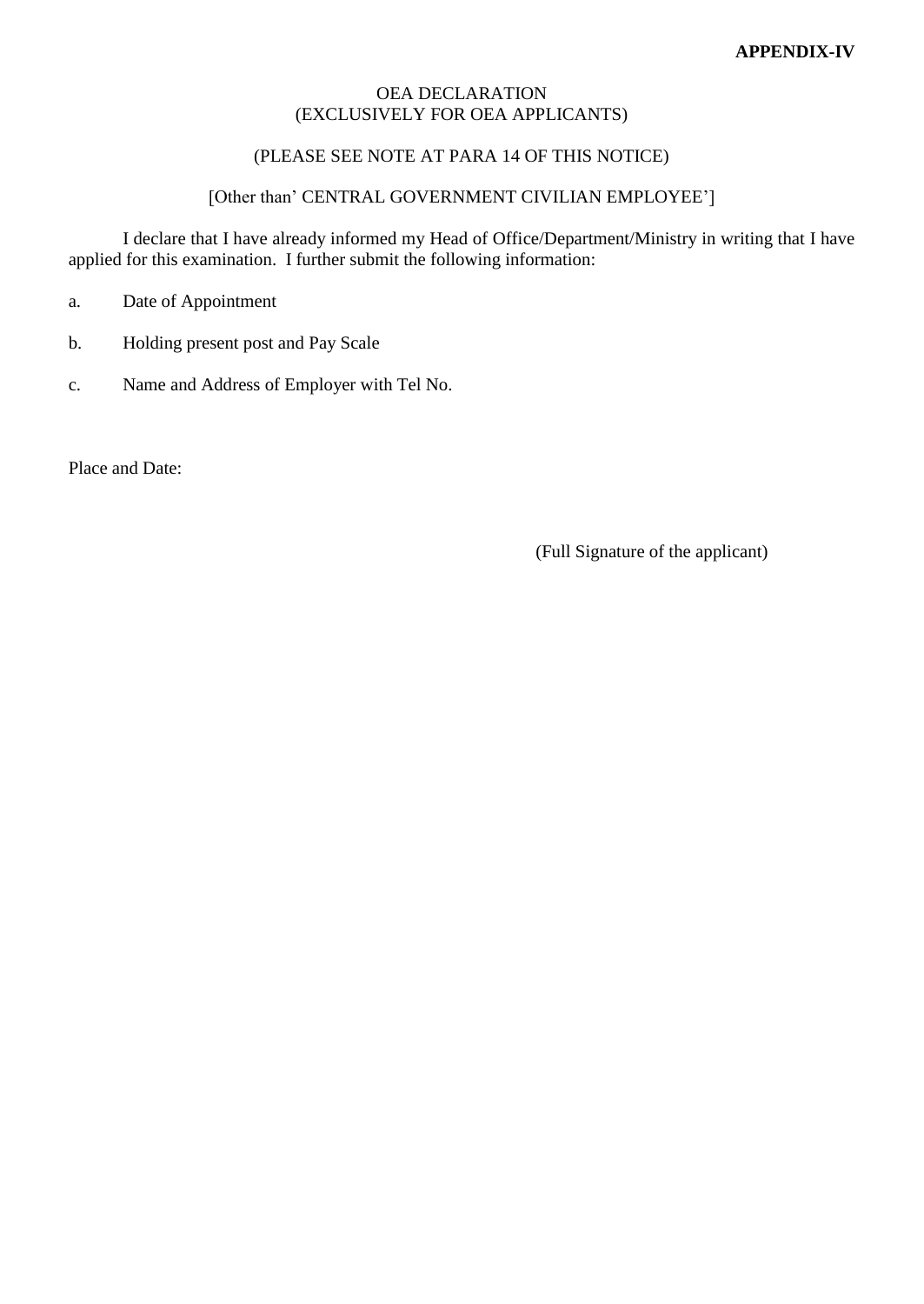FORM OF CERTIFICATION TO BE SUBMITTED BY CENTRAL GOVT. EMPLOYEES/DEPARTMENTAL CANDIDATES SEEKING AGE-RELAXATION UNDER PARA 7 OF THE NOTICE OF EXAMINATION

(To be filled by the Head of the office or Departmental in which the candidate is serving)

| It is certified that Shri/Smt./Km.         | 1S a         |
|--------------------------------------------|--------------|
| Central Govt. employee holding the post of |              |
| in the pay scale of Rs.                    | with 3 years |
| regular service in this post as on         |              |

Signature \_\_\_\_\_\_\_\_\_\_\_\_\_\_\_\_\_\_\_\_\_\_\_\_\_\_

|--|

Office seal \_\_\_\_\_\_\_\_\_\_\_\_\_\_\_\_\_\_\_\_\_\_\_\_

Place \_\_\_\_\_\_\_\_\_\_\_\_\_\_

Date \_\_\_\_\_\_\_\_\_\_\_\_\_\_\_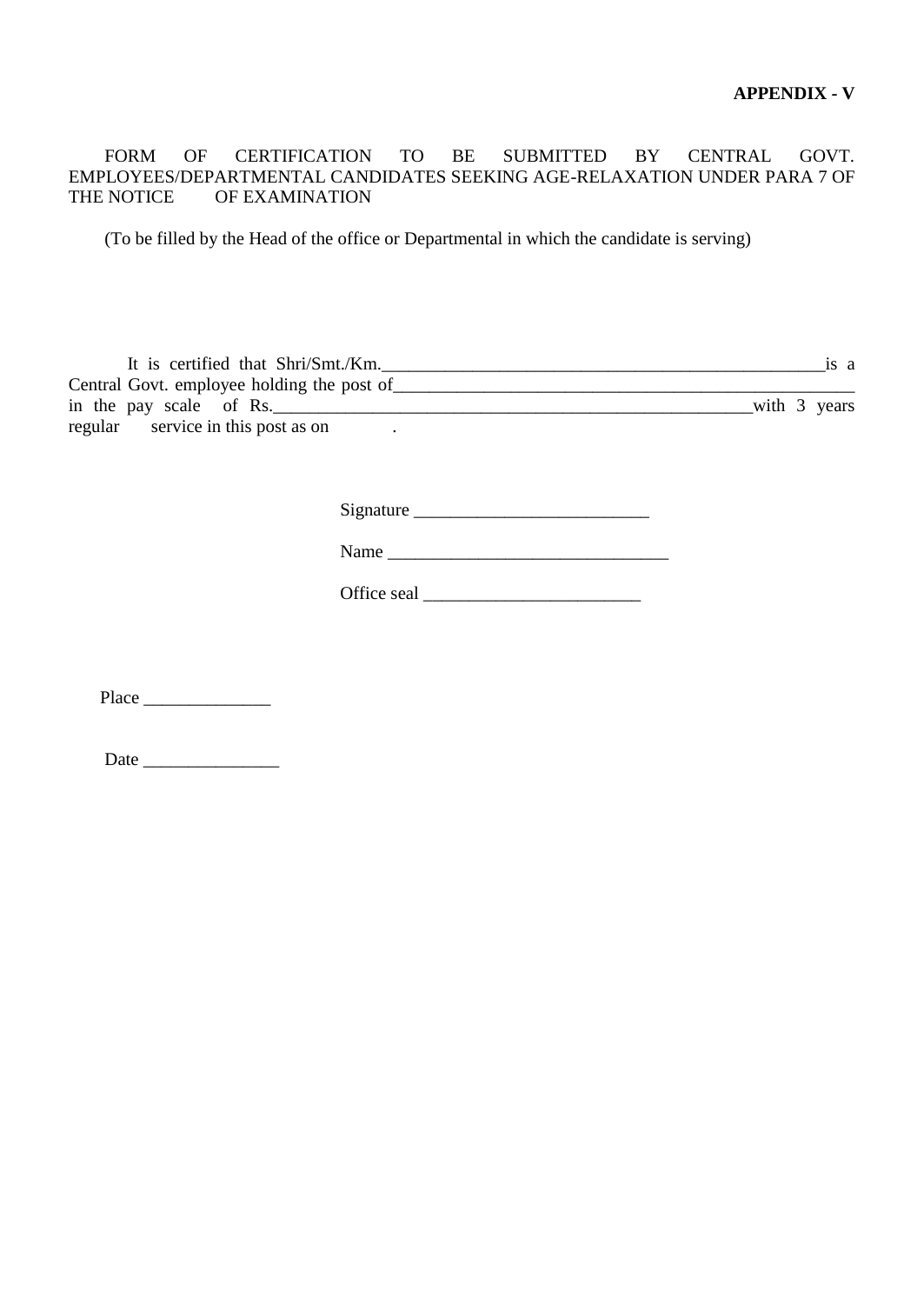#### **APPENDIX - VI**

# Form of Certification for serving Defence Personnel (please see para 12(D) of this Notice)

 I hereby Certify that according to the information available with me (No.) \_\_\_\_\_\_\_\_\_\_\_\_\_\_\_\_\_\_\_\_\_\_\_\_\_\_\_rank) \_\_\_\_\_\_\_\_\_\_\_\_\_\_\_\_\_\_\_\_\_\_\_\_\_ (Name) \_\_\_\_\_\_\_\_\_\_ \_\_\_\_\_\_\_\_\_\_\_\_\_\_\_\_\_\_\_\_\_\_\_\_\_\_\_\_\_\_\_\_\_\_\_\_\_\_\_\_\_\_\_\_\_\_\_\_is due to complete the specified term of his engagement with the Armed Forces on The (Date) \_\_\_\_\_\_\_\_\_\_\_\_\_\_\_\_\_\_\_\_\_\_\_\_\_\_\_\_\_\_\_\_\_.

> Signature of Commanding **Officer**

Place: Office Seal

Date: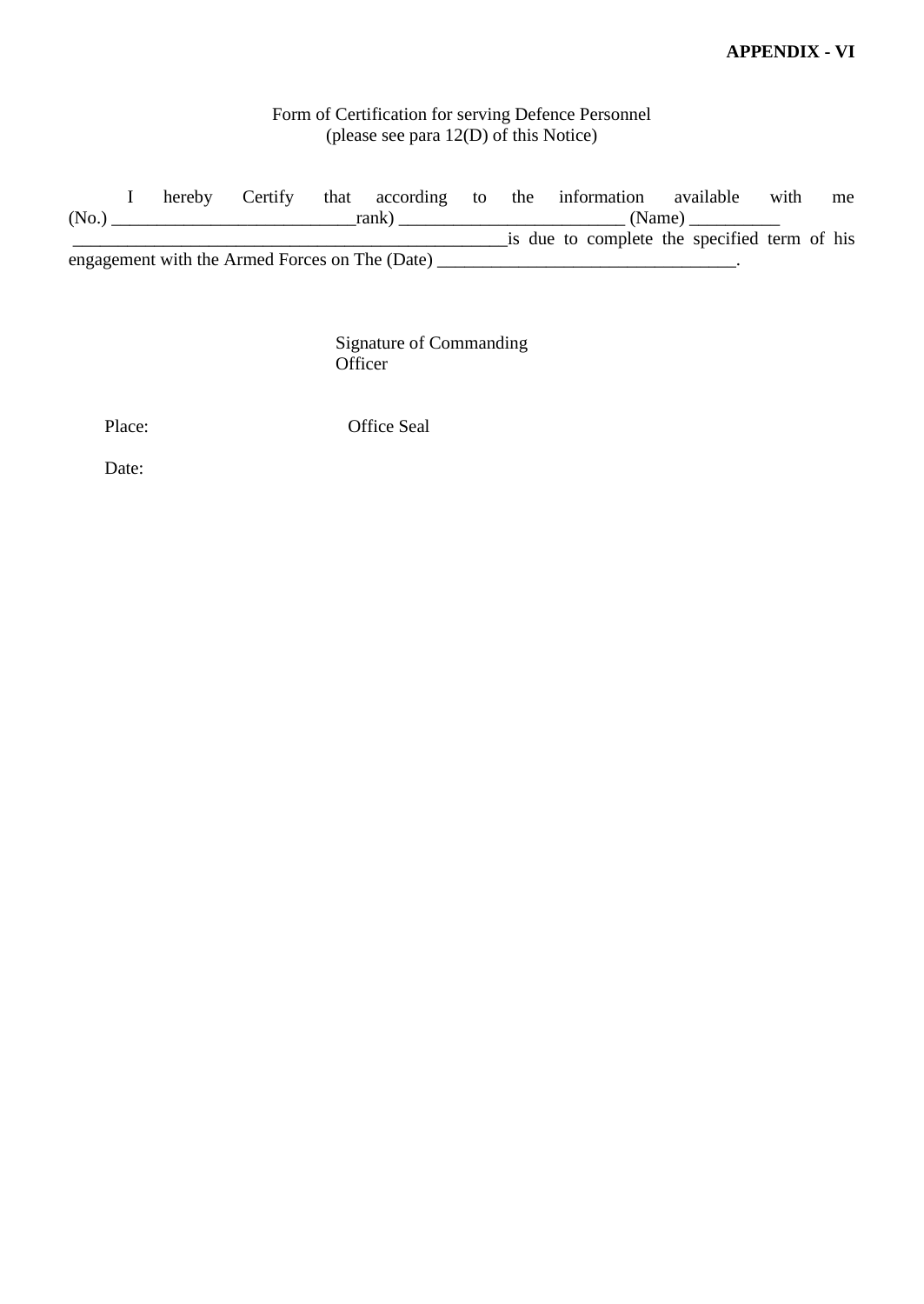#### **APPENDIX - VII**

 A candidate who claims to belong to one of the Scheduled Caste or the Scheduled Tribes should submit in support of his claim an attested/certified copy of the certificate in the form given below from the district officer or the Sub-Divisional Officer or any other officer as indicated below of the District in which his parents (or surviving parent) ordinarily reside who has been designated by the State Government concerned as competent to issue such a certificate. If both his parents are dead, the officer signing the certificate should be of the district in which the candidate himself ordinarily resides otherwise than for the purpose of his own education.

 Wherever photograph is an integral part of the certificate the Commission would accept only photo copy of such certificate and not any other attested or true copy.

#### **The form of the certificate to be produced by Scheduled Castes and Scheduled Tribes candidates applying for appointment to posts under Government of India.**

| This - | to |                | certify that Shri/Shrimati/Kumari                      |              | son/daughter                 | <sub>of</sub> |
|--------|----|----------------|--------------------------------------------------------|--------------|------------------------------|---------------|
|        |    |                | of village/town/District/Division in                   |              | of the State/Union Territory |               |
|        |    | belongs to the |                                                        | Caste/ Tribe |                              | which is      |
|        |    |                | recognised as a Scheduled Caste/Scheduled Tribe under: |              |                              |               |

The Constitution (Scheduled Castes) Order, 1950 @ The Constitution (Scheduled Tribes) Order, 1950 @ \_\_\_\_\_\_\_\_\_\_\_\_\_\_\_\_\_\_\_\_\_\_\_ the Constitution (Scheduled Caste) (Union Territories) Order, 1951.The Constitution (Scheduled Tribes) (Union Territories) Order,1950.@

As amended by the Scheduled Castes and Scheduled Tribes Lists (Modification) Order, 1956 the Bombay Organisation Act @ 1960 Act. & the Punjab Reorganisation Act. 1996, the State of Himachal Pradesh Act. 1970, the North-Eastern Area (Reorganisation) Act, 1971 and the Scheduled Castes and Scheduled Tribes Orders (Amendment) Act, 1976)

The Constitution (Jammu & Kashmir) Scheduled Castes Order, 1956 @

 The Constitution (Andaman & Nicobar Islands) Scheduled Tribes Order, 1959 as amended by the Scheduled Castes and Scheduled Tribes

Order (Amendment Act), 1976. @

The Constitution (Dadra and Nagar Haveli) Scheduled Castes Order, 1962. @

The Constitution (Dadra and Nagar Haveli) Scheduled Tribes Order, 1962. @

The Constitution (Pondicherry) Scheduled Castes Order 1964. @

The Constitution (Scheduled Tribes) (Uttar Pradesh) Order, 1967. @

The Constitution (Goa, Daman & Diu) Scheduled Castes Order, 1968.@

The Constitution (Goa, Daman & Diu) Scheduled Tribes Order, 1968.@

The Constitution (Nagaland) Scheduled Tribes Order, 1970.@

The Constitution (Sikkim) Scheduled Castes Order, 1978.@

The Constitution (Sikkim) Scheduled Tribes Order, 1978.@

The Constitution (Jammu & Kashmir) Scheduled Tribes Order, 1989.@

The Constitution (SC) Orders (Amendment) Act, 1990.@

The Constitution (ST) Orders (Amendment) Ordinance, 1991.@

The Constitution (ST) Orders (Second Amendment) Act, 1991.@

The Constitution (ST) Order (Amendment) Ordinance, 1996.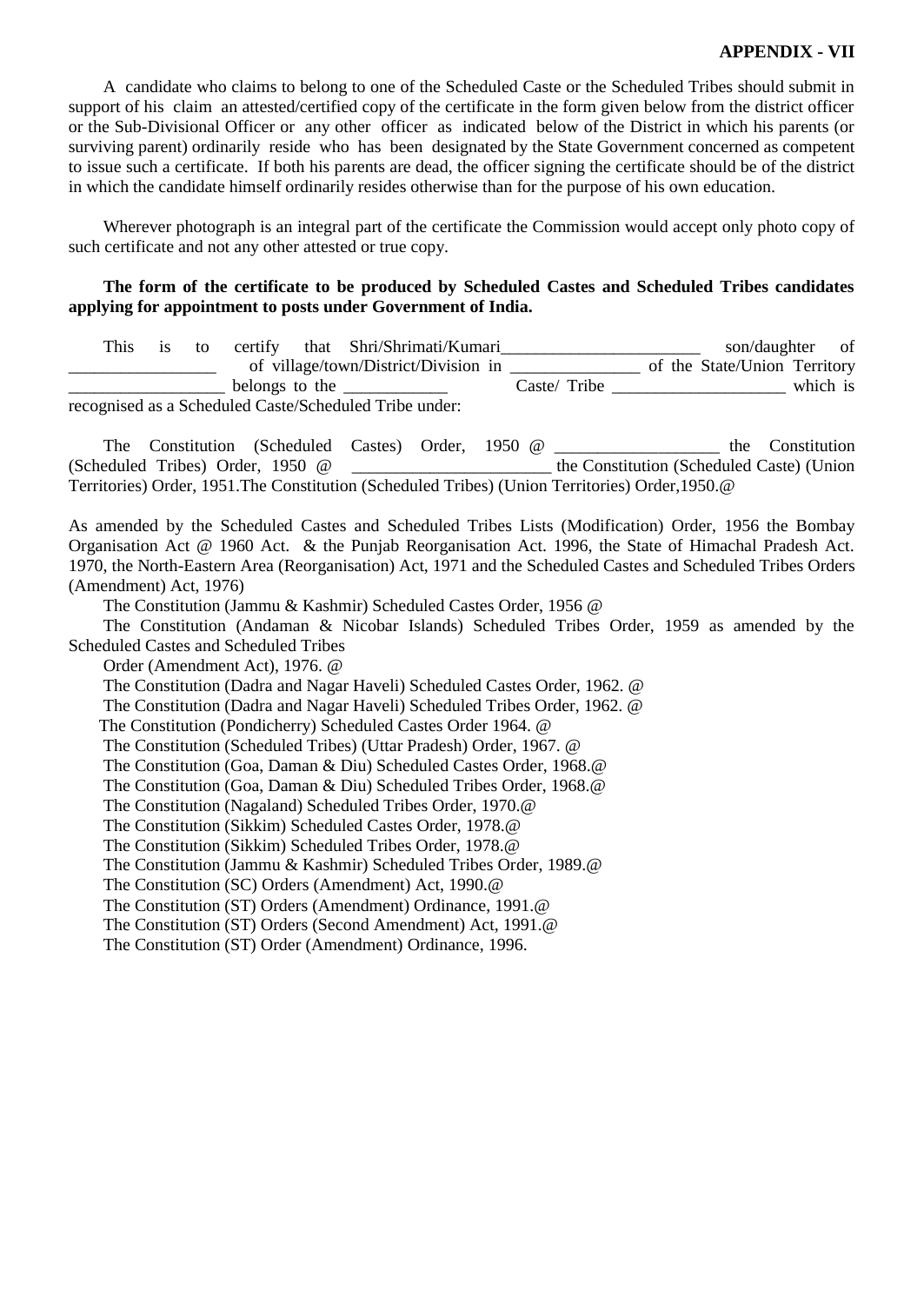%2. Applicable in the case of Scheduled Castes, Scheduled Tribes persons who have migrated from one State/Union Territory Administration.

|                                        | This certificate is issued on the basis of the Scheduled Caste/Scheduled Tribes Certificate |                                                                |     |
|----------------------------------------|---------------------------------------------------------------------------------------------|----------------------------------------------------------------|-----|
| issued to Shri/Shrimati                |                                                                                             | Father/Mother*                                                 | of  |
| Shri/Shrimati/Kumari*                  | of village/town*                                                                            |                                                                | in  |
| District/Division*                     | of the State/Union Territory*                                                               |                                                                | who |
| belong to the $\overline{\phantom{a}}$ |                                                                                             | Caste/Tribe which is recognised as a Scheduled Caste/Scheduled |     |
|                                        | Tribe in the State/Union Territory issued by the                                            | dated                                                          |     |

 %3. Shri/Shrimati/Kumari\* and/or\* his/her\* family ordinarily reside(s) in village/town\* of District/Division of the State/Union Territory\*  $of$ <sub>—</sub>

Signature \_\_\_\_\_\_\_\_\_\_\_\_\_\_\_\_\_\_

\*\* Designation\_\_\_\_\_\_\_\_\_\_\_\_\_\_

|         | <b>State/Union Territory</b> |
|---------|------------------------------|
| Place : |                              |
| Date:   |                              |

 \* Please delete the words which are not applicable @ Please quote specific Presidential Order % Delete the paragraph which is not applicable

NOTE :

 The term ordinarily reside(s) used here will have the same meaning as in section 20 of the Representation of the People Act, 1950.

\*\*List of Authorities Empowered to issue Caste/Tribe Certificates :

 (i) District Magistrate/Additional District Magistrate/Collector/Deputy Commissioner/ Additional Deputy commissioner/Dy.Collector/1st Class Stipendiary Magistrate/Sub-Divisional Magistrate/Extra-Assistant Commissioner/Taluka Magistrate/Executive Magistrate.

(ii) Chief Presidency Magistrate/Additional Chief Presidency Magistrate/Presidency Magistrate.

(iii) Revenue Officers not below the rank of Tehsildar.

(iv) Sub-Divisional officers of the area where the candidate and or his family normally resides.

Note : ST candidates belonging to Tamil Nadu state should submit caste certificate ONLY from the REVENUE DIVISIONAL OFFICER.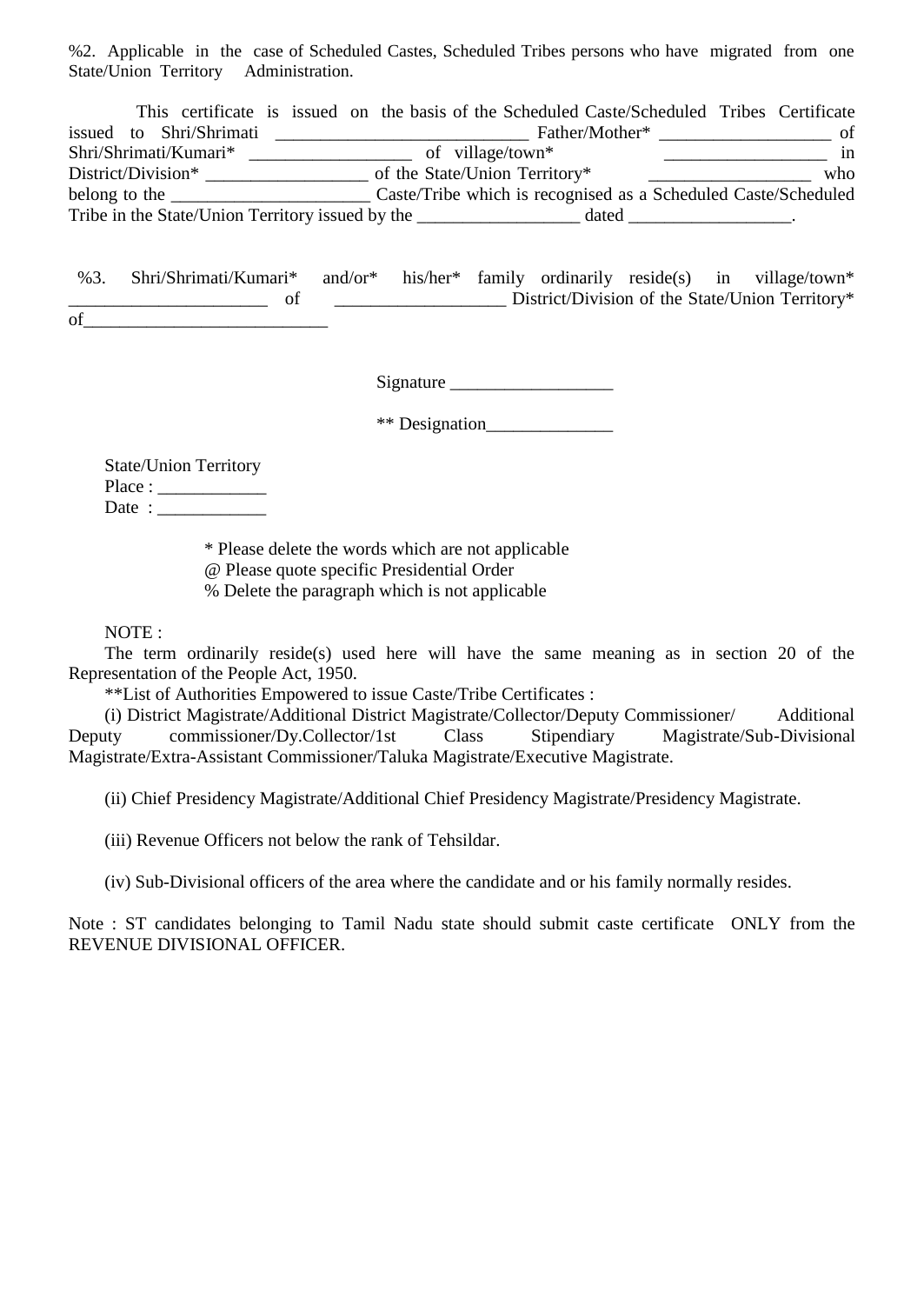#### **APPENDIX – VIII**

#### FORM OF CERTIFICATE TO BE PRODUCED BY OTHER BACKWARD CLASSES APPLYING FOR APPOINTMENT TO POSTS UNDER THE GOVERNMENT OF INDIA.

|               | This is to certify that <u>Contract Division</u> District/Division and Son/daughter of tyllage and District/Division in the State of the State of the State of the Community which is recognised |  |
|---------------|--------------------------------------------------------------------------------------------------------------------------------------------------------------------------------------------------|--|
|               |                                                                                                                                                                                                  |  |
|               | as a backward class under:                                                                                                                                                                       |  |
| $\mathbf{i}$  | Resolution No.12011/68/93-BCC(c), dated the $10^{th}$ September, 1993 published in the                                                                                                           |  |
|               | Gazette of India Extraordinary Part-I, Section I, No.186 dated 13 <sup>th</sup> September, 1993.                                                                                                 |  |
| ii)           | Resolution No.12011/9/94-BCC dated 19 <sup>th</sup> October, 1994 published in the Gazette of                                                                                                    |  |
|               | India Extraordinary Part-I, Section I, No.163 dated 20 <sup>th</sup> October, 1994.                                                                                                              |  |
| iii)          | Resolution No.12011/7/95-BCC, dated the 24 <sup>th</sup> May, 1995, published in the Gazette                                                                                                     |  |
|               | of India - Extraordinary Part-I, Section I, No.88, dated 25 <sup>th</sup> May, 1995.                                                                                                             |  |
| iv)           | Resolution No.12011/96/94-BCC dated 9 <sup>th</sup> March 1996.                                                                                                                                  |  |
| V)            | Resolution No.12011/44/96-BCC, dated the $6th$ December, 1996, published in the                                                                                                                  |  |
|               | Gazette of India – Extraordinary - Part-I, Section-I, No. 210, dated 11 <sup>th</sup> December, 1996.                                                                                            |  |
| $\rm vi)$     | Resolution No.12011/13/97-BCC dated 3rd December 1997.                                                                                                                                           |  |
| vii)          | Resolution No.12011/99/94-BCC dated 11 <sup>th</sup> December 1997.                                                                                                                              |  |
| viii)         | Resolution No.12011/68/98-BCC dated 27 <sup>th</sup> October 1999.                                                                                                                               |  |
| ix)           | Resolution No.12011/88/98-BCC dated 6 <sup>th</sup> December 1999 published in the Gazette of India                                                                                              |  |
|               | Extraordinary Part-I Section - INo.270 dated 6 <sup>th</sup> December 1999.                                                                                                                      |  |
| $\mathbf{x})$ | Resolution No.12011/36/99-BCC dated 4 <sup>th</sup> April 2000 published in the Gazette of India, Extra Ordinary Part-I                                                                          |  |
|               | Section-I No.71 dated 4 <sup>th</sup> April 2000.                                                                                                                                                |  |
| xi)           | Resolution No.12011/44/99-BCC dated 21.9.2000 published in the Gazette of India Extra Ordinary Part-I                                                                                            |  |
|               | Section - INo.210 dated 21.9.2000.                                                                                                                                                               |  |
| xii)          | Resolution No.12015/9/2000-BCC dated 6th September, 2001, published in the Gazette of India, Extra                                                                                               |  |
|               | Ordinary Part-I, Section-1, No.246 dated 6th September, 2001.<br>Resolution No.12011/1/2001-BCC dated 19th June, 2003, published in the Gazette of India, Extra Ordinary                         |  |
| xiii)         |                                                                                                                                                                                                  |  |
|               | Part-I, Section-1, No.151 dated 20th June, 2003.<br>Resolution No.12011/42002-BCC dated 13th January, 2004, published in the Gazette of India, Extra Ordinary                                    |  |
| xiv)          | Part-I, Section-1, No.9 dated 13th January, 2004.                                                                                                                                                |  |
| xv)           | Resolution No.12011/142004-BCC dated 12th March, 2007, published in the Gazette of India, Extra Ordinary                                                                                         |  |
|               | Part-I, Section-1, No.67 dated 12th March, 2007.                                                                                                                                                 |  |
| xvi)          | Resolution No.12015/2/2007-BCC dated 18th August, 2010                                                                                                                                           |  |
|               |                                                                                                                                                                                                  |  |
| 2.            |                                                                                                                                                                                                  |  |
|               |                                                                                                                                                                                                  |  |
|               |                                                                                                                                                                                                  |  |
| 3.            | This is also to certify that he/she does not belong to the persons/sections (Creamy Layer) mentioned in                                                                                          |  |
|               | Column 3 of the Schedule to the Government of India, Department of Personnel and Training O.M. No.36012/22/93-                                                                                   |  |
|               | Estt(SCT) dated 08.09.1993, which is modified vide Deptt. of Personnel and Training O.M.No.36033/2/2004-                                                                                         |  |

Estt.(Res.) dtd. 9.3.2004, 14.10.2008 and O.M. No.36033/1/2013-Estt.(Res) dated 27th May,2013.

Dated : District Magistrate or Deputy Commissioner etc.

#### Seal

- Note : (a) The term 'Ordinarily' used here will have the same meaning as in Section 20 of the Representation of the People Act, 1950.
	- (b) The authorities competent to issue Caste Certificates are indicated below :
	- (i) District Magistrate/Additional Magistrate/Collector/Deputy Commissioner/Additional Deputy Commissioner/Deputy Collector/I<sup>st</sup> Class StipendiaryMagistrate/Sub-Divisional Magistrate/Taluka Magistrate/Executive Magistrate/Extra Assistant Commissioner (not below the rank of  $I<sup>st</sup>$  Class Stipendiary Magistrate).
	- (ii) Chief Presidency Magistrate/Additional Chief Presidency Magistrate/Presidence Magistrate.
	- (iii) Revenue Officer not below the rank of Tehsildar
	- (iv) Sub-Divisional Officer of the area where the candidate and/or his family resides.

#### **Note II: The Commission has decided to accept OBC certificate, in the prescribed format issued after the closing date but before the last tier of the examination i.e. Interview.**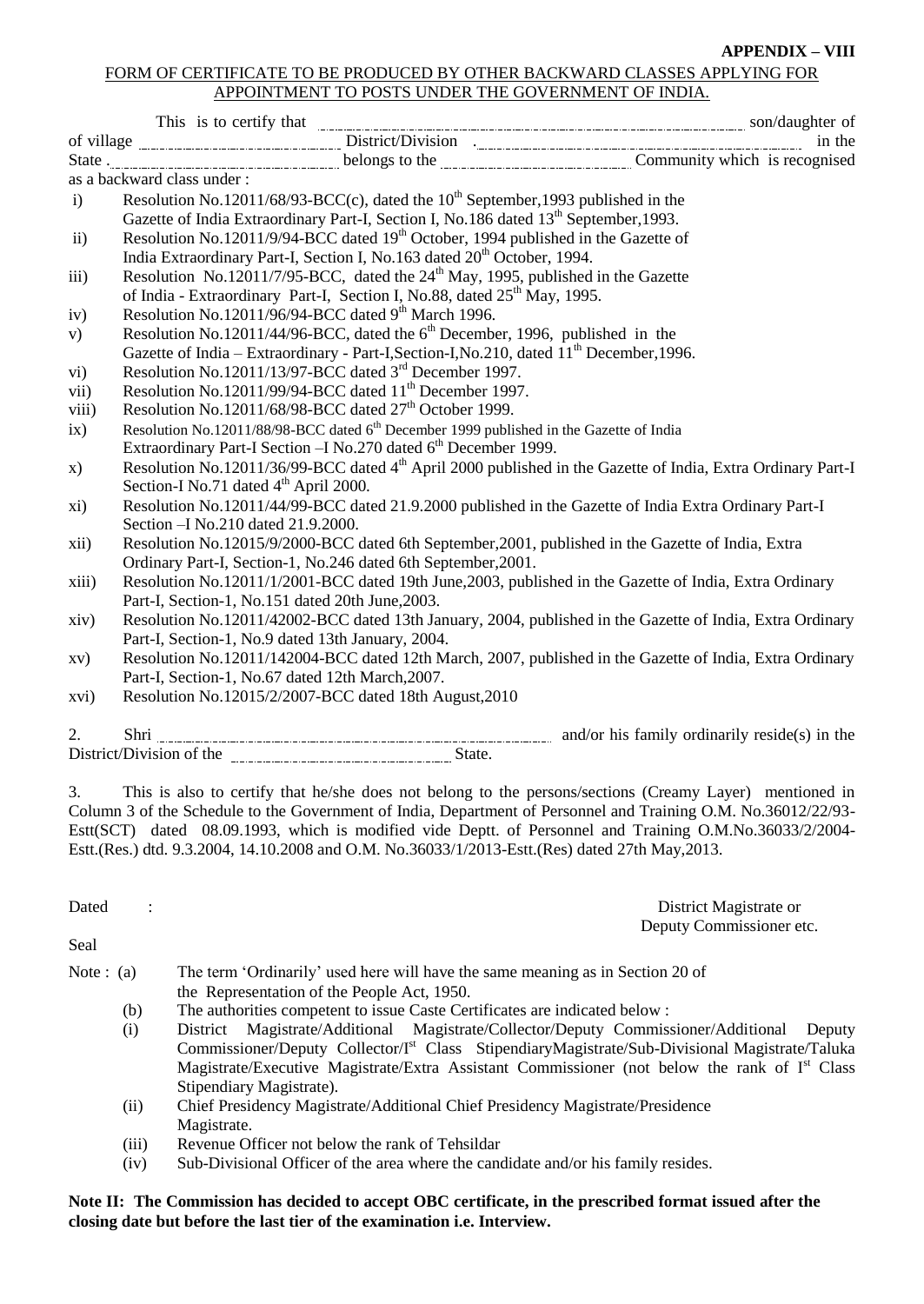# **APPENDIX-IX**

# **(FORMAT OF THE CERTIFICATE TO BE SUBMITTED BY THE PH PERSONS)**

# NAME AND ADDRESS OF THE INSTITUTE/HOSPITAL

| Certificate No.---------------- |                  |                                                                                                                                                                                      | Date:------------------- |                   |                |                                                                                                                              |                            |
|---------------------------------|------------------|--------------------------------------------------------------------------------------------------------------------------------------------------------------------------------------|--------------------------|-------------------|----------------|------------------------------------------------------------------------------------------------------------------------------|----------------------------|
|                                 |                  |                                                                                                                                                                                      | DISABILITY CERTIFICATE   |                   |                |                                                                                                                              |                            |
|                                 |                  |                                                                                                                                                                                      |                          |                   |                | Age                                                                                                                          | $Sex$ <sub>_________</sub> |
|                                 |                  |                                                                                                                                                                                      |                          |                   |                |                                                                                                                              |                            |
|                                 |                  |                                                                                                                                                                                      |                          |                   |                | Recent photograph of the<br>applicant showing the<br>disability duly attested by the<br>Chairperson of the Medical<br>Board. |                            |
| А.                              |                  | Locomotor or cerebral palsy                                                                                                                                                          |                          |                   |                |                                                                                                                              |                            |
|                                 | (i)              | BL-Both legs affected but not arms                                                                                                                                                   |                          |                   |                |                                                                                                                              |                            |
|                                 | (ii)             | <b>BA-Both arms affected</b>                                                                                                                                                         |                          | (a)<br>(b)        |                | Impaired reach<br><b>Weakness of Grip</b>                                                                                    |                            |
|                                 | (iii)<br>(iv)    | BLA-Both legs and both arms affected<br>OL-One leg affected (right or left) (a)                                                                                                      |                          | (b)<br>(c)        | Ataxic         | Impaired reach<br><b>Weakness of Grip</b>                                                                                    |                            |
|                                 | (v)              | OA-One arm affected                                                                                                                                                                  |                          | (a)<br>(b)<br>(c) | Ataxic         | Impaired reach<br><b>Weakness of Grip</b>                                                                                    |                            |
|                                 | (vi)             | BH-Stiff back and hips (Cannot sit or stoop)                                                                                                                                         |                          |                   |                |                                                                                                                              |                            |
|                                 | (vii)            | MW-Muscular weakness and limited Physical endurance                                                                                                                                  |                          |                   |                |                                                                                                                              |                            |
| <b>B.</b>                       |                  | <b>Blindness or Low Vision</b>                                                                                                                                                       |                          | (i)<br>(ii)       | <b>B-Blind</b> | PB-Partially Blind.                                                                                                          |                            |
| $\mathcal{C}$ .                 |                  | Hearing impairment                                                                                                                                                                   |                          | (i)<br>(ii)       | D-Dear         | PD-Partially Deaf                                                                                                            |                            |
|                                 |                  |                                                                                                                                                                                      |                          |                   |                | (DELETE THE CATEGORY WHICHEVER IS NOT APPLICABLE)                                                                            |                            |
| 2.                              |                  | This condition is progressive/non-progressive/likely to improve/not likely to improve Re-assessment<br>is not recommended/is recommended after a period of __________ months/years.* |                          |                   |                |                                                                                                                              |                            |
|                                 |                  |                                                                                                                                                                                      |                          |                   |                |                                                                                                                              |                            |
| 4.                              | his/her duties:- |                                                                                                                                                                                      |                          |                   |                |                                                                                                                              |                            |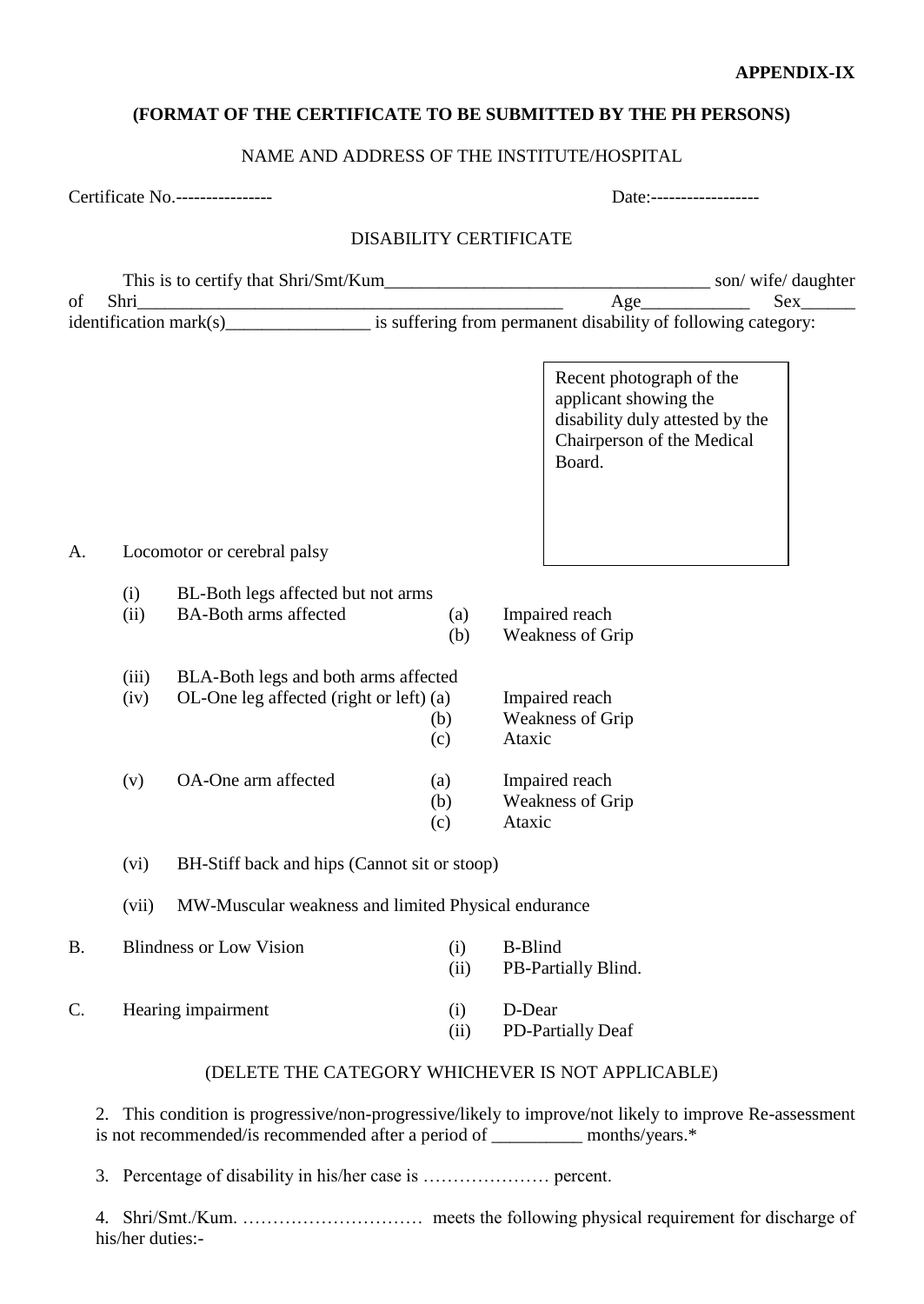| (i)     | F-can perform work by manipulating with fingers | Yes/No |
|---------|-------------------------------------------------|--------|
| (ii)    | PP-can perform work by pulling and pushing      | Yes/No |
| (iii)   | L-can perform work by lifting                   | Yes/No |
| (iv)    | KC-can perform work by kneeling and crouching   | Yes/No |
| (v)     | B-can perform work by bending                   | Yes/No |
| (vi)    | S-can perform work by sitting                   | Yes/No |
| (vii)   | ST-can perform work by standing                 | Yes/No |
| (viii)  | W-can perform work by walking                   | Yes/No |
| (ix)    | SE-can perform work by seeing                   | Yes/No |
| (x)     | H-can perform work by hearing/speaking          | Yes/No |
| $(x_i)$ | RW-can perform work by reading and writing      | Yes/No |

| (DOCTOR) | (DOCTOR) | (DOCTOR) |
|----------|----------|----------|
| Seal     | Seal     | Seal     |

\*Strike out which is not applicable.

Countersigned by Medical Superintendent/CMO Of Hospital(With seal)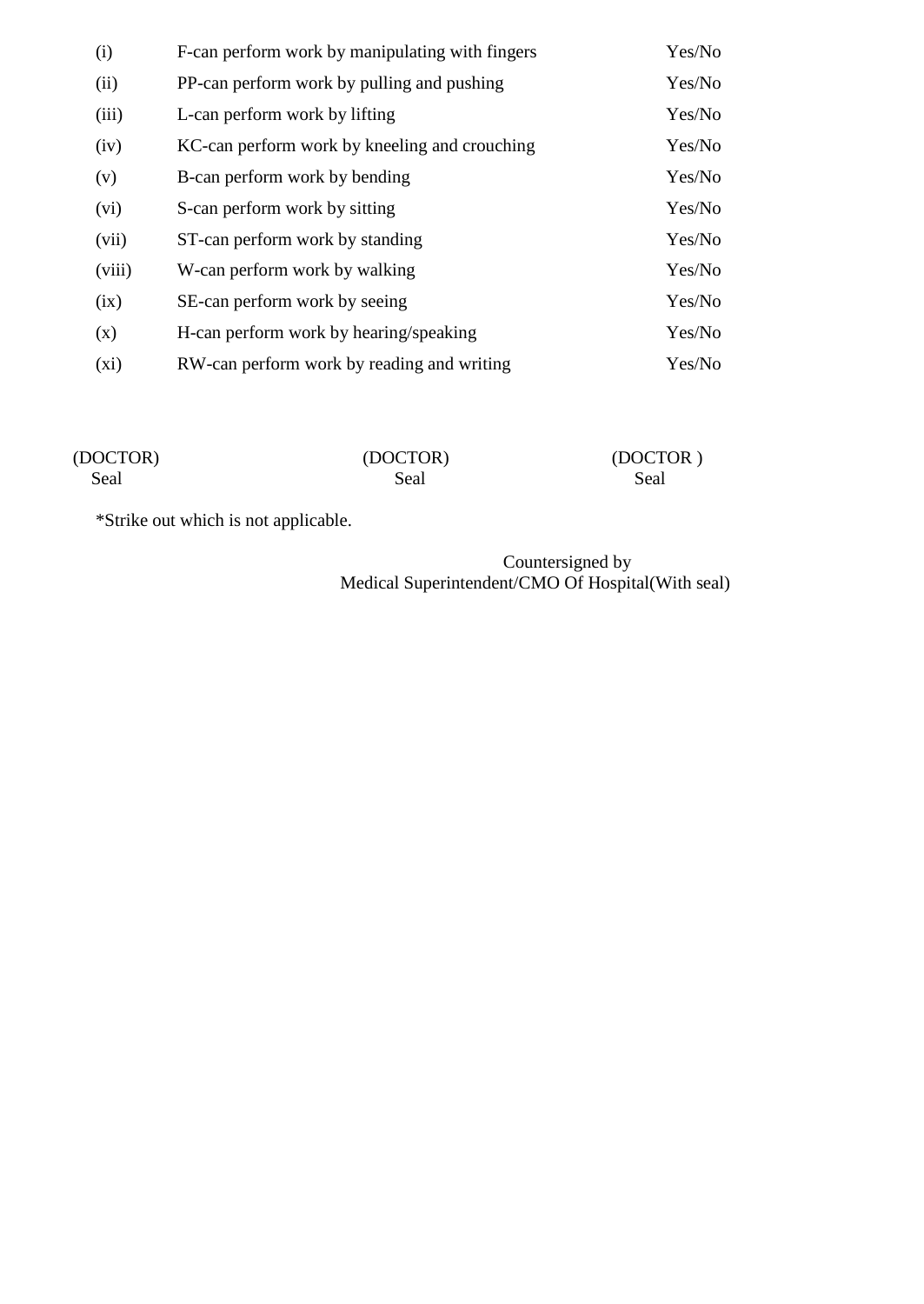# **Essential Educational Qualification Code for filling up column No.17 of application form**.

| <b>Educational Qualification</b>                            | Code            |
|-------------------------------------------------------------|-----------------|
| Matriculation                                               | 01              |
| Intermediate                                                | 02              |
| Certificate                                                 | 03              |
| Diploma                                                     | 04              |
| <b>BA</b>                                                   | 05              |
| BA(Hons.)                                                   | 06              |
| <b>B.Com</b>                                                | 07              |
| <b>B.Com</b> (Hons)                                         | 08              |
| <b>B.SC</b>                                                 | 09              |
| B.Sc(Hons)                                                  | 10              |
| <b>B.Ed</b>                                                 | 11              |
| <b>LLB</b>                                                  | 12              |
| <b>BE</b>                                                   | 13              |
| <b>B.Tech</b>                                               | 14              |
| AMIE (PART A $& B$ )                                        | 15              |
| B.Sc (Engg)                                                 | 16              |
| <b>BCA</b>                                                  | 17              |
| <b>BBA</b>                                                  | 18              |
| Graduation issued by Defence (Indian Army, Air Force, Navy) | 19              |
| <b>B.Lib</b>                                                | 20              |
| <b>B.Pharma</b>                                             | 21              |
| <b>ICWA</b>                                                 | $\overline{22}$ |
| CA                                                          | 23              |
| PG Diploma                                                  | 24              |
| <b>MA</b>                                                   | 25              |
| M.Com                                                       | 26              |
| M.Sc                                                        | 27              |
| M.Ed                                                        | 28              |
| <b>LLM</b>                                                  | 29              |
| <b>ME</b>                                                   | 30              |
| M.Tech                                                      | 31              |
| $\overline{M}$ ./Sc (Engg)                                  | 32              |
| <b>MCA</b>                                                  | 33              |
| <b>MBA</b>                                                  | 34              |
| <b>OTHERS</b>                                               | $\overline{35}$ |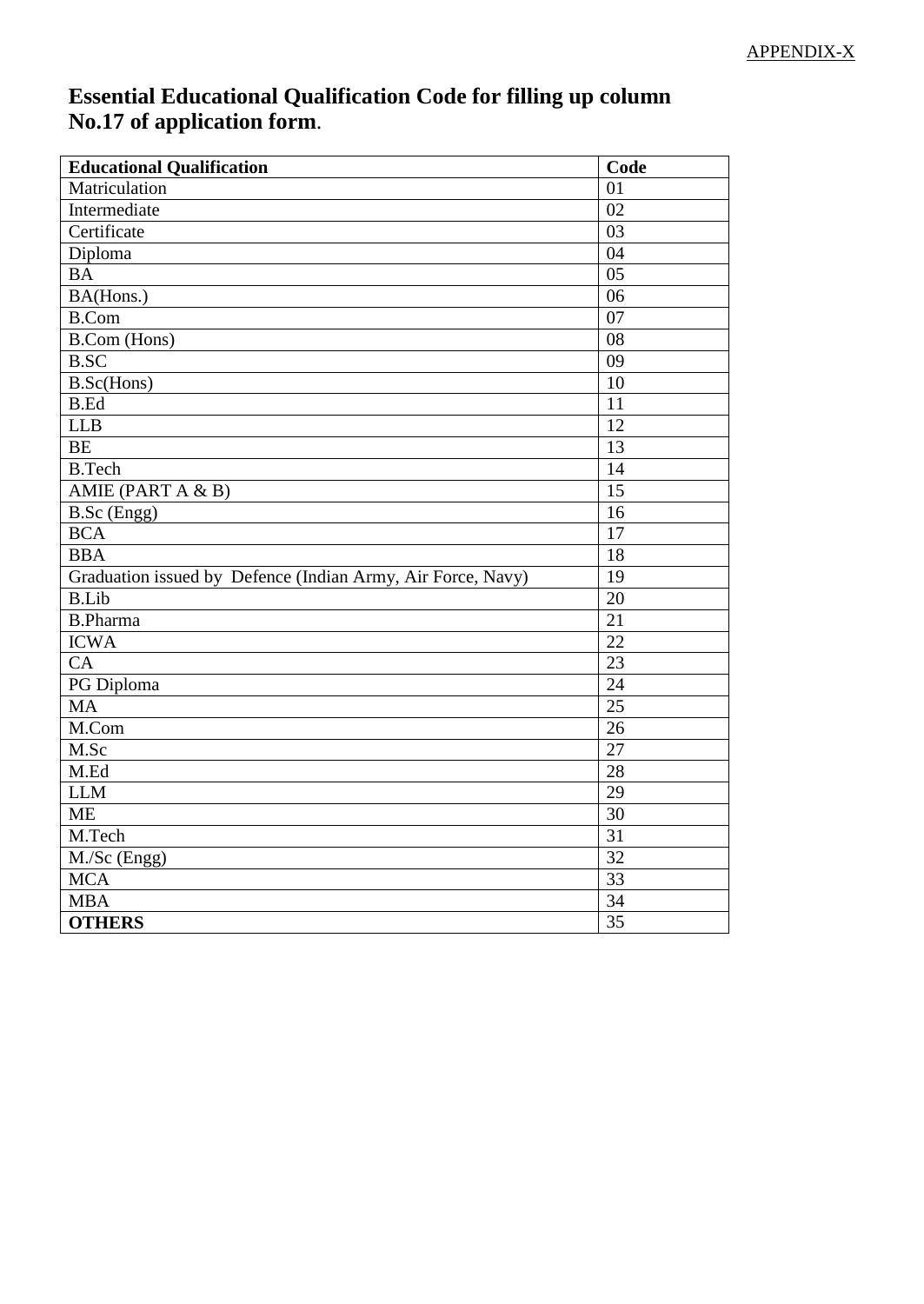# **Essential Subject Code of Educational Qualification for filling up column No.17 of application form**.

| <b>Subject of Educational Qualification</b>      | Code     |
|--------------------------------------------------|----------|
| History                                          | 01       |
| <b>Political Science</b>                         | 02       |
| Economics                                        | 03       |
| <b>English Literature</b>                        | 04       |
| Hindi Literature                                 | 05       |
| Geography                                        | 06       |
| Commerce                                         | 07       |
| Law                                              | 08       |
| Physics                                          | 09       |
| Chemistry                                        | 10       |
| Mathematics                                      | 11       |
| <b>Statistics</b>                                | 12       |
| <b>Botany</b>                                    | 13       |
| Zoology                                          | 14       |
| <b>Agriculture Science</b>                       | 15       |
| Civil Engineering                                | 16       |
| <b>Electrical Engineering</b>                    | 17       |
| <b>Mechanical Engineering</b>                    | 18       |
| <b>Electronics Engineering</b>                   | 19       |
| <b>Electronics and Power Engineering</b>         | 20       |
| <b>Electronics and Communication Engineering</b> | 21       |
| <b>Electronics Instrumentation Engineering</b>   | 22       |
| <b>Agriculture Engineering</b>                   | 23       |
| <b>Computer Science</b>                          | 24       |
| <b>Computer Application</b>                      | 25       |
| <b>Information Technology</b>                    | 26       |
| <b>Library Science</b>                           | 27       |
| Accountancy                                      | 28       |
| <b>Work Accountancy</b>                          | 29       |
| <b>Business Administration</b>                   | 30       |
| <b>Mass Communication</b>                        | 31       |
| Journalism                                       | 32       |
| Mass Communication and Journalism                | 33       |
| Pharmacy                                         | 34       |
| Photography                                      | 35       |
| <b>Printing Technology</b>                       | 36       |
| Nursing                                          | 37       |
| Assamese                                         | 38       |
| Bengali                                          | 39       |
| Malayalam                                        | 40       |
| Telugu                                           | 41       |
| Kannada                                          | 42       |
| Tamil                                            | 43       |
| Marathi                                          | 44       |
|                                                  | 45       |
| Gujarati                                         |          |
| Urdu                                             | 46<br>47 |
| Sanskrit                                         |          |
| <b>OTHERS</b>                                    | 48       |
| <b>Aeronautical Engineering</b>                  | 49       |
| <b>Chemical Engineering</b>                      | 50       |
| Microbiology                                     | 51       |
| Forensic Science                                 | 52       |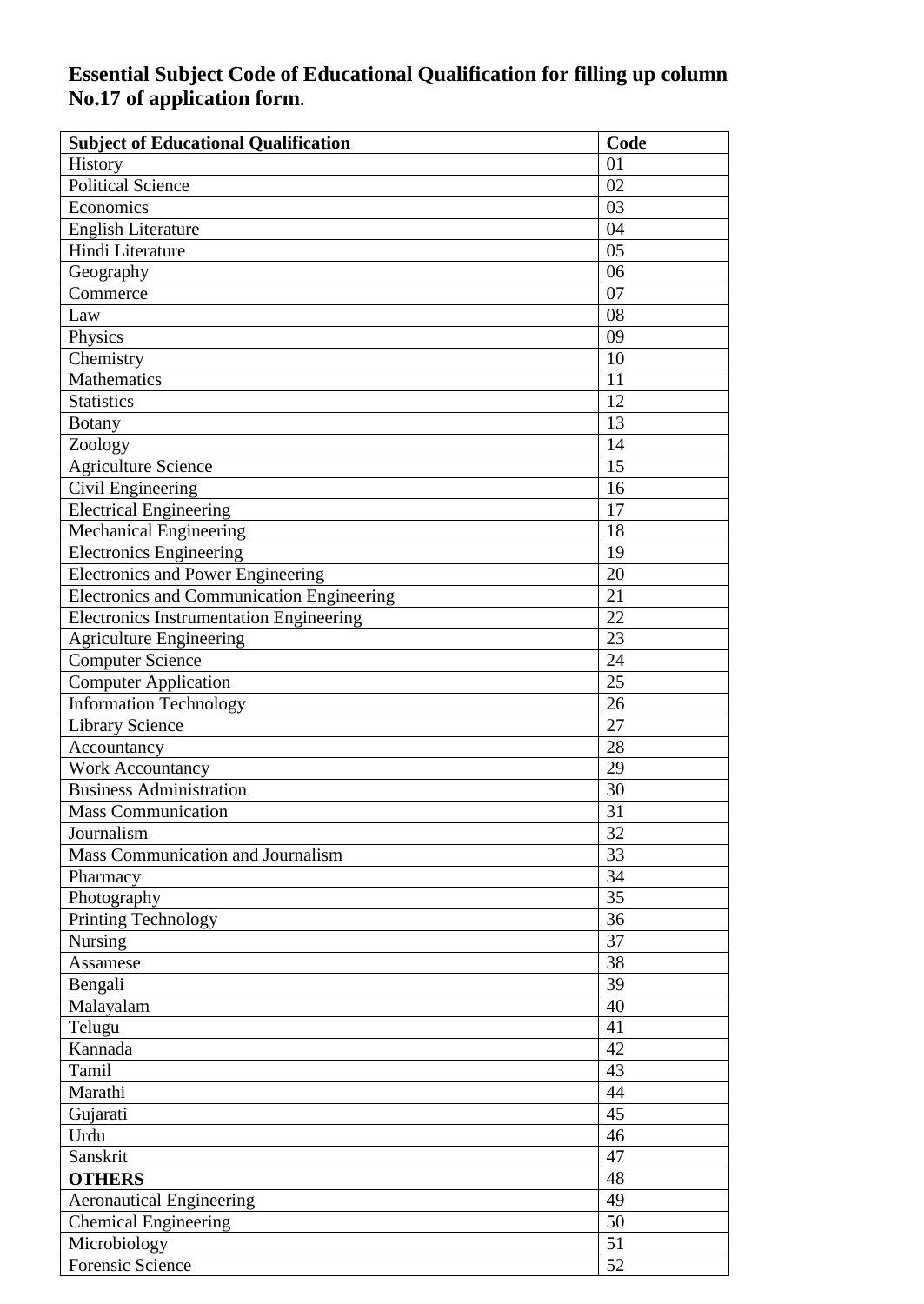| <b>Space Engineering</b>             | 53 |
|--------------------------------------|----|
| Rocketry                             | 54 |
| <b>Telecommunication Engineering</b> | 55 |
| <b>Social Work</b>                   | 56 |
| Sociology                            | 57 |
| Criminology                          | 58 |
| <b>Bio-Physics</b>                   | 59 |
| <b>Bio-Chemistry</b>                 | 60 |
| Bio-Technology                       | 61 |
| Communication                        | 62 |
| Electronics                          | 63 |
| Radio Engineering                    | 64 |
| Radio Communication                  | 65 |
| Metallurgy                           | 66 |
| Textile technology                   | 67 |
| <b>Rubber Technology</b>             | 68 |
| <b>Plastic Engineering</b>           | 69 |
| Polymer and Rubber Technology        | 70 |
| <b>Physical Education</b>            | 71 |
| Agronomy                             | 72 |
| <b>Plant Breeding</b>                | 73 |
| Genetics                             | 74 |
| <b>Automobile Engineering</b>        | 75 |
| Marine Engineering                   | 76 |
| Naval Architecture                   | 77 |
| <b>Operations Research</b>           | 78 |
| <b>Instrumentation Engineering</b>   | 79 |
|                                      |    |